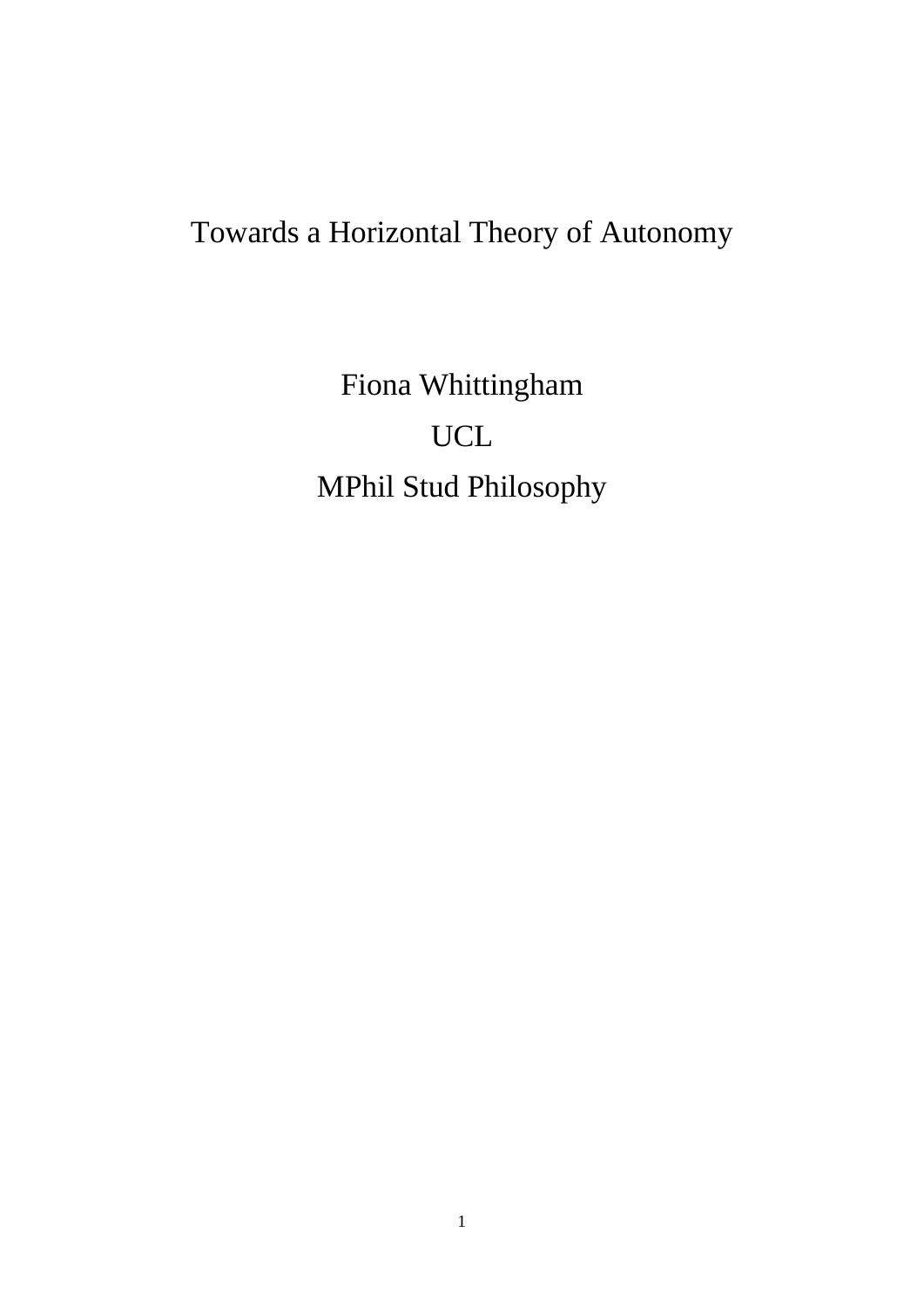I, Fiona Whittingham, confirm that the work presented in this thesis is my own. Where information has been derived from other sources, I confirm that this has been indicated in the thesis.

#### Abstract

The thesis criticises 'hierarchical' accounts of personal autonomy, and outlines the core features of an alternative, 'horizontal' account. It specifically focuses on the conditions of autonomous action.

The current dominant approaches to the phenomenon of personal autonomy, or selfgovernance, tend to isolate certain privileged aspects of the self, that wield control when an agent is autonomous. In this sense, they can be labelled as 'hierarchical' accounts. For instance, Frankfurt's early (1971) account bases the conditions for autonomous action in conformity with an individual's higher-order volitions. However, I argue that such 'hierarchical' approaches are unsatisfactory. Bringing in considerations from Buss (1994, 2013), I argue that they are unable to adequately account for the phenomenon of nonautonomous action, or to explain how these privileged aspects of the soul exert authority over the rest.

Instead, I argue for a 'horizontal' account of the self-relation involved when an individual acts autonomously. Such an account does not locate the conditions for autonomous action in some limited subsection of the self, but instead takes a more holistic approach to the aspects of the self that can be involved in self-governance. I suggest that the positive conditions for personal autonomy can instead be understood to involve the individual's conceptualisation of the decision-situation before them, and the range of factors incorporated into their decisionmaking. Under this kind of account, personal autonomy is a notion admitting of degrees.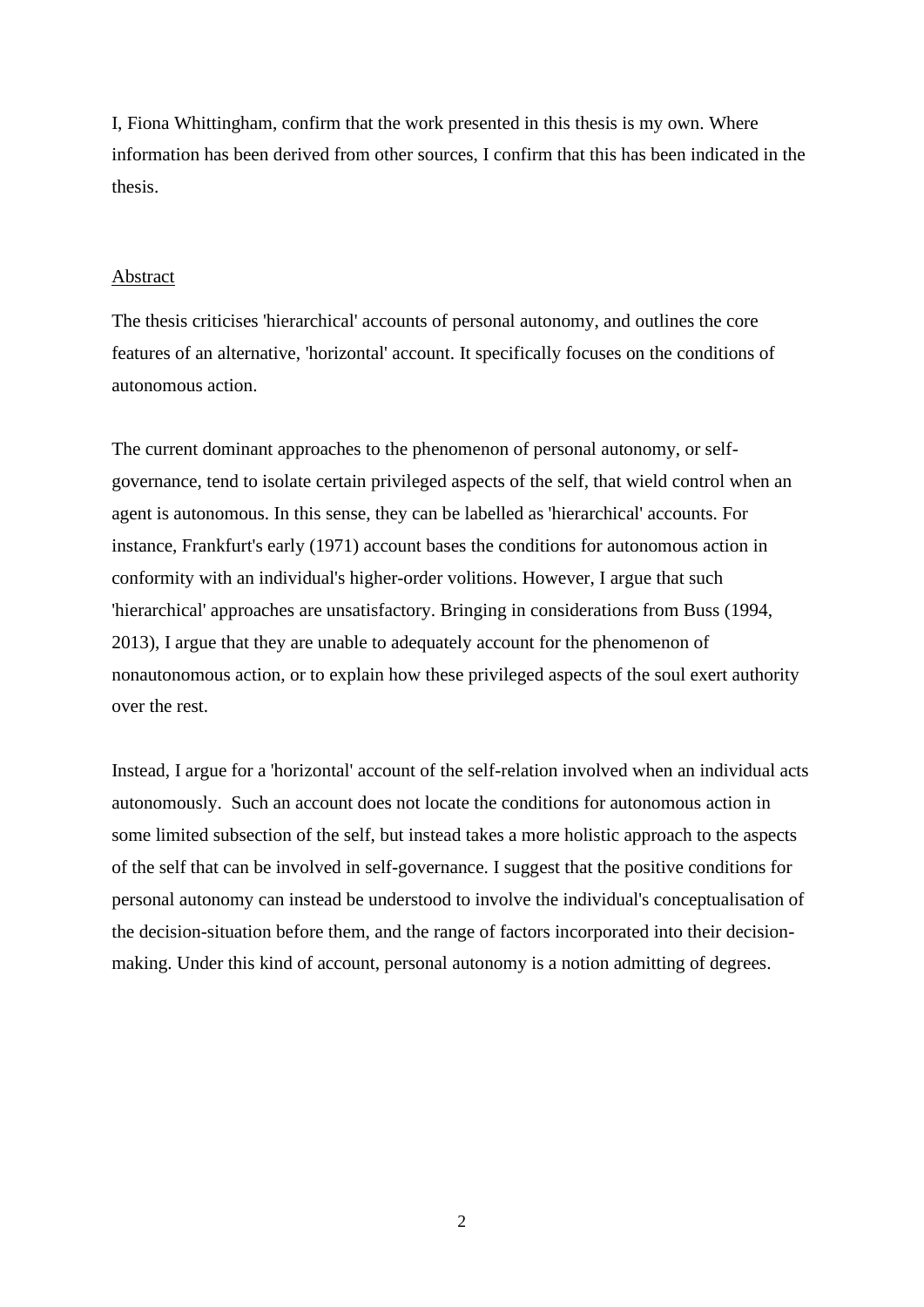#### Impact Statement

This thesis criticises the dominant structure adopted by contemporary accounts of personal autonomy, which I label a 'hierarchical' structure, and makes the case for a new, horizontal alternative. It points towards a new way of understanding the self-relation involved in autonomy, that can provide an alternative object of investigation to existing accounts. It also suggests ways of explaining low autonomy versus high autonomy states that could have practical application outside academia, for instance in the treatment of addiction.

## Contents

| 1. | Introduction                                                | 4  |
|----|-------------------------------------------------------------|----|
| 2. | Critique of Hierarchical Approaches to Personal Autonomy    | 9  |
| 3. | Outline of the Horizontal Account                           | 26 |
| 4. | Defence of the 'Horizontal' Conception of Personal Autonomy | 54 |
| 5. | Conclusion                                                  | 71 |
| 6. | References                                                  | 75 |

## Tables and Figures

| Table 1: Possible Construals of the Horizontal Account of |  |
|-----------------------------------------------------------|--|
| Autonomy                                                  |  |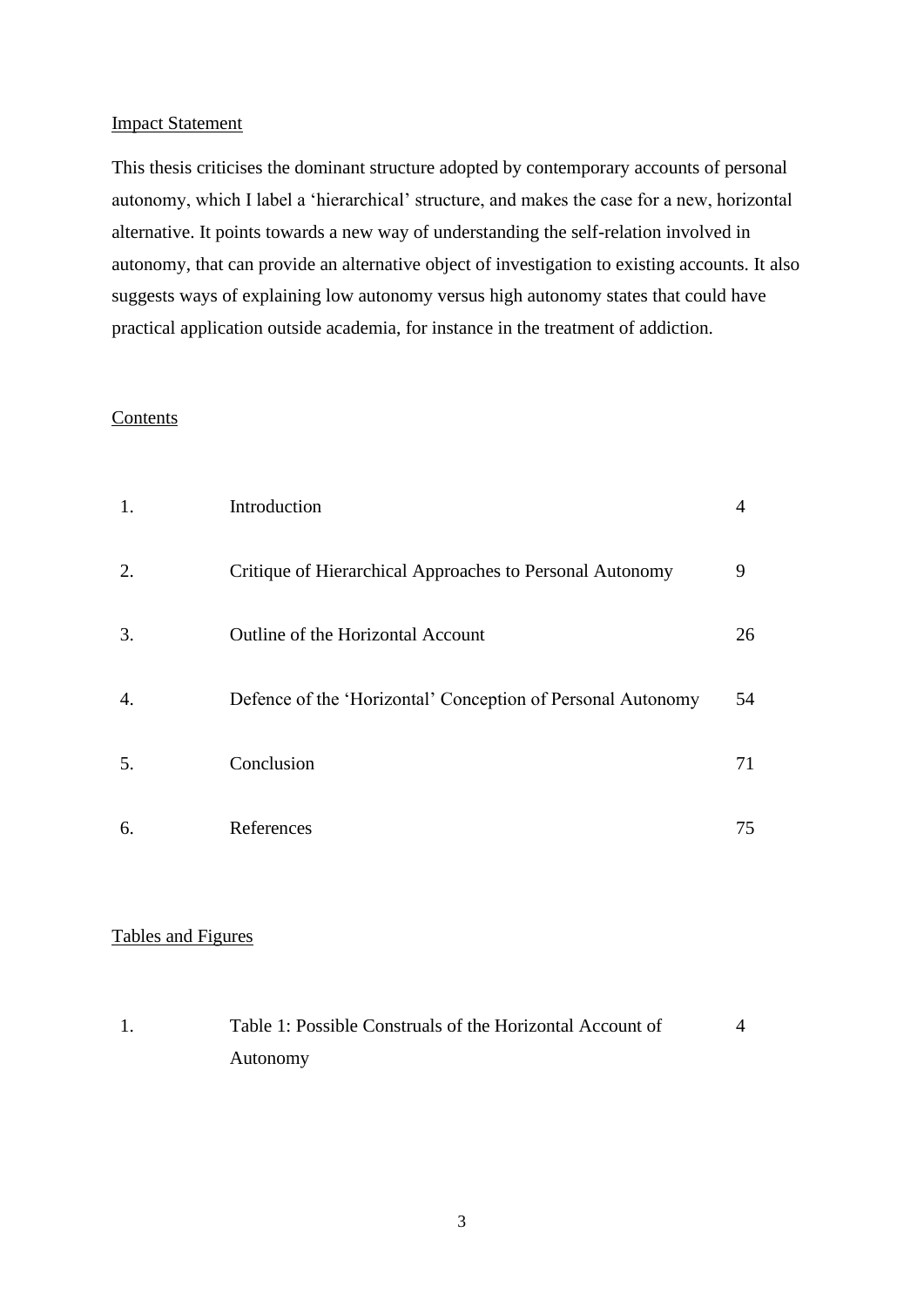#### Towards a Horizontal Theory of Autonomy

#### Chapter 1: Introduction

#### Introduction

In this thesis, I will be arguing that we should be moving towards a 'horizontal' account of autonomy. I will criticise dominant, 'hierarchical' accounts (chapter two) and make the case for moving towards a 'horizontal' alternative (chapters three and four).

In this chapter I will introduce the concept that will be the topic of this thesis: that of personal autonomy. I will run through a number of ways of construing the concept, and present some examples of failures of autonomy. This will lead to an assessment of a set of core features or requirements that an adequate account of personal autonomy should incorporate. I will then outline the plan for the following chapters, and the aims for the thesis as a whole.

#### Personal Autonomy

Personal autonomy can be understood as a capacity to lead a self-directed, or a self-governed, life. When a person acts autonomously, their action issues from themselves in a deeper and a truer sense than when they fail to act autonomously. The values, commitments, or desires that are embodied in their action can be said to represent themselves, and accordingly their action is their own. The question of what it means to be autonomous accordingly links to the question of what the self is, or which are the core or central aspects of the self.

One way of accessing the concept of personal autonomy is through an analogy with a political governance relation (Buss 2018). When a government is authoritative, it has the power to enact laws in the relevant country. A governance relation holds between the government and the citizens of the country. The government constrains what it is that its people can (legitimately, or at least legally) do. Autonomy can be understood as selfgovernance. When an agent self-governs, it sets limits to what the self can do, as long as it is to yield to the authority of the governing self. The agent is autonomous when this authority is adhered to. However, the disanalogy with the legal case is that the one who governs and the one who is governed are contained within the confines of a single individual. This adds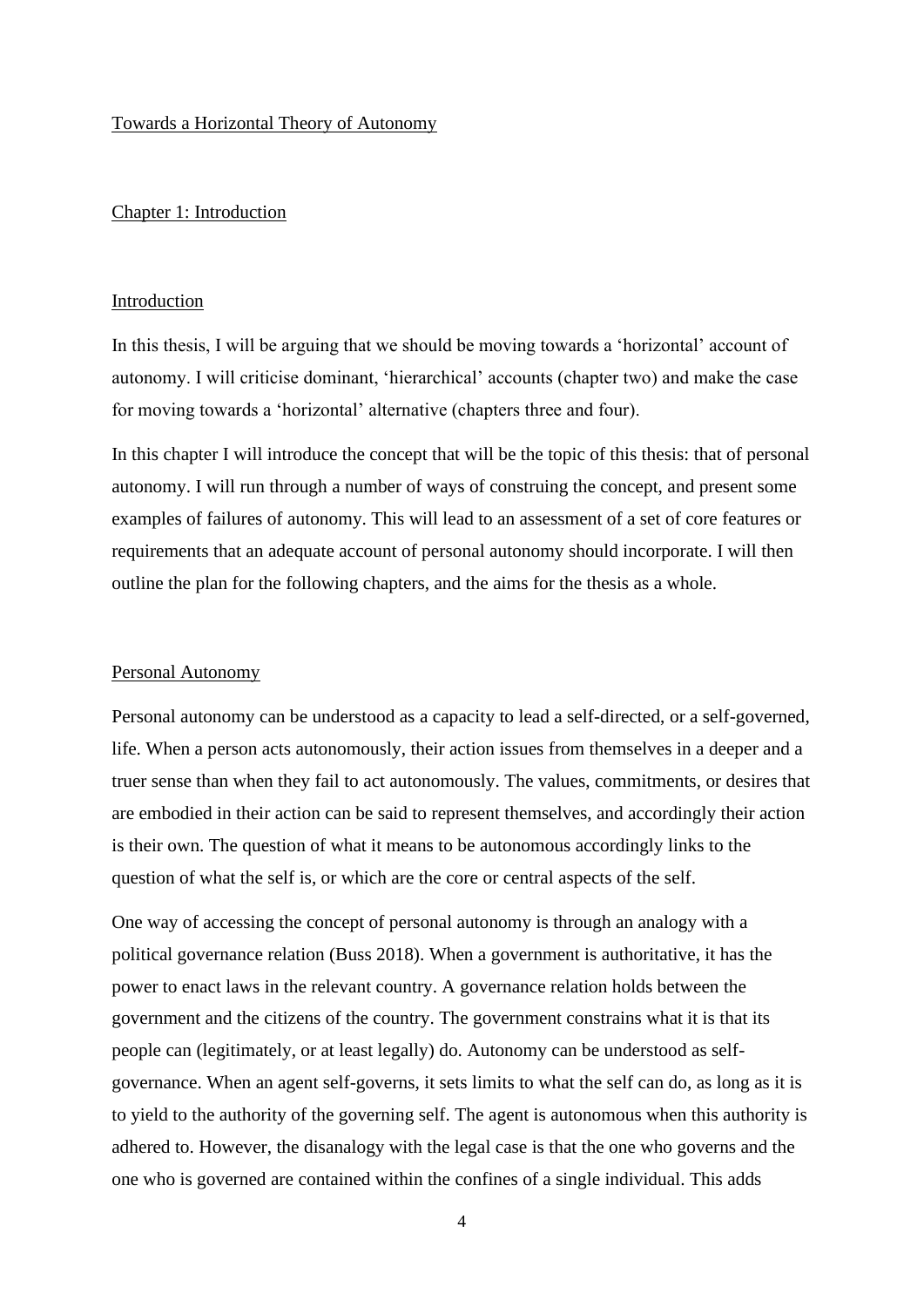complexity, since there is no simple way of distinguishing the self that governs from the self that is governed.

Since the self that governs and the self that is governed are numerically one and the same individual, it seems hard to understand how it can be possible for self-governance to *fail* to occur. Why would an agent act against its own dictates? And if it does, how can the resulting behaviour be ascribed to the agent as its action at all? This is the problem of understanding the possibility of nonautonomous action, which I will discuss in the next chapter. Moreover, given that the two sides of the self-relation can come apart in this way, there is the problem of isolating the mechanism by which the governing side of the self-relation wields authority when the conditions for self-governance are fulfilled. How does the self-governing agent wield authority over itself? Once again, this is harder to conceptualise in the case in which the one who governs and the one who is governed are within a single individual, since the mechanism seemingly must be internal, and it might not necessarily be overtly displayed. This again I will discuss in later chapters.

Another way of conceptualising the problem of autonomy is that of distinguishing between those influences upon our actions and behaviour that are autonomy-undermining, and those that are autonomy-conferring (Buss 2018). As creatures of the world, everything we do can be ascribed to origins that we have no control over, whether as the result of random factors or otherwise. Therefore, the issue when it comes to nonautonomous action cannot be that our actions have their origins in factors external to ourselves. In that case, we could never be autonomous. Rather, the issue for personal autonomy is distinguishing between the case in which a successfully governing agent emerges out of this series of external events, and one in which this never occurs, such that the agent is simply at the whim of their resulting actions or behaviour.

## Examples of Failures of Autonomy

The explanandum of this thesis can also be targeted by elucidating instances of its failure: cases in which agents fail to be autonomous, or to act autonomously. A classic case is the case of addiction. When an individual is addicted to some kind of substance, or activity, they are intuitively moved to act by forces that are not their own. They do not have the kind of control or governance over their behaviour that is required for autonomy. For instance, a drug addict might carry out acts of consumption of the specific drug, and actions in the process of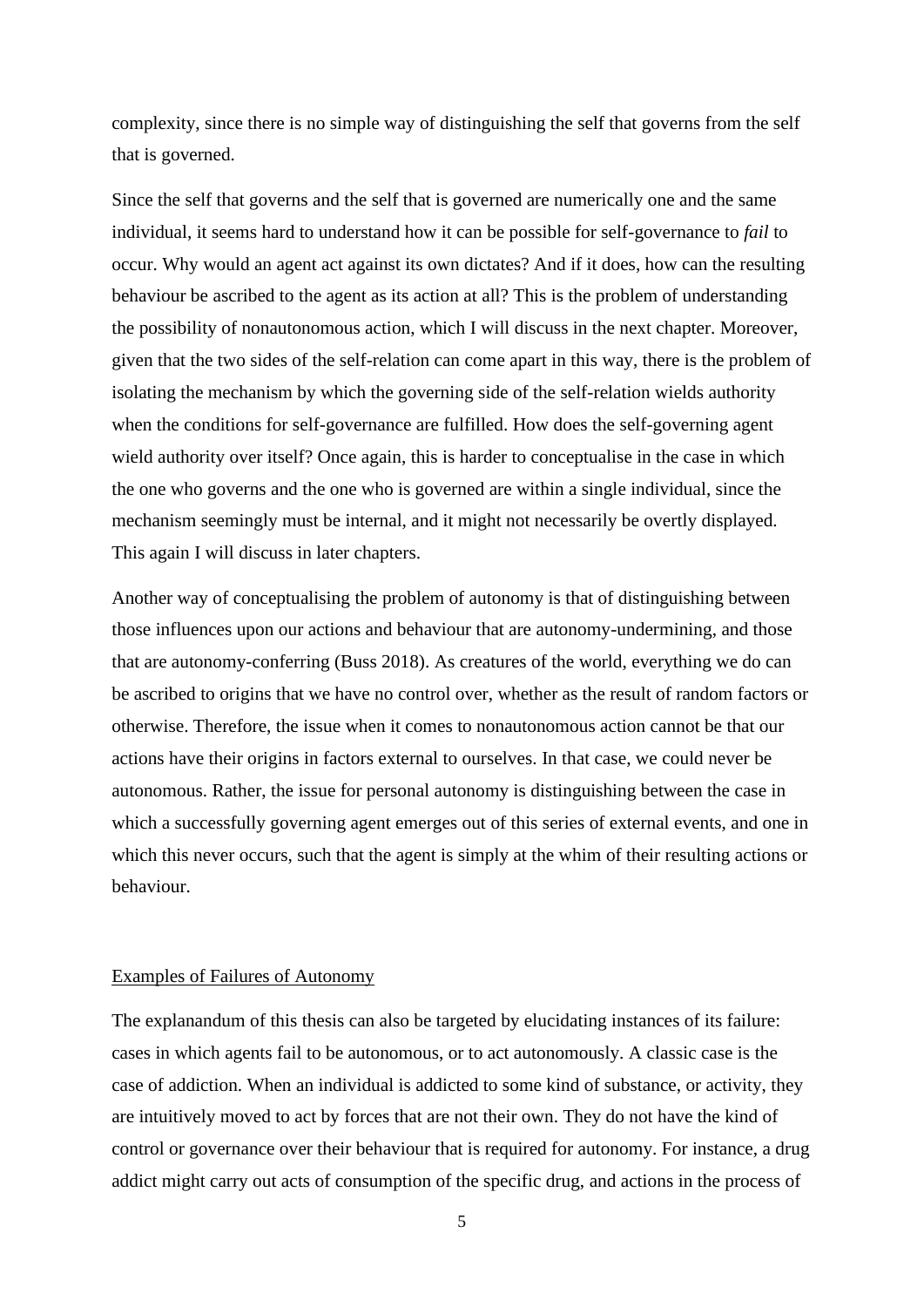getting hold of the drug, that do not seem to be their own. Let us say that they truly lament their drug habit, and wish to give up, but despite their intentions and resolutions they continue to relapse. They may also act in ways that are out of character in order to get hold of the drug, such as stealing. Furthermore, their actions might go against their deepest commitments and concerns, for example they take the drug instead of feeding their child dinner. All of this suggests that their actions do not reflect their true self, or that there is a failure in the authority relation that would normally hold between them and their actions.

I will later return to the addiction example in the context of Heyman's observations about addiction in his *Addiction as Choice* (2010). Whilst addiction seems to involve an autonomyundermining influence upon behaviour, that subverts the decision-making process, other examples of autonomy-deprivation involve cases in which individuals do not have adequate resources to develop an autonomous intention or attitude. Perhaps they might lack the kinds of reflective and rational abilities that are the usual possession of adult humans. Frankfurt (1971) argues that it is constitutive of personhood to take attitudes towards our own motivational states. Whether this is the case or not, if an individual is lacking in this kind of human reflexivity, or alternatively lacks the ability to recognise and respond to reasons, then we are unlikely to label them as an autonomous agent. Examples may include individuals with severe mental disability. It also seems that an individual can be lacking in autonomy when they do not possess an adequate range of action options to choose between, or do not have access to an adequately rich normative framework within which to make decisions and build their lives. I will discuss a detailed example of this kind of autonomy-deprivation in chapter three, concerning the Crow nation of north America and the cultural devastation they underwent following the encroachment of European settlers (from Lear, 2008).

#### Requirements for an Adequate Theory of Personal Autonomy

Altogether, an adequate theory of personal autonomy should find a way of explaining how a self-governing agent can emerge out of a series of prior events and influences, none of which are their own doing. It should explain how nonautonomous action can be possible, and should also explain the mechanism by which successful self-governance can be wielded. In doing so, it should help explain why autonomous actions can more truly be described as the agent's own, and why certain actions but not others are representative of the true self.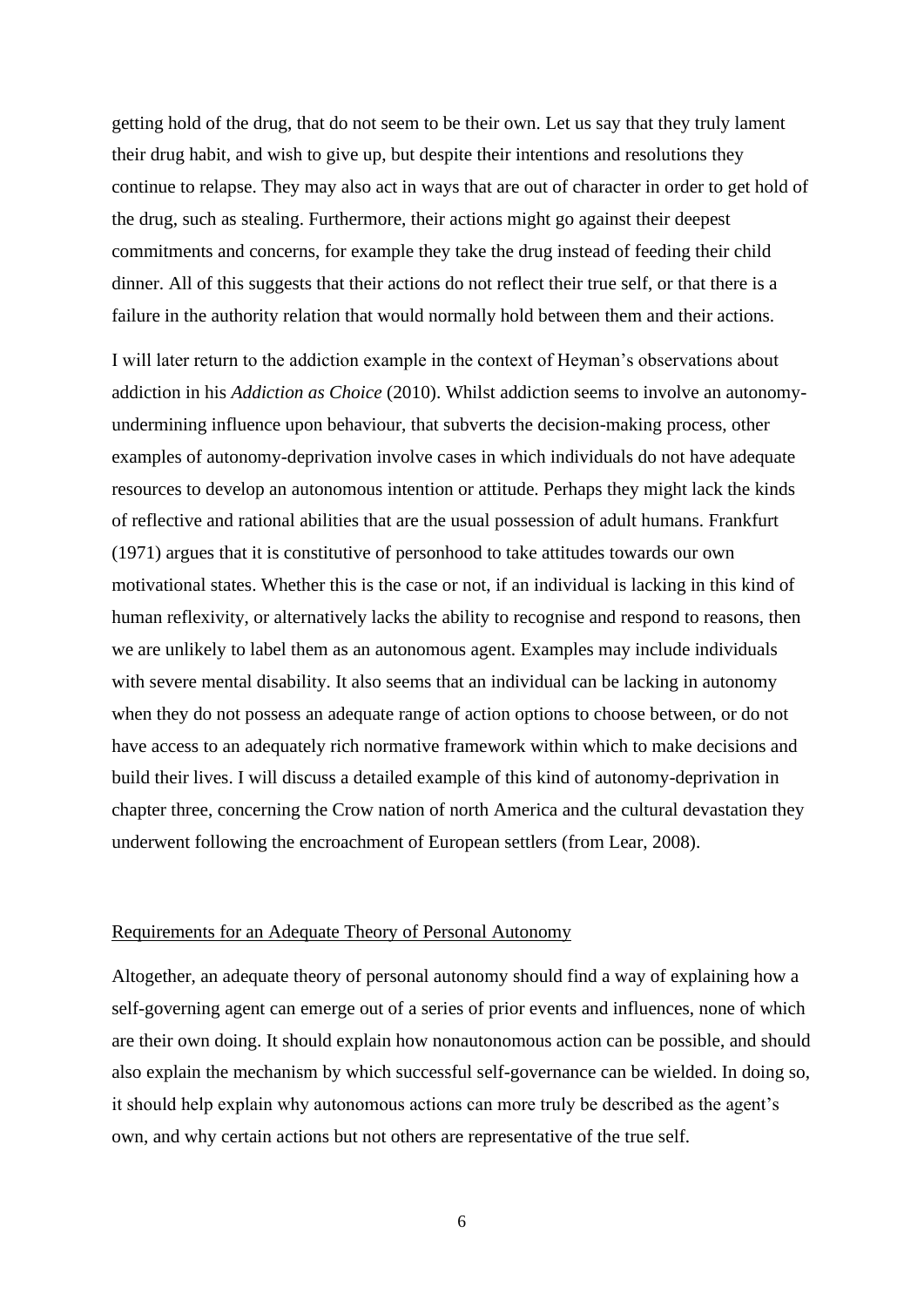The kinds of examples of autonomy-deprivation an adequate theory of personal autonomy should be able to explain include the case of addiction, together with inadequate rational and reflexive capacities. An adequate account of personal autonomy should also be able to account for the kind of autonomy deprivation that can occur when an individual is lacking in opportunities in terms of action options to choose from, or an adequately rich normative framework.

#### Plan for the Rest of the Thesis

Over the rest of the thesis, I will argue that the dominant form of approach to explaining personal autonomy – the 'hierarchical' approach – is inadequate. It fails to explain the possibility of nonautonomous action, or the mechanism by which the authority relation involved in personal autonomy can be wielded. Instead, I will argue that we should be moving towards a 'horizontal' alternative.

In the next chapter, chapter two, I will set out my critique of the dominant 'hierarchical' approaches to personal autonomy. I will carry out an overview of these kinds of approaches, and discuss the features they share. I will then detail two key issues with such accounts: (a) explaining nonautonomous action, and (b) integration.

In chapter three, I will outline the shape of a horizontal alternative. I will discuss the way in which I propose we level the hierarchy implied by hierarchical accounts, and move towards a more holistic view, which considers the self as a whole when it comes to the exertion of authority involved in personal autonomy. I will consider the intuitive pull of higher-order mental states and 'all-things-considered' judgements when it comes to autonomy, and specific examples of autonomy-deprivation. Emerging from this, I will argue for a 'horizontal' view according to which autonomy is tied to the richness and breadth of the perspective adopted by an agent. I will set out a range of options for ways in which the detail of the horizontal account could be filled in, though the precise shape a horizontal account would best take is beyond the scope of this thesis.

In chapter four, I will discuss the ways in which the horizontal account is able to bypass the issues with hierarchical accounts discussed in chapter one. I will also set out a positive argument in favour of it, in terms of the nature of practical deliberation and observations that can be made about practical deliberation from a third-person perspective.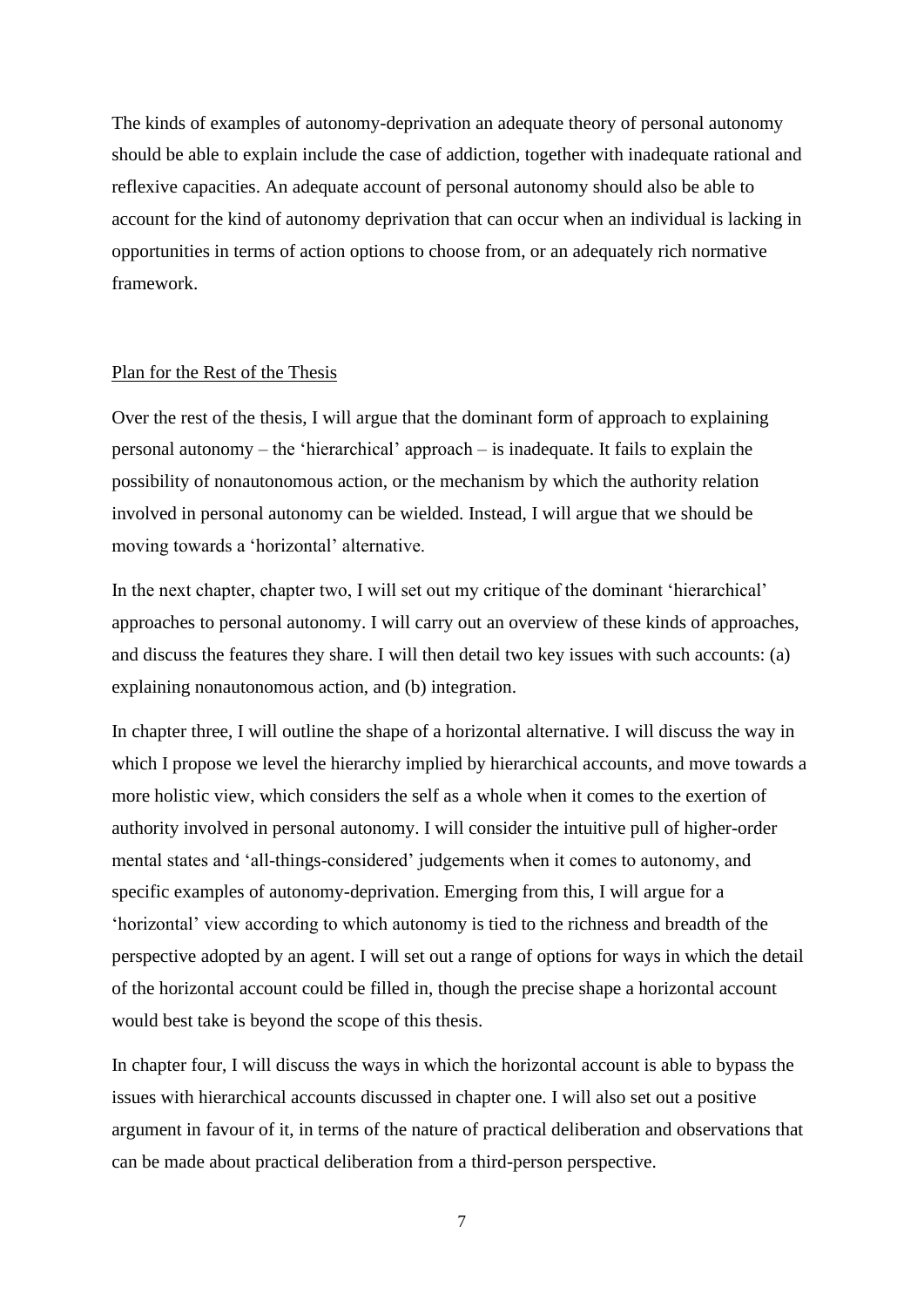I will set out my conclusions in chapter 5.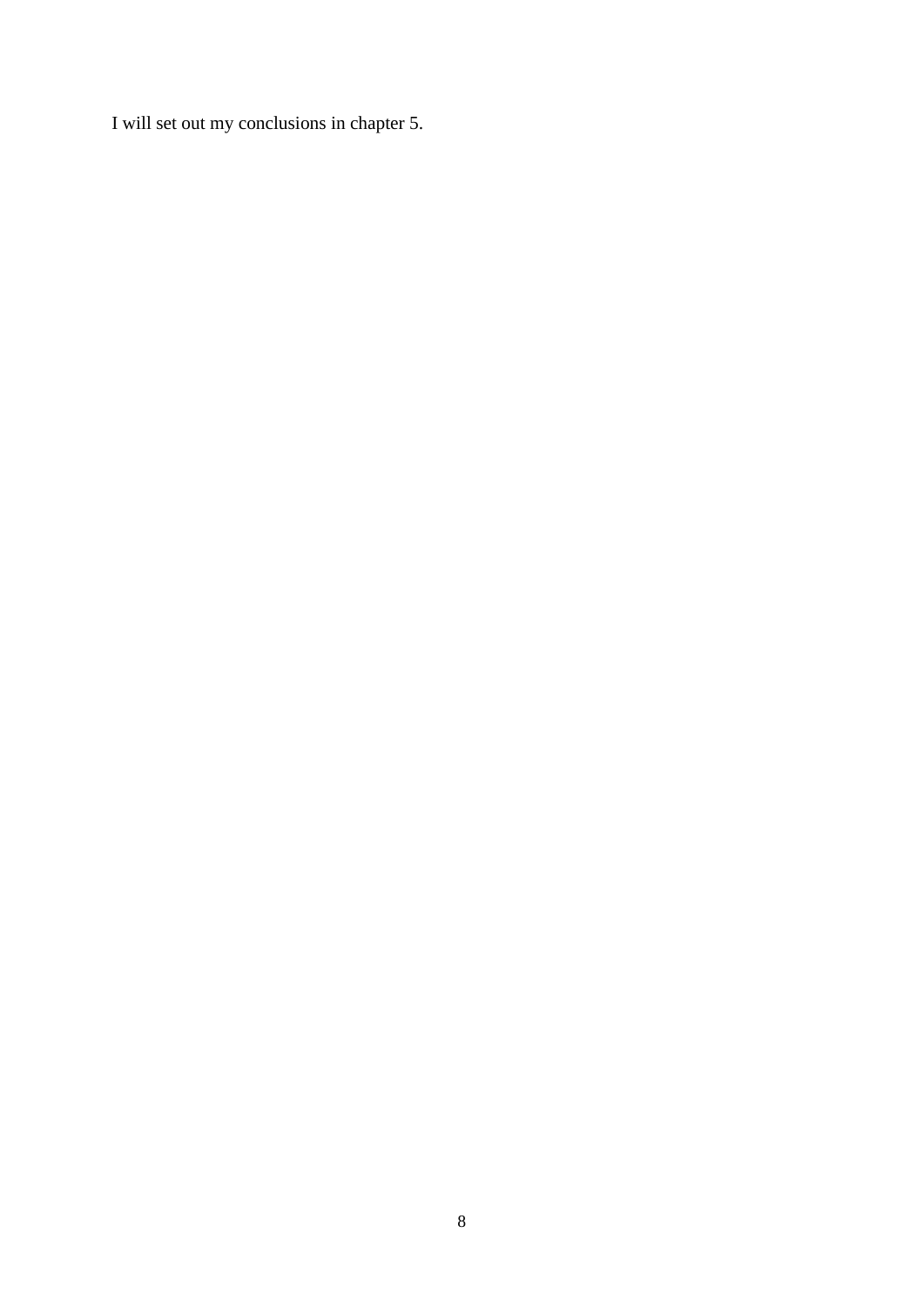#### Chapter 2: Critique of 'Hierarchical' Approaches to Personal Autonomy

#### Introduction

In this section, I will set out my critique of the dominant type of account of personal autonomy – 'hierarchical' accounts. First, I will carry out an overview of some 'hierarchical' approaches to personal autonomy, and the reasoning behind them. I will highlight the key features they share that will be the target of my criticism. Drawing on arguments from Sarah Buss (1994, 2013), I will then argue that they fail on two fronts: they fail to explain the possibility of nonautonomous action, and they fail to explain the kind of integration required for an agent to exert authority over themselves. For these reasons, I propose moving towards a 'horizontal' alternative, the outlines of which I will set out in the next chapter.

## 'Hierarchical' Accounts of Personal Autonomy

Most of the dominant approaches to personal autonomy follow a type of structure that I will in this thesis label as 'hierarchical'. 'Hierarchical' approaches answer the questions around personal autonomy set out in the previous chapter by isolating certain privileged aspects of the self that exert control when an agent self-governs, for instance an agent's higher-order desires (Frankfurt 1971), or their judgement about the best thing to do (e.g. Moran (2002), Raz (2002)). The relevant core aspects of the self represent the 'true' self, which helps to explain why actions that align with those aspects of the self are owned and self-directed in a sense in which other, nonautonomous actions are not. An agent is autonomous when these core aspects of the self successfully self-govern. Nonautonomous action occurs when there is a misalignment between these core aspects and the motivational forces that successfully lead an individual to action. Autonomy-undermining influences upon action are those that lead an individual to act in such a misaligned way, creating conflict between the way in which an individual actually behaves, and their core, 'true' self.

For (early) Frankfurt (1971), the thing that distinguishes persons is their capacity to form volitions of the second order. Second order volitions are a species of second order desire – desires that an agent has about their desires. Humans are distinguished from the animals in their capacity to form such second order desires – desires to have (or not to have) certain desires and motives. However, for Frankfurt, what is integral to the concept of a *person* is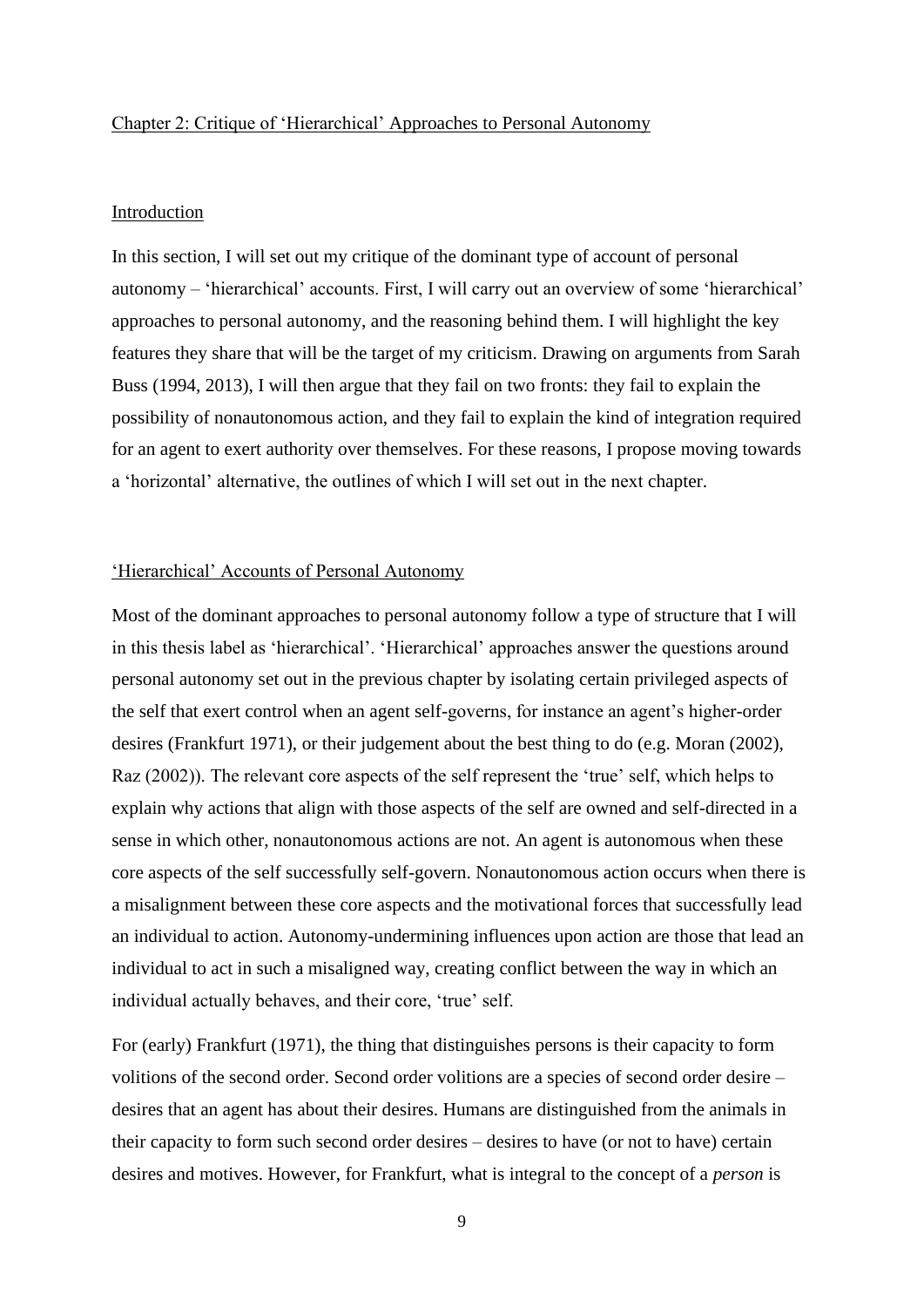their capacity to take a stance in relation to which of their first order desires they would like not only to have, but also to be effective in leading them to action. These are their second order *volitions* on what they would like the shape of their will to be. To be a person, an agent needs to care about the direction their will goes in. Otherwise, they will be what Frankfurt labels a mere 'wanton' (p11), without concern for which motives lead them to behave in one way or another. The capacity to form second-order volitions depends on an agent's rational capacities, but also involves more, since an agent could be instrumentally rational in relation to their desires, but not care about which desires are ultimately the ones that move them to behave in one way or another.

For Frankfurt, freedom of the will requires that an agent is free to have the will that he wants – he is free in that his second-order volitions determine the way in which his will in fact goes. Freedom of action, on the other hand, is the freedom to *do* what it is that one wants to do. It means that one's desires are satisfied in action. For Frankfurt, if an individual possesses both freedom of the will and freedom of action, he therefore has (p18):

#### 'all the freedom it is possible to desire or conceive'

If an individual possesses freedom of the will and freedom of action, then not only is he free to determine the way in which his will goes, but he will also find that his will is satisfied when it comes to action. Frankfurt's account suggests that the relevant corresponding actions will be autonomous. We act autonomously when we act on the basis of desires which we endorse. Frankfurt goes on to grant the possibility of higher-order volitions still – third or fourth order desires that certain first order desires be the ones to lead an individual to action. However, when an individual forms a *decisive* higher-order commitment about the shape they would like their will to be, this sets in place the relevant benchmark for determining the freedom of the will.

Altogether then, for (early) Frankfurt, our higher-order volitions – our desires about which first-order desires are to be effective in moving us to action – represent the true self, and when we act in accordance with these higher-order volitions, we act autonomously. Selfgovernance involves our higher-order mental states wielding authority over the motives that are manifested in action. The human capacity for reflexivity – to take a stance with respect to aspects of our mental lives – is what makes this kind of relation to aspects of ourselves possible. Therefore, Frankfurt takes the aspect of the self that he deems integral to the concept of a person – their set of higher-order volitions – and treats this as the benchmark for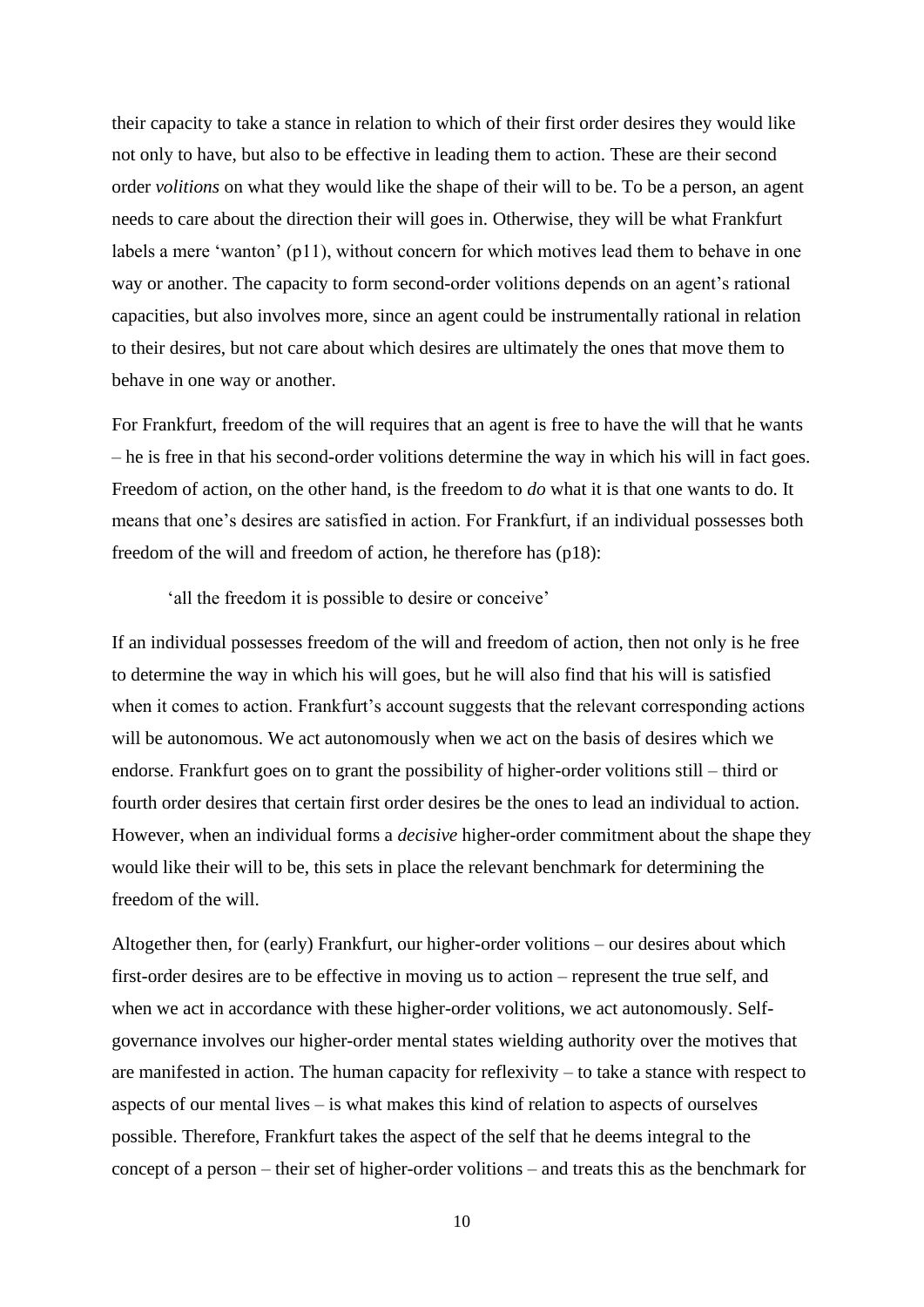determining the conditions of autonomous action. The decisive higher-order volitions are the authoritative aspects of the self, that determine whether an action that results from an agent's motivational profile can truly be considered their own. Nonautonomous action occurs when motivational forces other than those sanctioned by an agent's decisive higher-order volitions lead an agent to behave in a certain way. Frankfurt presents as an example the 'unwilling addict' (p12). He has a desire both to take the drug, and not to take the drug, but his secondorder volition is that the desire not to take the drug is the one that is effective in determining how he behaves. However, he is 'helplessly violated' by his first-order desire to take the drug (p12). In taking the drug, he does something he indeed wants to do, and in this sense he has freedom of action. However, by identifying with one desire rather than the other he makes the former 'more truly his own' (p13). Therefore, we can say that the motivational underpinnings of his behaviour are not his own, despite it also being in a sense his own free action.

Other hierarchical accounts treat as the authoritative aspects of the self a set of core commitments or values, which may or may not be said to compose an agent's 'character'. For instance, Watson (2004) argues that Frankfurt's (1971) higher-order desires account leads to regress problems, which Frankfurt's notion of a 'decisive commitment' is inadequate to resolve. In response, he argues for distinguishing between a person's valuational system, which includes their long term ends and normative principles, and their motivational system, that involves their desires with their various orders and strengths, the weighting of which will determine how they in fact act. Unfreedom or alienation is possible under Watson's account when a person's valuational and motivational systems misalign, for example when a person is driven to pursue short-term pleasures that they do not care about at the expense of neglecting the things they really value, like their career and their family. For Watson then, a person's valuational system is the relevant authoritative aspect of the self that determines the conditions of autonomy.

In a similar vein, in later work Frankfurt (2002, 2006) shifts away from his hierarchical desires-based approach to delineating the motivational states that an agent identifies with, to one based around the idea that identification is a *reason-generating* volitional state (2002, reply to Moran). For later Frankfurt, when we identify with an element of our psychology, the paradigm case being the love we hold for someone (2002), that mental state provides us with binding reasons for action, and sets limits on what it is possible for us to will. When we love someone, we cannot help but be motivated to pursue their best interests, and when we are in the grip of that state, we cannot help but love them. Therefore, autonomy is interestingly tied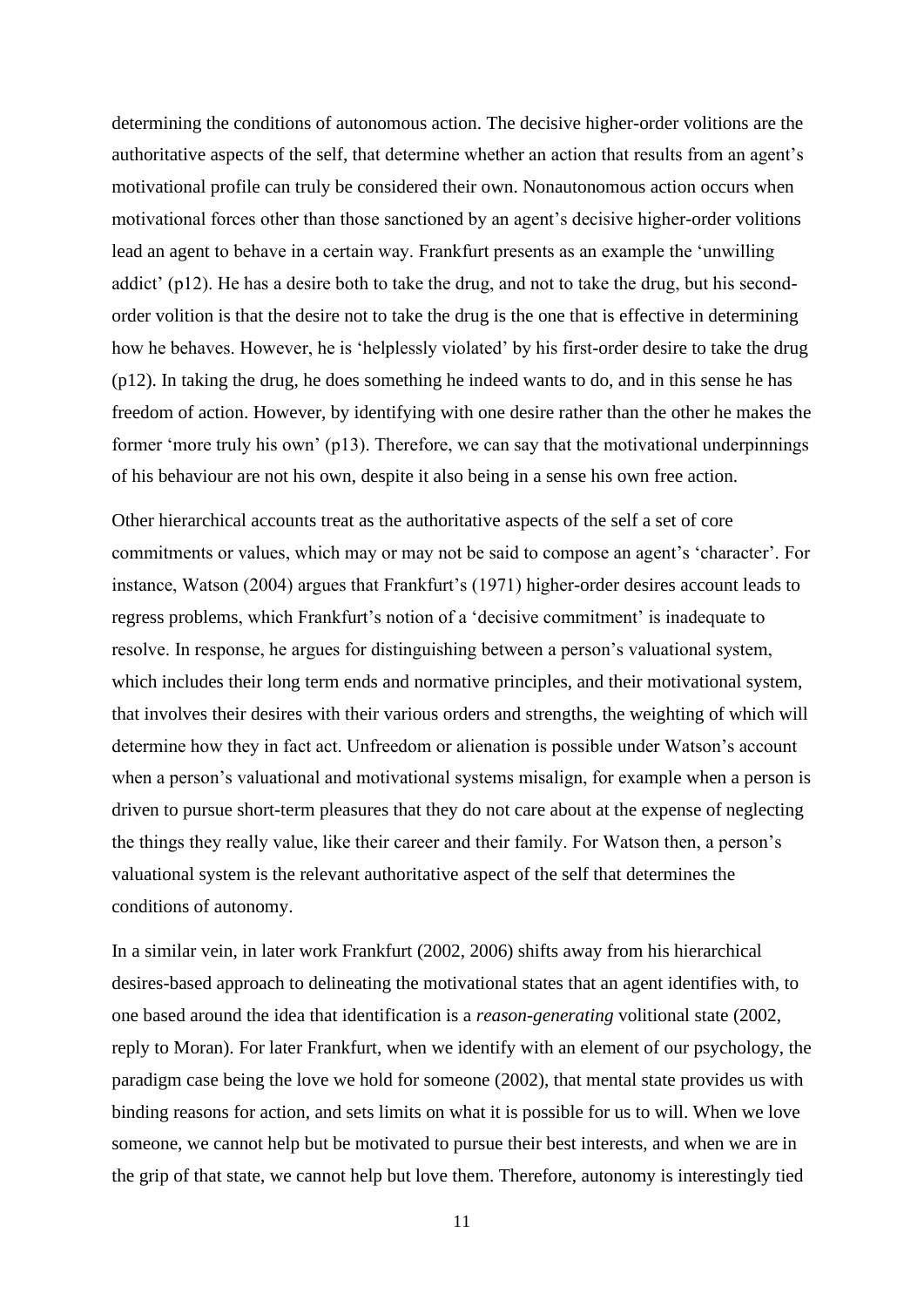to restrictions on our possible choices. Love constrains what it is possible for us to will. Perhaps we could attempt to manipulate our love, but we would have to do so in indirect ways like the ways in which we might attempt to manipulate the mental states and attitudes of others. This notion of volitional necessities is used to isolate those things we identify with, i.e. those things that we care about or our core commitments. These commitments form the privileged aspects of our motivational profile, and when we act in alignment with them, we are autonomous.

An example of a character-based account is Ekstrom's (1993), which applies a coherentist approach to such a structure. Ekstrom (1993) argues for an alternative account of autonomy and the self to Frankfurt's early (1971) account, according to which the self is to be construed as one's system of acceptances and preferences. Acceptances pertain to an individual's set of beliefs, whilst preferences are a subspecies of higher-order desire. Preferences are similar to Frankfurt's (1971) higher-order volitions, but they fulfil the additional condition of having been formed in the search for the good. Since it is an evaluative faculty that performs this role, as opposed to simply a higher-order desire that could be based on anything, it is meant to be more convincing that preferences, as opposed to mere higher-order volitions, can be regarded as internal to the self without recourse to a regress of further higher-order mental states. They are meant to provide a plausible grounding for the integral aspects of the self. Autonomous action is specifically described as behaviour that issues from an agent's authorised preferences, with an agent's authorised preferences being those that cohere with the other preferences and acceptances in the individual's character system. Once again, then, Ekstrom (1993) defines autonomous action via its alignment with a set of core commitments or values. An individual fails to be autonomous when they are moved to act by influences that fall outside of this core, and thus that run contrary to the dictates of their 'true self'.

Still other 'hierarchical' accounts treat as the core aspect of the self an individual's rational nature, or their best judgement about what to do in a situation (or some more sophisticated variation on the notion of a best judgement). For Raz (2002), Frankfurt's distinction between the active and the passive (as Frankfurt later construes it) is not to be explicated by some form of endorsement of the relevant mental states or events, but rather by the extent to which the relevant mental states or events are responsive to reasons, as the agent understands them. Raz goes on to explain (p16-17):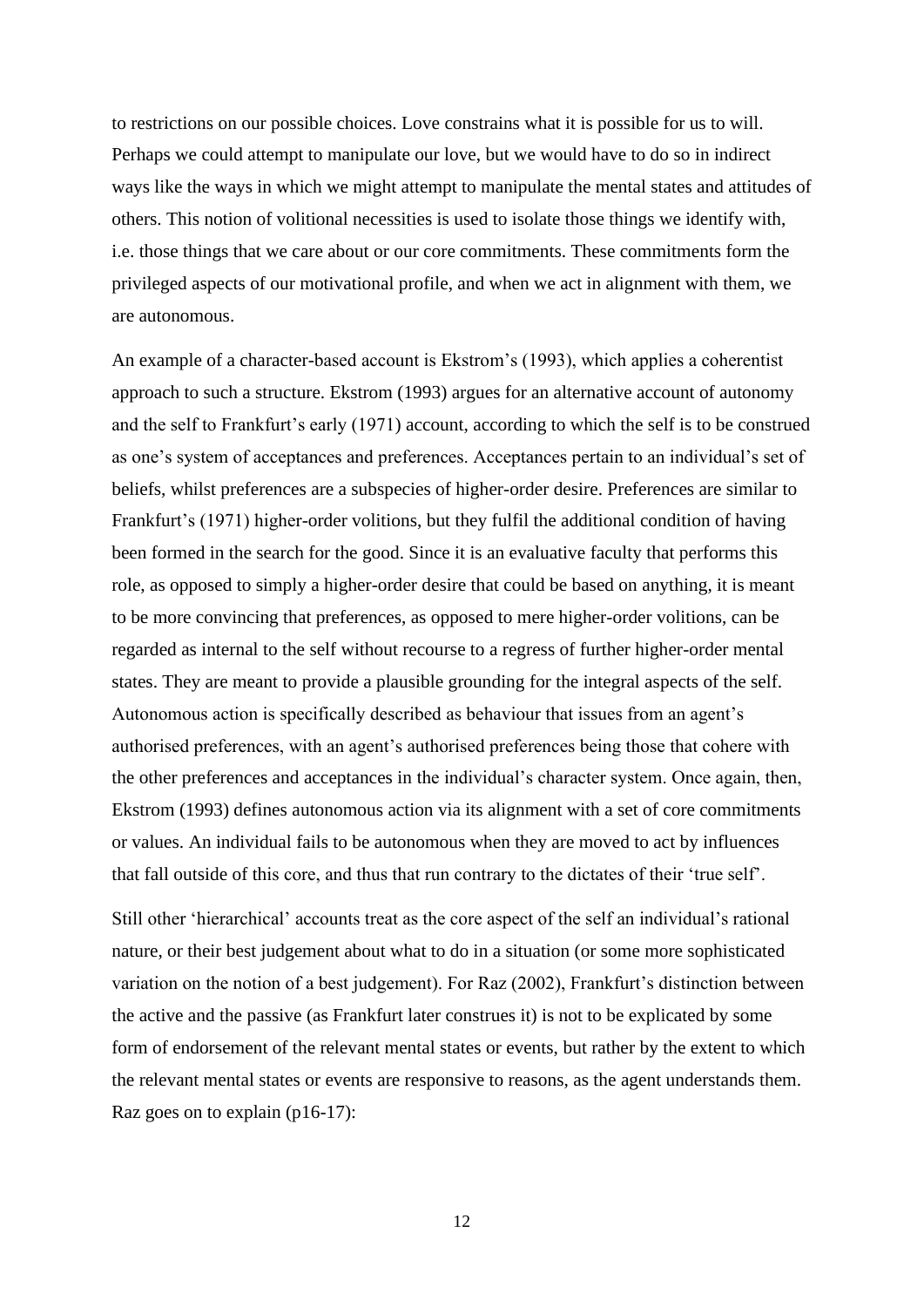'We believe that we are properly responsive to reason whenever we would, if challenged, resist, at least initially, claims that our conduct, intentions, emotions, etc., are irrational or unreasonable'

Raz begins with the case of the belief, in his attempt to find the marker of the active as opposed to the passive in mental life. He notes that when it comes to belief, we tend to consider ourselves to be active, despite beliefs not being subject to choice. Rather, our beliefs are mainly active because they adjust according to the evidence available – they are reasonsresponsive. The account is then extended to other aspects of our mental lives, like action and desire. Raz goes on to stipulate that the relevant responsiveness to reasons is responsiveness to reasons as we understand them, which helps to explain why we can be active but irrational, for instance in cases of akrasia in which we provide to ourselves rationalising explanations of why our behaviour is correct. Like Frankfurt, Raz supports his account with an appeal to personhood, since the relevant form of activity is associated with life, as opposed to passivity (and death) (p211). This helps in supporting the contention that a person's rational nature is the relevant core aspect of the self, which determines the conditions for autonomy. For Raz, then, the aspect of the self which forms the top of the hierarchy is an agent's rational nature, or their judgement about what is best or right. This determines which mental states and actions are their own, as opposed to being processes or happenings that simply befall them.

There are other accounts of personal autonomy which offer variation on the notion of an agent's best judgement. For instance, Denis McManus (2019) argues for an interpretation of Hiedegger's (SZ) notion of authenticity or 'ownness' according to which authentic action is the manifestation of 'all-things-considered judgements' (p1194). McManus notes that in any decision-situation in which an individual finds themselves, they will be subject to multiple competing normative demands, for instance they will possess certain roles, and be in the pursuit of multiple goals and projects. Perhaps we might add that they face certain moral normative demands simply in virtue of being a member of the human race. When an individual makes an all-things-considered judgement, they take into account the entire situation as it presents itself to them, including all its normative pulls in one direction or another, and accordingly decide how to act. They make a judgement about what the situation calls for in its entirety, recognising that in their decision to promote certain of their aims and purse certain demands of the situation, they will have neglected certain other aims and demands.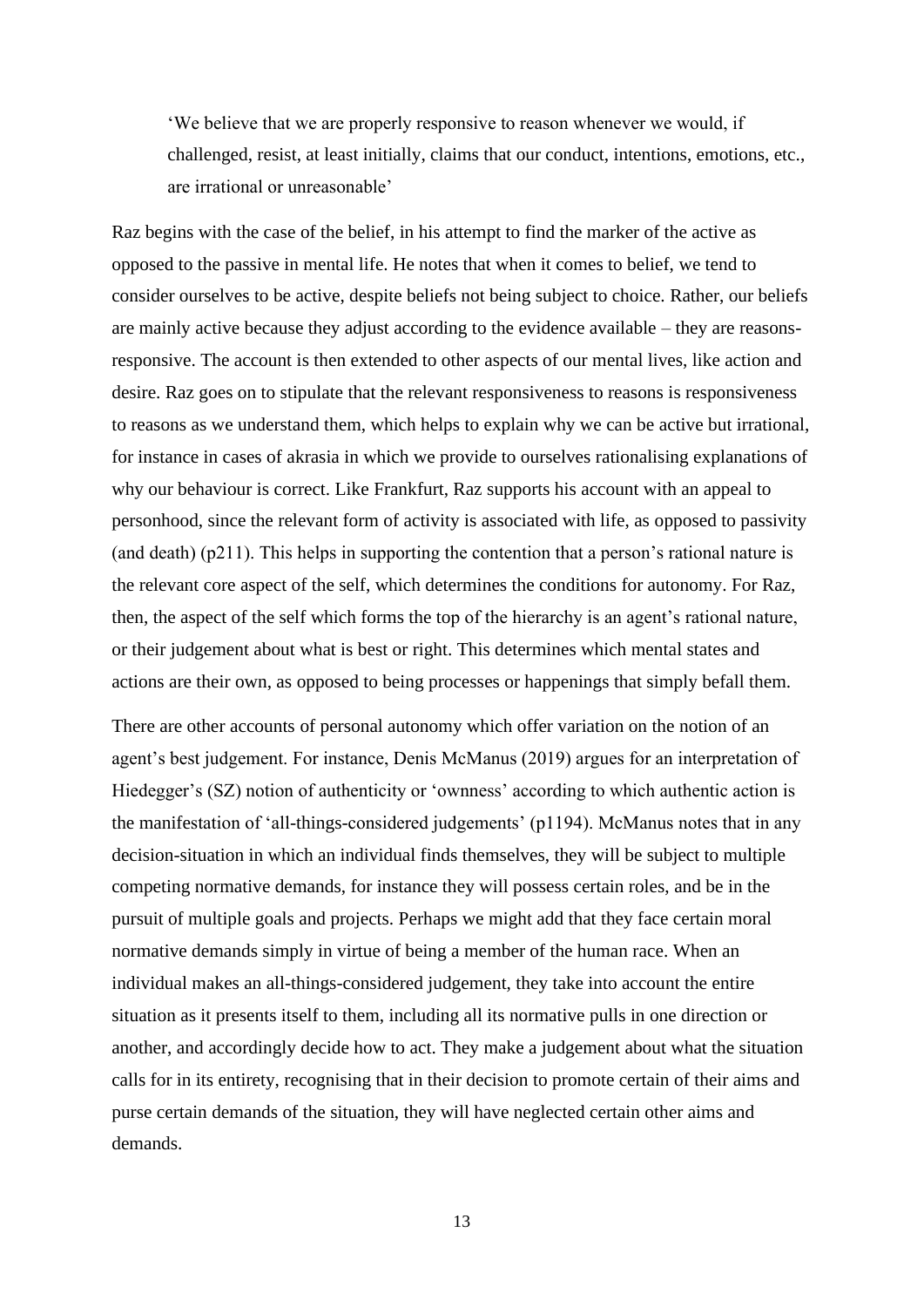This kind of all-things-considered judgement is the model of authentic action, to be contrasted with action that reflects what McManus terms a mere 'Q judgement'  $(p1194) - a$ judgement carried out from the point of view of some particular goal, or some particular role. A Q judgement assesses what the situation calls for from a limited, qualified perspective, and if an individual decides how to act in this way, they may be understood as attempting to absolve themselves of responsibility for their actions, passing this on to some set of normative demands or another. In contrast, in an all-things-considered judgement, they take responsibility for choosing between the multiple normative demands of the situation, thus expressing *themselves* as opposed to just one particular normative standpoint. Therefore, for McManus, the core, authoritative self is the enactor of all-things-considered judgements, or the self who is able to step aside from mere particular Q judgements to take a stance on what a situation calls for as a whole.

#### Criticism (1): Explaining the Possibility of Nonautonomous Action

Each of these 'hierarchical' accounts, therefore, has a story about what goes on when an agent acts autonomously. However, it is not so clear that they can adequately explain what goes on when an agent acts in a way that is not autonomous. When it comes to autonomy, we still want to explain cases in which an agent fails to successfully self-govern in their actions. In such cases, they are moved by forces that are not fully their own, but that still fulfil the minimal conditions required in order for us to label the relevant happenings as their action, and even their intentional or goal-directed action. The concept of action is used to isolate the movements of the body, or other changes in a person, that can be ascribed to the person as a whole. The label of 'intentional action', alternatively, tends to be reserved for action that is goal-directed. Autonomous action, on the other hand, fulfils further requirements in order for such actions to be self-directed, and seems to be a distinct category from mere intentional action, or action in general.

That an agent can act, and even intentionally act, in ways that are not autonomous is indicated by the examples set out in the previous chapter. An addict might intentionally carry out many actions that we do not consider to be their own in the sense required for us to label their actions as autonomous. They might exhibit instrumental rationality in the pursuit of certain goals, such as, in an extreme case, stealing in order to get hold of money required for a drug. However, as they are moved by the force of their desire for the drug in this way, and contrary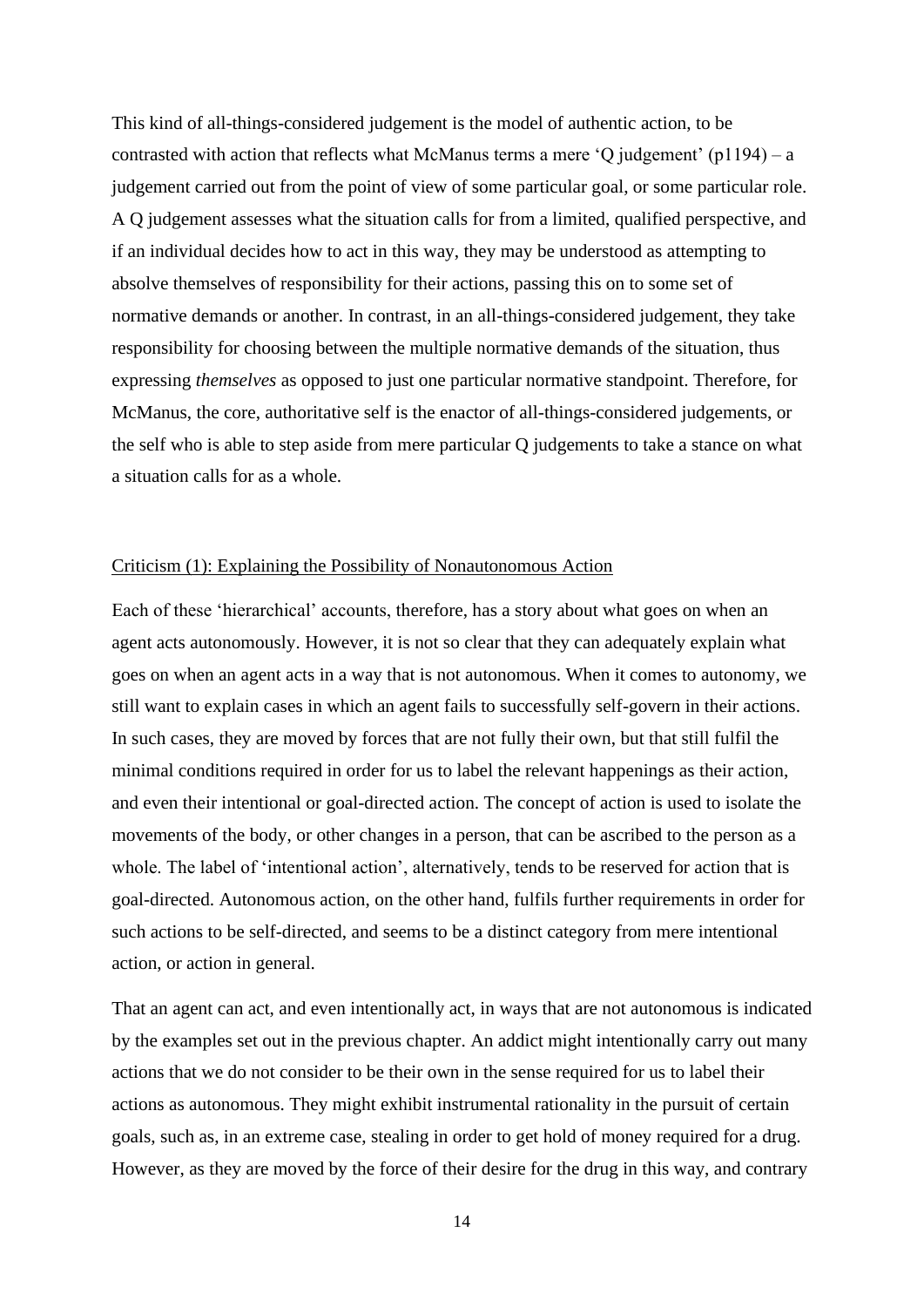to things they care about like their work and their family, we do not understand their intentional behaviour to be autonomous. Alternatively, there might be individuals, or even animals, who display goal-directed behaviour, but that do not possess sophisticated reflective or rational capacities, and we do not consider them to fulfil the requirements for autonomy. Further still, individuals with a minimal set of options to choose from may convincingly be understood to act and pursue goals, but we may not consider them to be doing so autonomously.

For 'hierarchical' accounts, an agent acts autonomously when their actions align with some dominant aspect of the self that represents the 'true' or authoritative self, such as an agent's set of decisive higher-order volitions (Frankfurt 1971), core commitments that might be said to compose a 'character' (Frankfurt 2002, Watson 2004, Ekstrom 1993), or some variation on the notion of a best judgement about what to do in a situation (Raz 2002, McManus 2019). However, it is less clear why this 'dominant' or true self would allow itself to be superseded by forces that are not its own. If it is indeed overcome in such a way, then it is not so clear that the resulting behaviour can be convincingly ascribed to the agent as a whole, as its intentional action, or even simply as its action. The authoritative, or official and sanctioned, motivational aspects of the self, that, when successfully yielded to, represent the self in action, are superseded. The relevant forces that they are superseded by, whilst being in an empirical sense internal to the self, are not considered to be the self's own. It is not so clear that the resulting behaviour is an action that can be ascribed to the agent as a whole, at all. According to this characterisation of 'nonautonomous action', it is as though the self has been sequestered by some foreign power.

Buss (1994) provides an objection to endorsement-type accounts of personal autonomy that can be applied as a general criticism of the way in which 'hierarchical' accounts attempt to delineate autonomous intentional action from nonautonomous intentional action. Buss argues that the notion of endorsement cannot be used to secure the conditions for autonomy, since if an individual acts contrary to their all-things-considered preference, then they are not acting intentionally at all. Therefore, for Buss, the notion of endorsement or identification, as broadly construed to incorporate variations that appeal to higher-order desires, but also variations that appeal to considered values and abilities to endorse, cannot be used to explicate autonomous action, as a distinct category from intentional or goal-directed action in general. Buss argues that when it comes to intentional or goal-directed action, an individual would not set herself the following kind of goal (p97):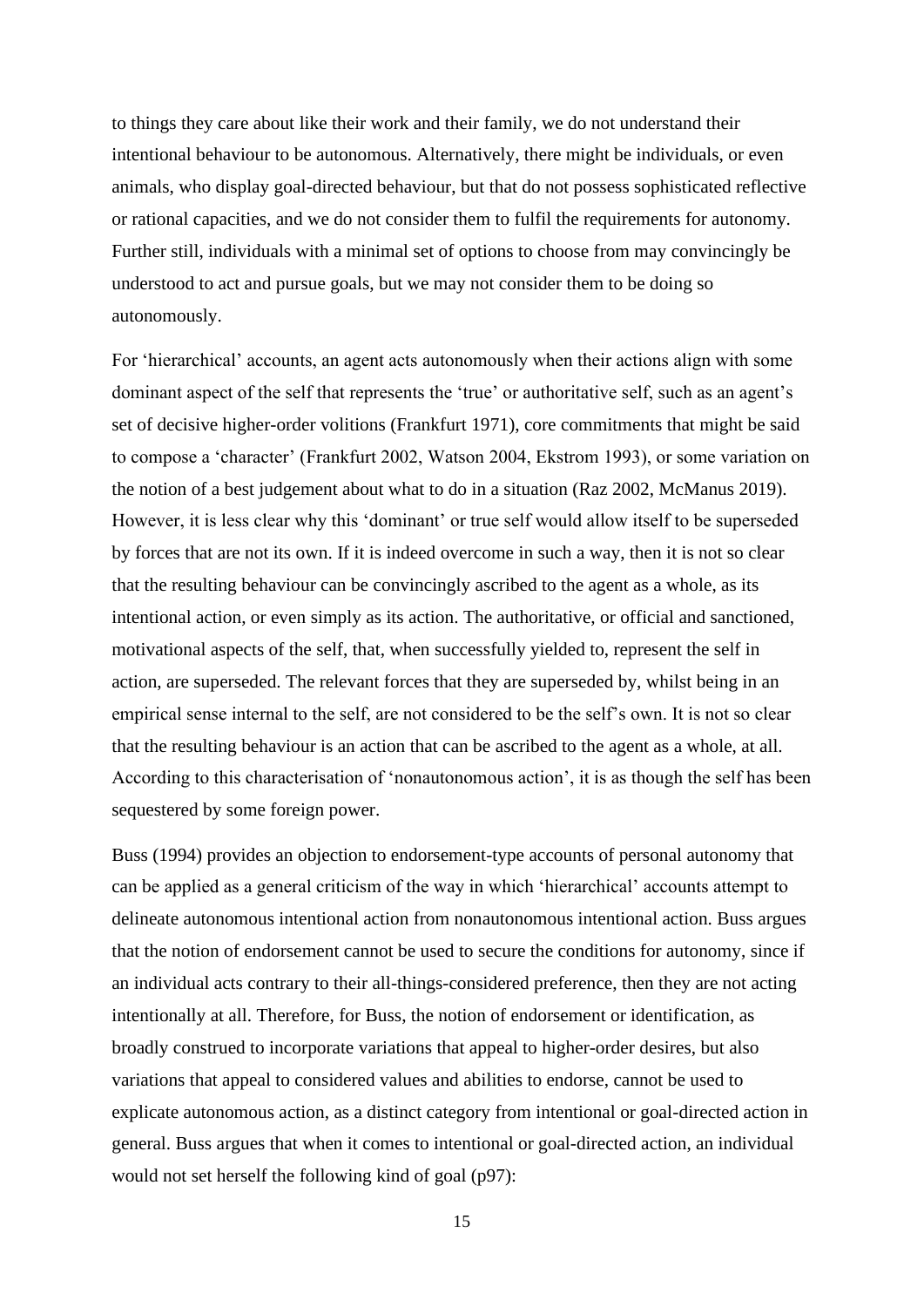'the goal of doing what she prefers *not* to do, all things considered'

Preferences, as opposed to mere inclinations, result from an agent's comparative evaluations about the merits of one course of action versus another. The idea is that when it comes to a specific action, and the situation as it presents itself to an individual, if an individual determines that they prefer not to do something, then it shows that they take themselves to have insufficient reason to do that thing, in comparison to the other options available. Therefore, they will not set themselves the goal of doing it, so it cannot be that they carry it out in an intentional manner. If they do implement such behaviour, it will conflict with their assessment or reasoned judgement of what the situation demands, and so it cannot be considered their own intentional action at all. Similarly, in later work (2013), Buss argues that the human capacity for reflexivity – to take a stance in relation to the motivational underpinnings of our behaviour – opens the potential for us to distance ourselves from the psychic sources of our behaviour in such a way that that behaviour might no longer qualify as our action. If we are moved by a force which we reject, then it is not clear that the resulting behaviour can truly be considered to be our action.

Take the unwilling addict. For Buss (1994), this example, as often construed, in fact presents a conceptual impossibility. It is meant to be that the unwilling addict intentionally, but nonautonomously, injects themselves with the drug, counter to the behaviour that they, as autonomous agent, would endorse in this situation. However, if they had truly set themselves the goal to act otherwise than injecting themselves with the drug, on this specific occasion, then they could not also set themselves the contradictory goal of taking the drug, on this specific occasion. Therefore, they cannot intentionally take the drug, if they truly have endorsed the alternative to act otherwise. Buss (1994) suggests that the misunderstanding that they can intentionally do so is generally engendered by a confusion between attitudes towards an act-*type*, and attitudes towards *tokens* of that act-type. An individual may see many considerations against the act-type of injecting themselves with the drug. However, within the situation in which they find themselves, say a situation in which they are aware that their desire for the drug is so strong that it will eventually lead them to administer the drug to themselves against their will, the act-*token* of taking the drug might be their best response to the unfortunate circumstances. Alternatively, if they are led to take the drug contrary to the dictates of their goal-setting facility, then not only do they fail to act autonomously, but they fail to act intentionally at all.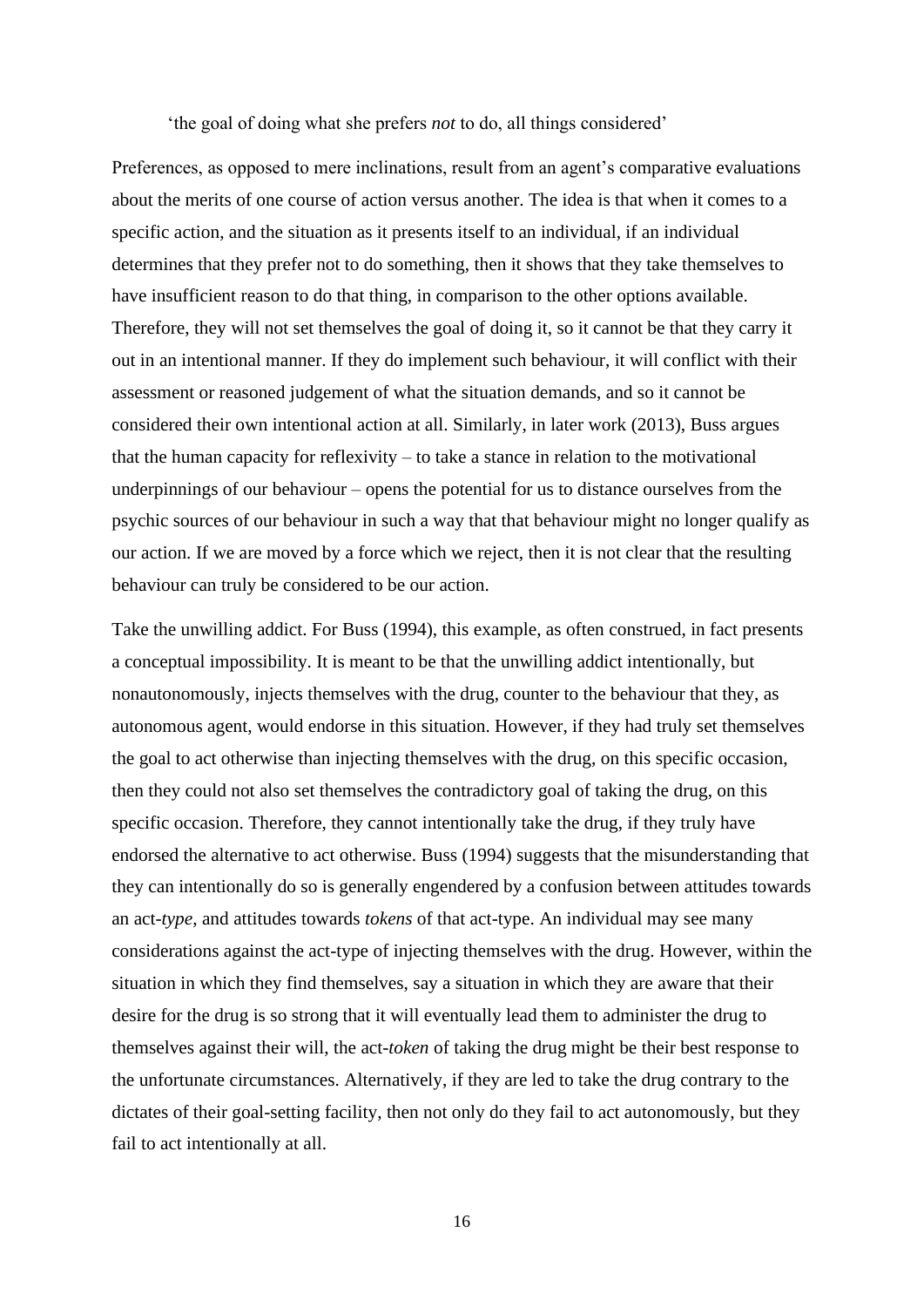Buss uses her arguments to make a case against 'endorsement'-type accounts of autonomy, which includes accounts like Frankfurt's (1971) higher-order desires account, and Watson's (2004) account based around well-considered values. However, the broad point can be applied to each of the various versions of the 'hierarchical' view: if the dominant aspect of the self under the hierarchical view, such as their decisive higher-order volitions, or their core values, or their rational judgement, represents the agent's own point of view on the situation at hand, then action that misaligns with this cannot be understood to exhibit the conclusion of the agent's own goals, and accordingly cannot be understood to be the agent's intentional action at all. Furthermore, as Buss (2013) suggests elsewhere, these considerations can be extended to action in general: if a reflexive agent rejects the power of those forces that lead them to behave in a certain way, then the resulting behaviour does not appear to be a manifestation of their agency. Therefore, the kind of alienation that contrasts with each of Frankfurt's explications of identification suggests that the resulting behaviour is not an instantiation of the agency of the relevant individual. Furthermore, I would add, if an individual's character, or set of core commitments, represents the outlook of the authoritative self, then when contradictory impulses successfully issue in behaviour, it is not clear that we should ascribe the outcome to the power of the agent, as their action.

In relation to the point around it being difficult to understand why the authoritative agent would *allow* such forces to overwhelm them, it seems that when the authoritative aspects of the self are confronted with motivational forces that run contrary to their dictates, there are two possible responses. One is that they could accommodate such forces, by incorporating them into their response to the situation. Perhaps their best judgement, or their best application of their values to the situation at hand, or their decisive higher-order volition about which desire they are to act upon, might adjust according to their understanding of this countervailing motivational force. It might be that, given the pain and the frustration of this impulse, it is best for them to adjust their response to the given situation at hand, according to the outlook of the authoritative aspect of themselves. It might even be, as suggested by Buss (1994) as one interpretation of the case of the unwilling addict, that they are aware that eventually this countervailing impulse will become irresistible, so it is best, even according to their authoritative outlook, simply to yield to it now.

Alternatively, they may remain firm in their resolution about the way to respond to the situation at hand. In this case, if the alien force does successfully lead them to behave in a certain way, it can only be by overwhelming the authoritative self. The authoritative aspect of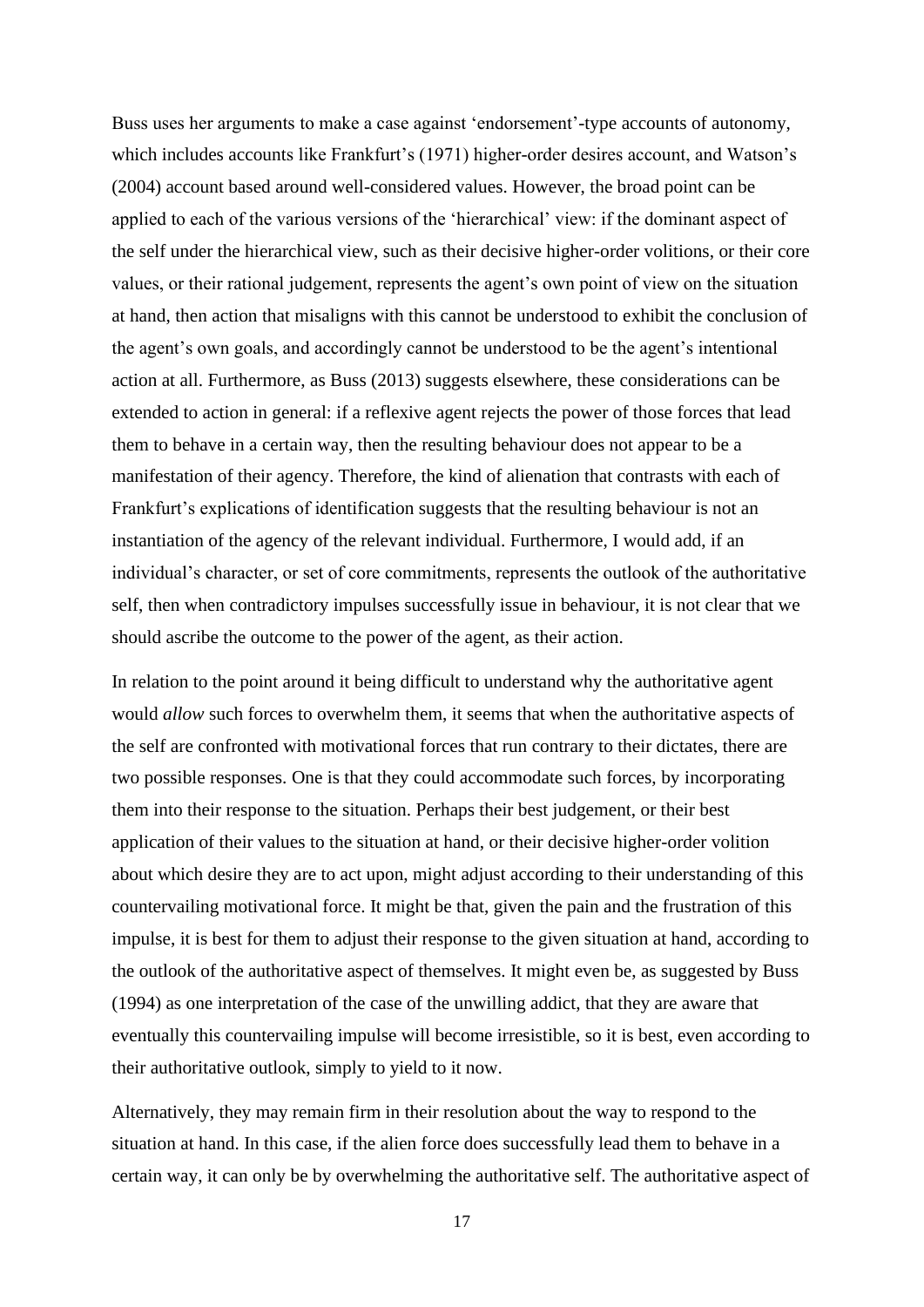the self is hijacked by a force it is unable to resist. In this case, it is hardly convincing that the resulting behaviour is the agent's own. If the authoritative aspect of the self is a successful authority, then it will make the best it can of the motivational influences it finds itself with. If it does not, then, for a 'hierarchical' view, the only convincing explanation for this is that the self is overwhelmed. However, such behaviour does not seem to fulfil the minimal requirements to count as the agent's own action at all.

In defence of the 'hierarchical' views, it might be countered that the above arguments misconstrue hierarchical views in the role they assign to the 'core' aspects of the self that determine the conditions for autonomy. Whilst 'hierarchical' accounts do, it might be admitted, isolate certain aspects of the self that they deem to be more truly the agent's own, or more crucial when it comes to the identity of the self, they do not deny that other aspects form part of the self, too. Perhaps an intentional action might be the manifestation of some desire of the agent, and hence can be understood to issue from the agent as their action, yet it is in conflict with some more core and central element of the self – in this way intentional but nonautonomous action could be possible under a hierarchical account. Returning to Buss, the manifestation of an all-things-considered preference seems to be an especially strong condition to apply for intentional action, and we might wish instead to move to an alternative account, for instance Hyman's (2015, chapter 5) account of intentional action. For Hyman, an intentional action is the manifestation of a desire – this apparently provides a much weaker condition for the requirements of intentional action than Buss' notion of an all-thingsconsidered preference.

However, the less unique and predominant the role assigned to the relevant 'core' aspect of the self, the less convincing that it is the sole benchmark for when an individual's behaviour is self-determined. As we recognise the validity of alternative aspects of the self as the possible underpinnings of an agent's action, it is harder to deny the claim that they also present relevant aspects of the agent's relation to a situation. The greater the status assigned to motivational influences that fall outside of the 'core' self, the less convincing it is that these influences do not also have a role to play when it comes to isolating self-determined action, or that these influences are not relevant aspects of the self when it comes to determining the conditions of autonomy.

Altogether, when it comes to 'hierarchical' accounts, the distinction they draw between autonomous action and action in general is ultimately untenable. By the defining the outlook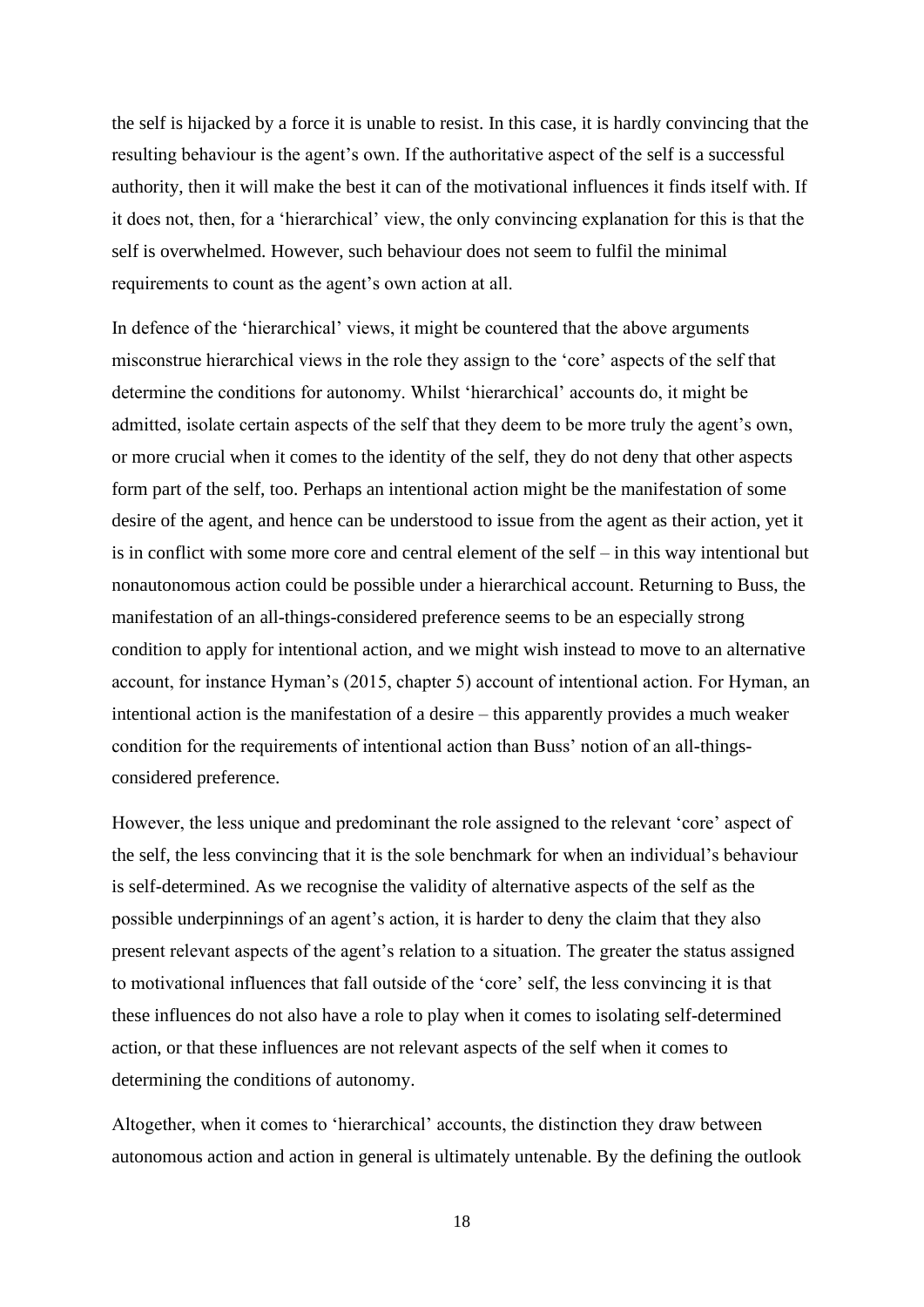of the authoritative self in a limited and exclusive way, they undermine the idea that alternative possible motivational underpinnings of action can issue in behaviour that can be ascribed to the agent as a whole. This is problematic due to the convincing and intuitive examples of cases of nonautonomous action, including nonautonomous intentional action. It also means that they fail to show how autonomous action can form an interesting and illuminating category in its own right, aside from action in general, or intentional action in general.

## Criticism (2): Integration

Given that a self can come apart in the way implied by 'hierarchical' accounts, in which the dictates of the authoritative aspects of the self conflict with other motivational forces, yet the latter are still effective in leading an agent to action, 'hierarchical' accounts also fail to explain the mechanism by which the authoritative self successfully self-governs, in the case in which the conditions of autonomous action are fulfilled. Unless all human action or behaviour is to be autonomous, 'hierarchical' accounts must grant that motivational forces that run contrary to the dictates of the authoritative aspects of the self also have the power to lead an agent to behave in a certain way. However, few theorists would deny that autonomous action is also possible, and generally autonomy is understood to express the default, and normal, condition of an agent. The authoritative aspects of the self are still the true authority, that represent the agent's own point of view on a situation, and generally the rest of the self is meant to align with them. In this case, however, 'hierarchical' theorists need to explain the mechanism by which the authority of those aspects of the self is normally successfully wielded. They need to explain how the authoritative self is able to gain traction over the self as a whole.

Buss (2013) alludes to such an issue, though in the context of the conditions of agency in general, as opposed to the conditions of autonomous agency specifically. As mentioned above, Buss suggests that if an agent is alienated from the motivational sources of their behaviour, a phenomenon alluded to by authors such as Frankfurt (1971, 2002), this undermines the view that the resulting behaviour can be a manifestation of their agency, or the agent's own action. We should therefore deny the view, furthered by theorists such as Wallace (2001), that rational beings succeed in acting as long as their behaviour is instrumentally rational and goal-directed. In contrast, Buss argues that an adequate account of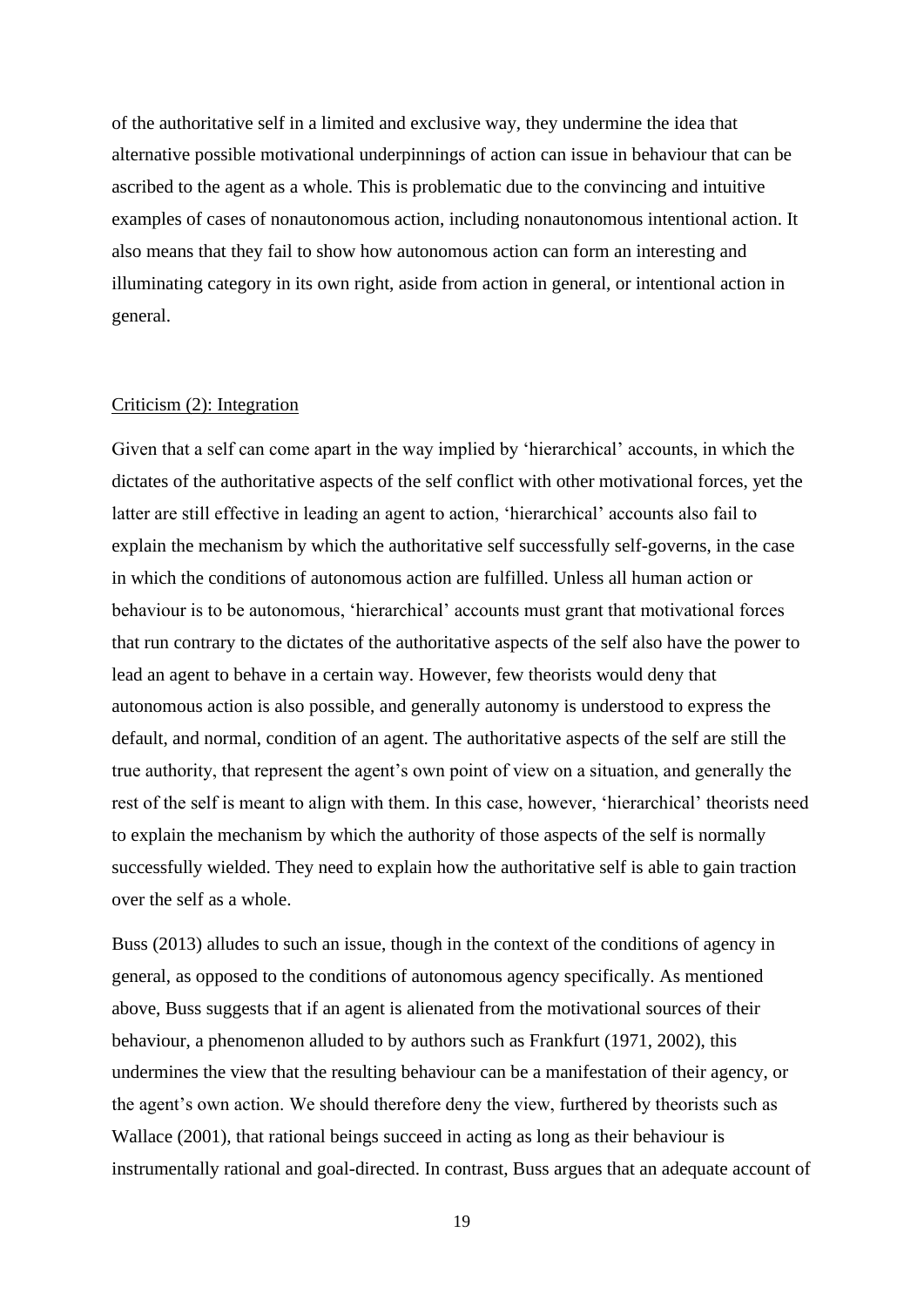action must instead involve the person identifying with or endorsing the goals that her practical impulses lead her to pursue. A person does not act if they are overcome by psychic forces which they, as a rational being, ultimately reject. For Buss, insofar as we, as rational beings, take a stance on what *we are doing*, we endorse what we are doing, accepting the goals of our behaviour as our goals. Otherwise, the resulting behaviour does not qualify as our action – it is not our own doing. Therefore, an adequate account of our actions will have to account for the self-relation involved in our action, that means that we endorse the psychic origins of our behaviour.

On the other hand, for accounts of rational agency that do recognise the need for a rational agent to identify with her practical impulses, Buss takes issue with those that fail to adequately explain how the two aspects of rational agency are able to come together, such that an agent can act. For Buss, this occurs in accounts which assign entirely different roles to an agent's reason and her practical impulses in the production of action. For instance, under Korsgaard's (1996) authority-based conception of rational agency, the relation that holds between an agent's rational nature and her practical impulses is an authority relation – agency is secured when a rational being exerts authority over her motivational impulses, by bringing it about that the motivational impulses obey the laws that are constitutive of her rationality. However, for Buss, it is then mysterious how the laws of the agent's reason can be authoritatively binding on the motives that are independent of these laws. If the two sides of the self-relation have such distinct concerns, it is not clear why the nonrational side of the self-relation has any motivation to obey the rational side. Altogether, Buss sets out the following restriction on an adequate account of rational agency (p14):

'It must explain how

- (i) a person's assumptions (conscious or unconscious) about what she has reason to do and
- (ii) her nonrational impulses (whatever inclinations, desires, etc. are neither constitutive of her rationality nor the product of her reasoning)

can be sufficiently unified, or integrated, to constitute two aspects of a single point of view on her behaviour.'

For Buss, the capacity for self-alienation means that rational agency requires a form of integration within the agent, such that the concerns of the disparate parts of the soul have some common ground. Buss' account suggests a predominant role for the rational aspect of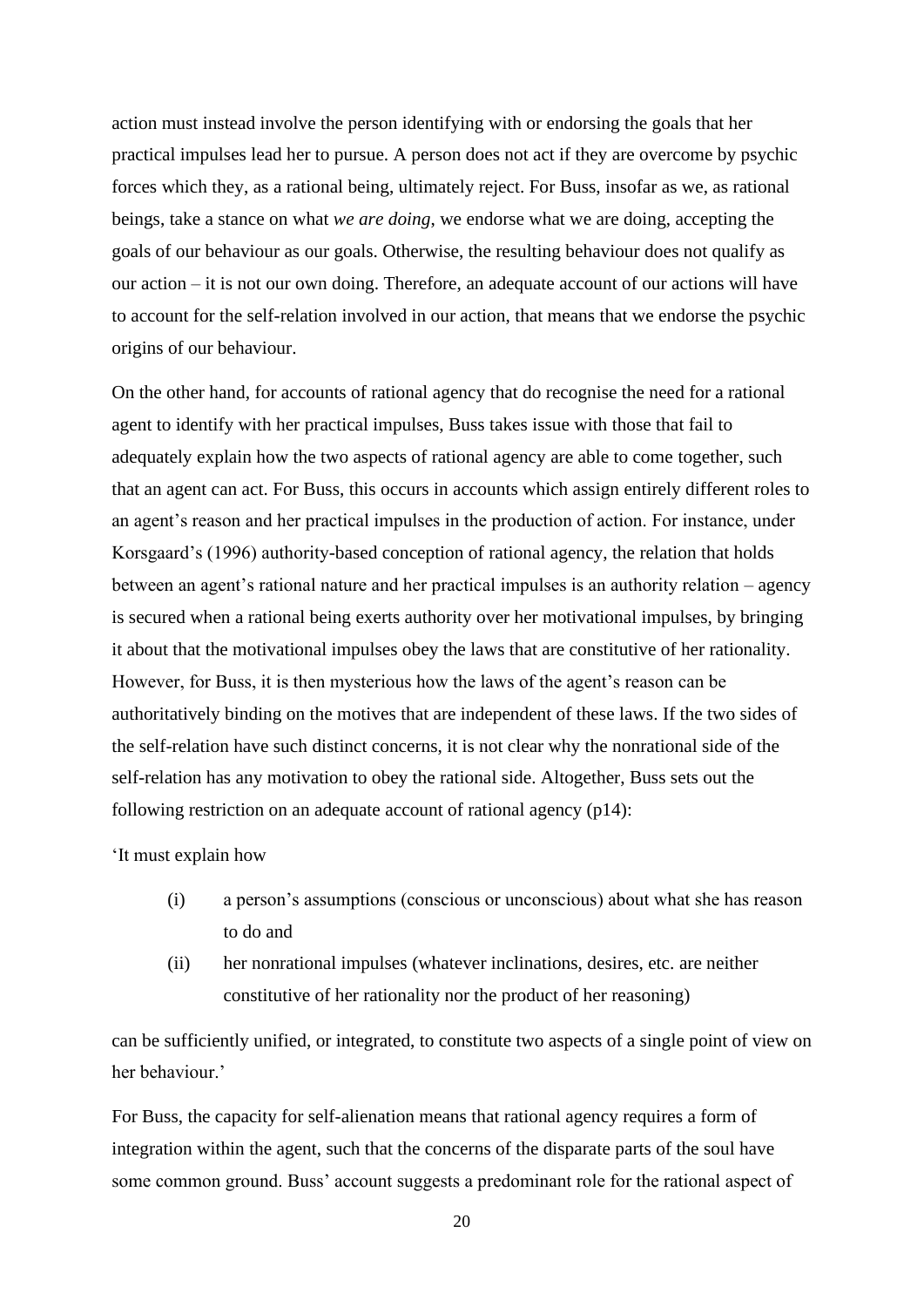the soul – it is the rational aspect of the soul that is able to take a stance in relation to the agent's motivational impulses, and determine whether they are to qualify as the agent's own, or not. In this sense, there is a background assumption of a 'hierarchical' type of structure. Moreover, her arguments apply to the conditions of agency in general, as opposed to the conditions of autonomous agency. However, her concerns can be extended to a critique of 'hierarchical' accounts of personal autonomy.

Such accounts presume that a core aspect of the self, such as the agent's set of higher-order volitions, or a set of core commitments that compose a character, or their best judgement about what to do in a situation, represents the outlook of the authoritative self, and that when the conditions for autonomy are fulfilled, this aspect of the self successfully wields authority and leads the individual to action. However, the mechanism by which it does so can also be bypassed by alien forces, such as, for instance, a first-order desire that the agent is alienated from. Otherwise, nonautonomous action would not be possible. The relevant mechanism is therefore not infallible, though it will operate successfully in the normal case. However, it is not then clear why the rest of the self, defined in a manner that separates it from the authoritative aspects of the self, should have any particular concern for the dictates of the authoritative self. It is a limited aspect of the self, such as an agent's rational nature, or a limited set of aspects of the self, such as their decisive higher-order volitions or their core commitments, that is deemed relevant for securing the conditions of autonomy. In maintaining this, but allowing that other motivational forces can operate independently of these aspects, 'hierarchical' accounts divide the self in a manner that does not effectively explain how that divided self can also come together.

It is not clear why a given first-order contrary desire, should be brought to align with an agent's decisive higher-order volition that runs counter to it. Moreover, in closer connection to Buss' observations, if an agent's rational nature is the authoritative aspect of the self, but that self can also be moved independently of that rational nature, for instance by desires that do not correspond to reasons, it is not clear why the independent desiderative aspect of the self should be brought to obey the rational aspect. Its concerns are distinct concerns. Finally, if the authoritative self is represented by an agent's set of core commitments or values, but the self can also be moved by contrary urges and impulses that contradict with them, it is not clear why the core commitments or values should have any special capacity to bring the rest of the self into line. Once again, the disparate aspects of the self seem responsive to different concerns and types of demands.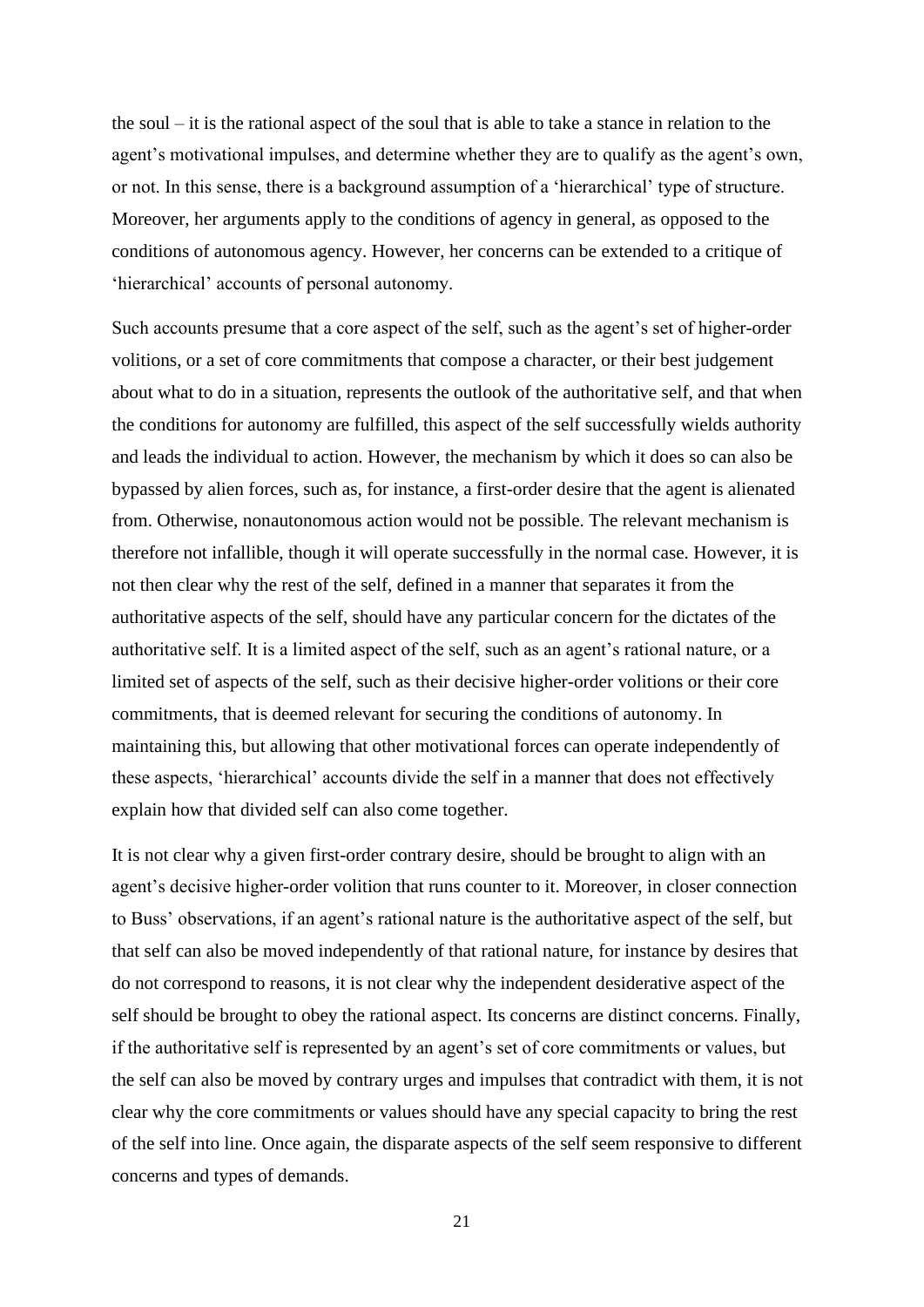One problem, as alluded to by Buss, is how the divided soul is to come together in action  $-$  if the authoritative aspect of the soul has distinct concerns to the rest, then it is unclear how it is able to move the rest. On the other hand, if the rest operates independently to lead the individual to action, in such a manner that the authoritative aspect of the soul rejects, it is not clear that the resulting behaviour can be appropriately labelled as the agent's own action (see criticism (1) above – the possibility of nonautonomous action). On the other hand, even if we are able to solve the problem in relation to action, there is still the problem in relation to autonomous action: it is unclear why the dominant aspects of the self, under a hierarchical account, should have any special influence over the rest of the self, that is able to issue in action independently of them.

It may be countered that the authoritative aspect of the self has special authority simply in being at the top of the hierarchy, and the agent's final view on the situation at hand. For instance, for Frankfurt (1971), when an agent makes a decisive higher-order commitment, this 'resounds' up through the potentially endless hierarchy of further identifications. It is the agent's own point of view on the matter at hand, and in this sense, it might be countered, surely it has authority over the rest of the self as a whole. However, for hierarchical accounts this authority is simply left mysterious, and unexplained, given that they grant that the authoritative aspect of the self is not the only possible underpinning of action. Moreover, as I will touch upon in the next two chapters, it is not clear why this particular stance should have any special claim to represent the position of the authoritative self. Frankfurt (1971) might argue that it is to do with what makes us essentially persons, and theorists that identify the rational part of the soul as the top of the hierarchy (e.g. Raz 2002) may argue that we have an essentially rational nature. However, we are surely other things too, else conflicting behaviour that issues from other parts of ourselves – nonautonomous action, under hierarchical accounts – could not be appropriately labelled as our action at all. Moreover, as I will discuss in chapter four, the claim of any one part of the self to represent the agent's final say on a matter is ultimately unstable. Therefore, limiting the outlook of the authoritative self to one distinct element in such a way underestimates the complexity of human nature.

For Buss, the solution to the problem of integration when it comes to rational agency is that both the rational part of the soul and the nonrational part of the soul regard themselves as responding to mind-independent reasons to behave in a certain way. However, this then assumes that the agent takes themselves to be responding to an objective normative reality that is independent of the agent, whenever they constitute themselves in action, which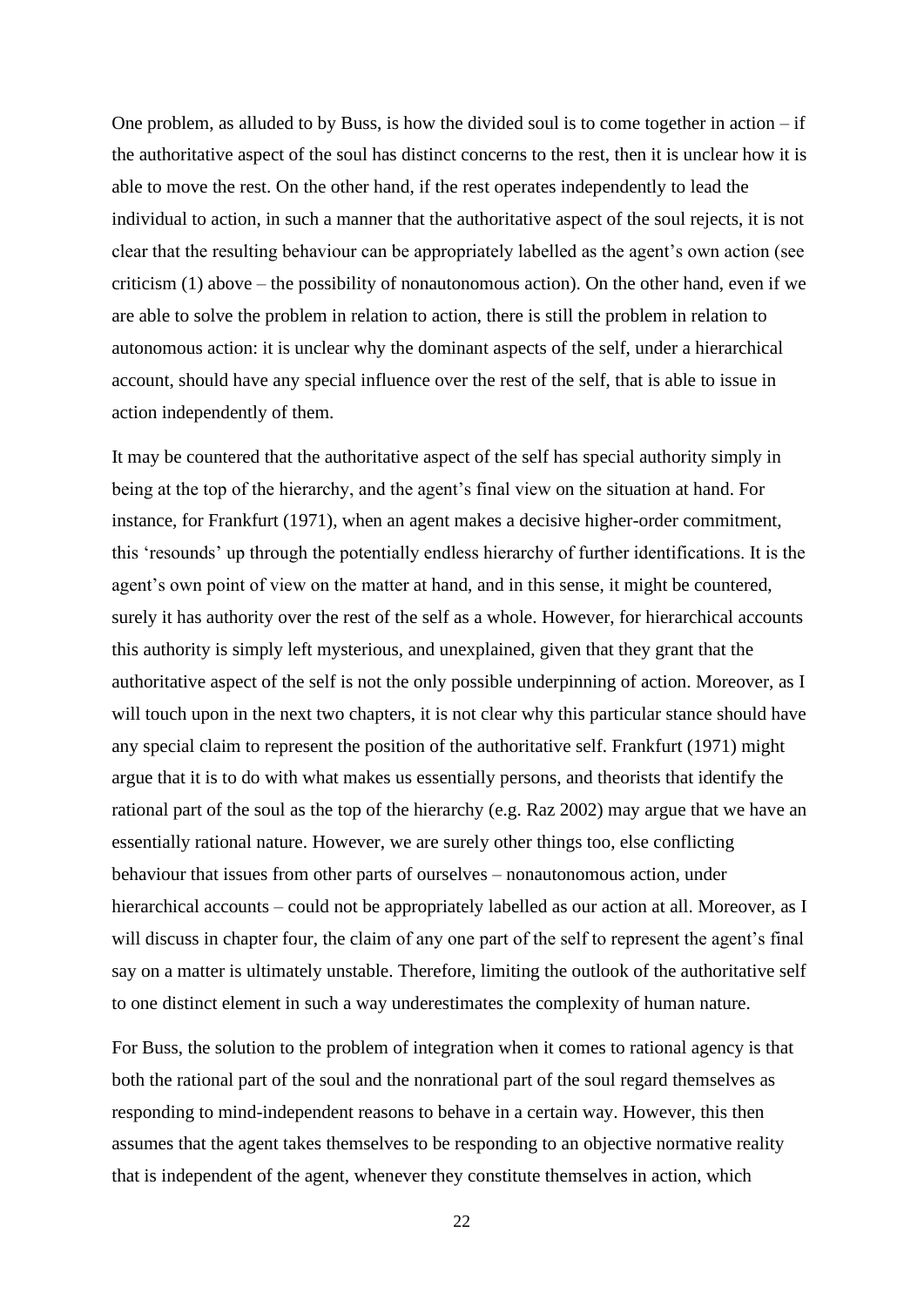presents quite a strong constraint on the way in which the agent must interpret the decisionsituation they face. Since autonomy as self-governance is a *self*-relation, that ideally should be consistent with a wide range of interpretations of the good, this is not an adequate solution for the problem as applied to autonomous agency – we must accept that the different parts of the soul can be responding to different matters and concerns.

Altogether, whilst Buss' solution is not fully satisfactory, and Buss is targeting the basic requirements of agency, as opposed to the basic requirements of autonomous agency, she still points towards a problem that needs to be addressed by an adequate account of autonomous action. Such an account must explain how the governing aspect of the self – for instance the agent's higher-order desires, her acceptances and authorised preferences, the aspects of the self that compose her character or narrative unity, or her all-things-considered judgement about the good to pursue in a situation – is able to wield authority over the governed aspect of the self. It must explain how the part of the self which can issue in action without the endorsement, approval, or sanction of the agent as a whole (for example, an agent's set of first-order desires), can be brought to obey the authoritative aspect of the self (for example, an agent's second-order volitions). This is not a challenge that 'hierarchical' accounts are adequately equipped to meet.

Alternatively, it might be admitted that the relevant aspects of the self are so distinct that the dominant aspects of the self have no influence over the rest. In this case, however, then, the rest seems to be no more than a set of additional external impediments for the agent to take into account in deciding how to act. For instance, say we hold a reasons-responsiveness conception of autonomous action, but the agent has a desiderative faculty that is completely immune to reason. In this case, it seems as though their desiderative faculty can only pull them in one direction or another in a manner that entirely bypasses the authoritative aspects of the self, when it comes to autonomy. This links to the other problem that accounts of personal autonomy need to address: explaining the possibility of nonautonomous action or agency. In such cases, it is not very convincing that the resulting behaviour is truly the agent's own.

Before moving on, it is worth touching upon a possible further extension of Buss' remarks about reflexivity. Buss argues that human reflexivity – the ability to reflect upon and assess our own mental states - implies an interaction between two different elements involved in acting for a reason (p14):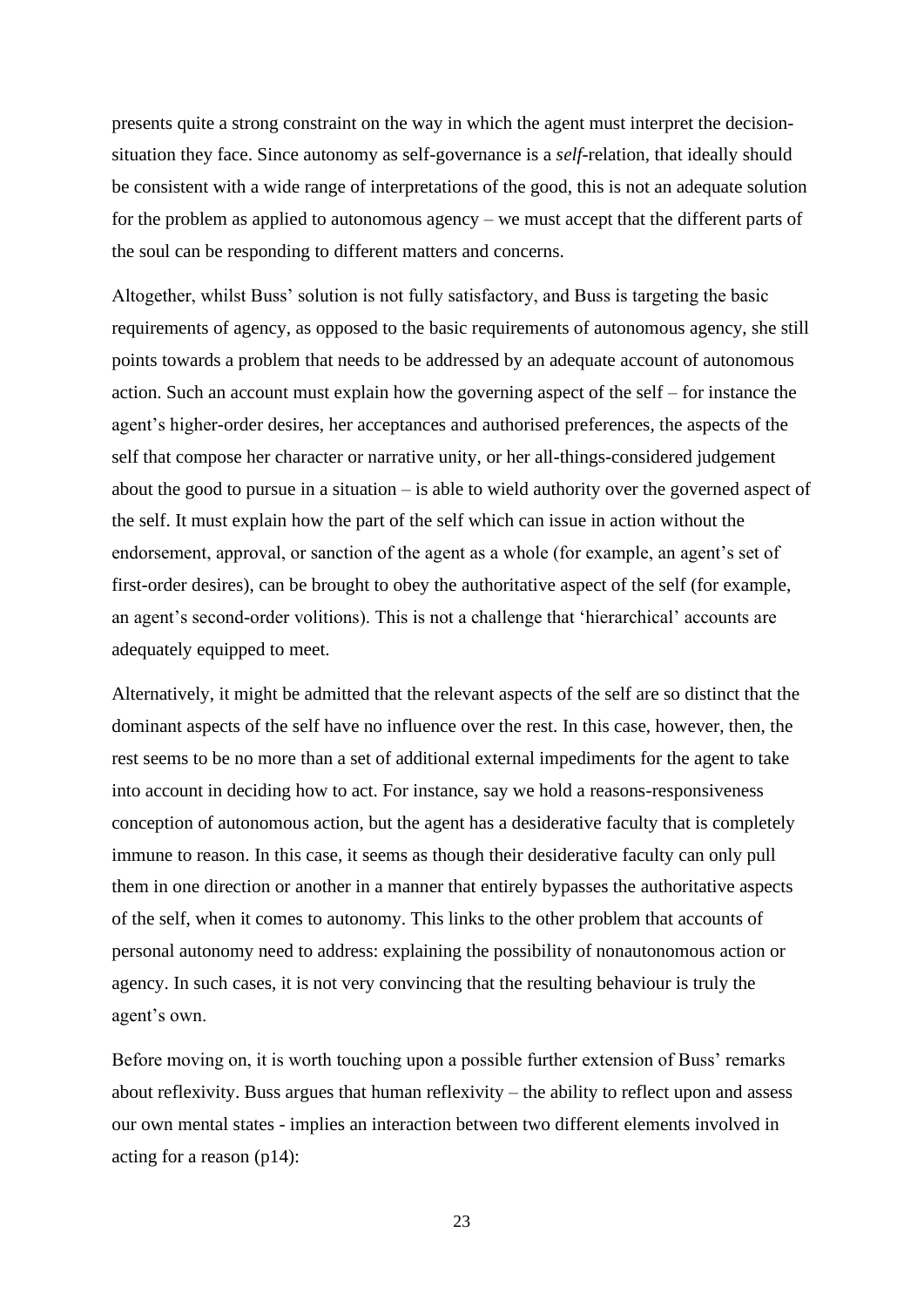- (i) a person's assumptions (conscious or unconscious) about what she has reason to do and
- (ii) her nonrational impulses (whatever inclinations, desires, etc. are neither constitutive of her rationality nor the product of her reasoning)

The interaction is that we can distance ourselves from our practical impulses and take a stance in relation to them, presumably with reference to reasons. (This is what grants us the capacity for self-alienation). However, I contend that whichever benchmark we are using to assess our motives and inclinations by  $-$  say, a set of reasons, or normative criteria  $-$  is itself something which we could question and take a stance in relation to, by reference to other standards and benchmarks. We may be able to assess our motives and inclinations on the basis of reasons, but these reasons themselves are the potential subject of assessment. This relates to the regress concerns around Frankfurt's (1971) higher-order desires account of autonomy alluded to above, as pointed out by authors such as Watson (2004): for Frankfurt, we are autonomous when we act on the basis of our higher-order volitions about how to behave – our desires about which desires are to be effective in moving us to action. An agent identifies with a desire that is the object of a higher-order volition. However, if this is the standard for identification or internality with respect to desires, then it seems it needs to be applied at the second-order stage of desires, too. It is not convincing that an aspect of the self that the agent does not already identify with can be used to ground internality with respect to mental states.

Altogether, whichever aspect is chosen as the 'authoritative' aspect of the self, it seems that the agent can have the capacity to distance themselves from it, and take a stance with respect to it. This suggests that the regress issues around Frankfurt's higher-order desires account of autonomous action can generalise to other versions of the 'hierarchical' account too. All suggest a final stance that represents the agent's own, or true, point of view. However, whichever way this stance is defined, it is always merely a further outlook, that the conditions for personal autonomy can always be applied back to. For instance, the reasons that inform the stance of the agent in a reasons-responsiveness account can always be assessed by reference to further reasons. This suggests an instability within the structure of 'hierarchical' accounts of the self-relation involved in personal autonomy. I will discuss related concerns to these in chapter four, in which I put forward a positive argument in favour of the kind of selfrelation implied by a horizontal, as opposed to hierarchical, account of personal autonomy.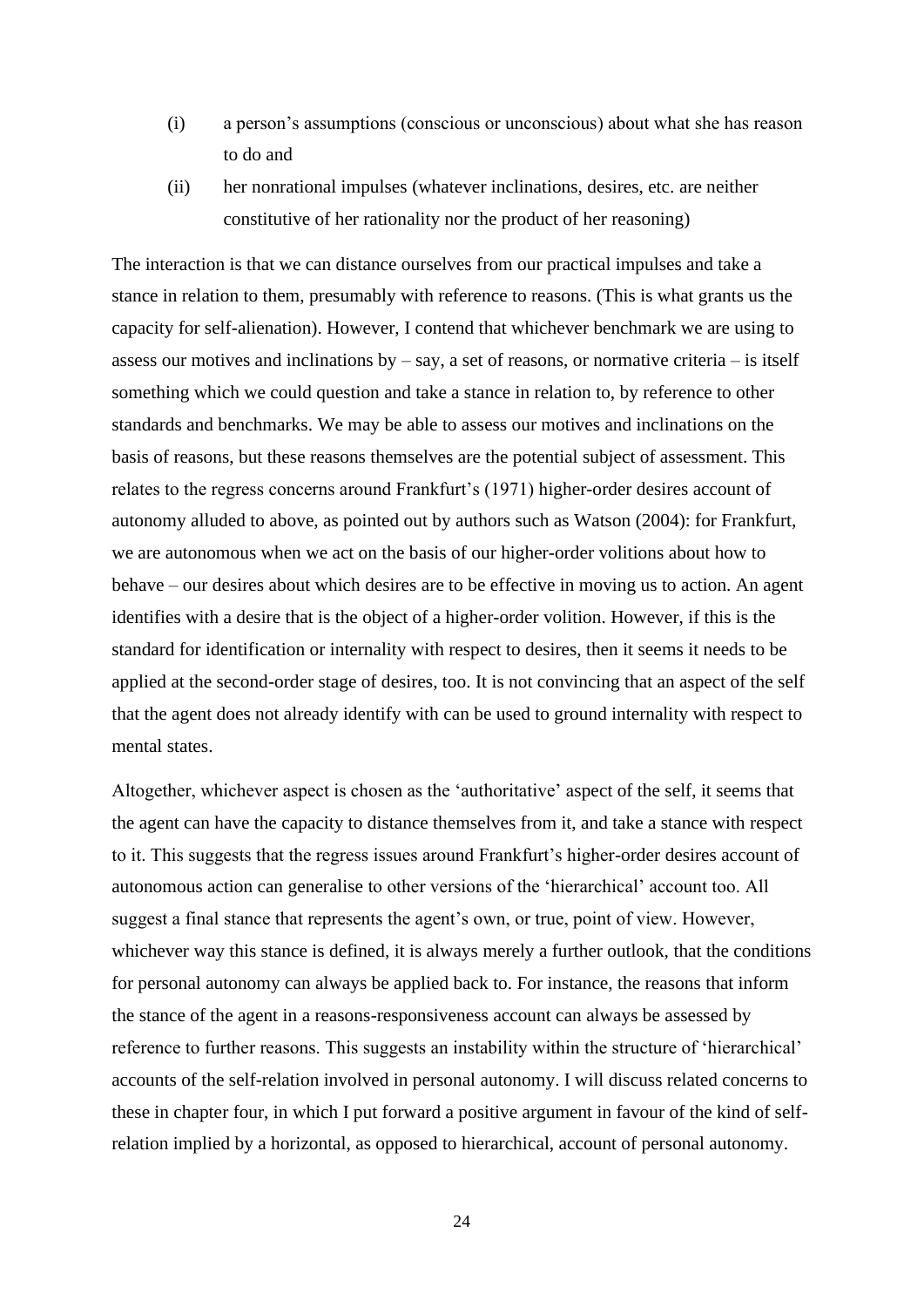#### Conclusion

Altogether, 'hierarchical' accounts of personal autonomy offer an intuitive and simple model of autonomous action, by delineating certain limited aspects of the self that represent the 'true' self or the core self, and defining autonomous action as action that aligns with them. However, these hierarchical accounts fall prey to two shortfalls that I have detailed in this chapter: they fail to explain how nonautonomous action, including nonautonomous intentional action, can be possible, and they fail to illuminate the mechanism by which the core aspect(s) of the self are able to wield authority over the rest, such that the rest is responsive to them and the two (or more) sides of the soul are integrated. In the next chapter, I will outline the shape of a 'horizontal' alternative, as a structure for an account of personal autonomy. Following that, in chapter four I will detail the ways in which a 'horizontal' account can bypass the challenges faced by 'hierarchical' accounts that I have discussed in this chapter, as well as presenting a positive argument in favour of it.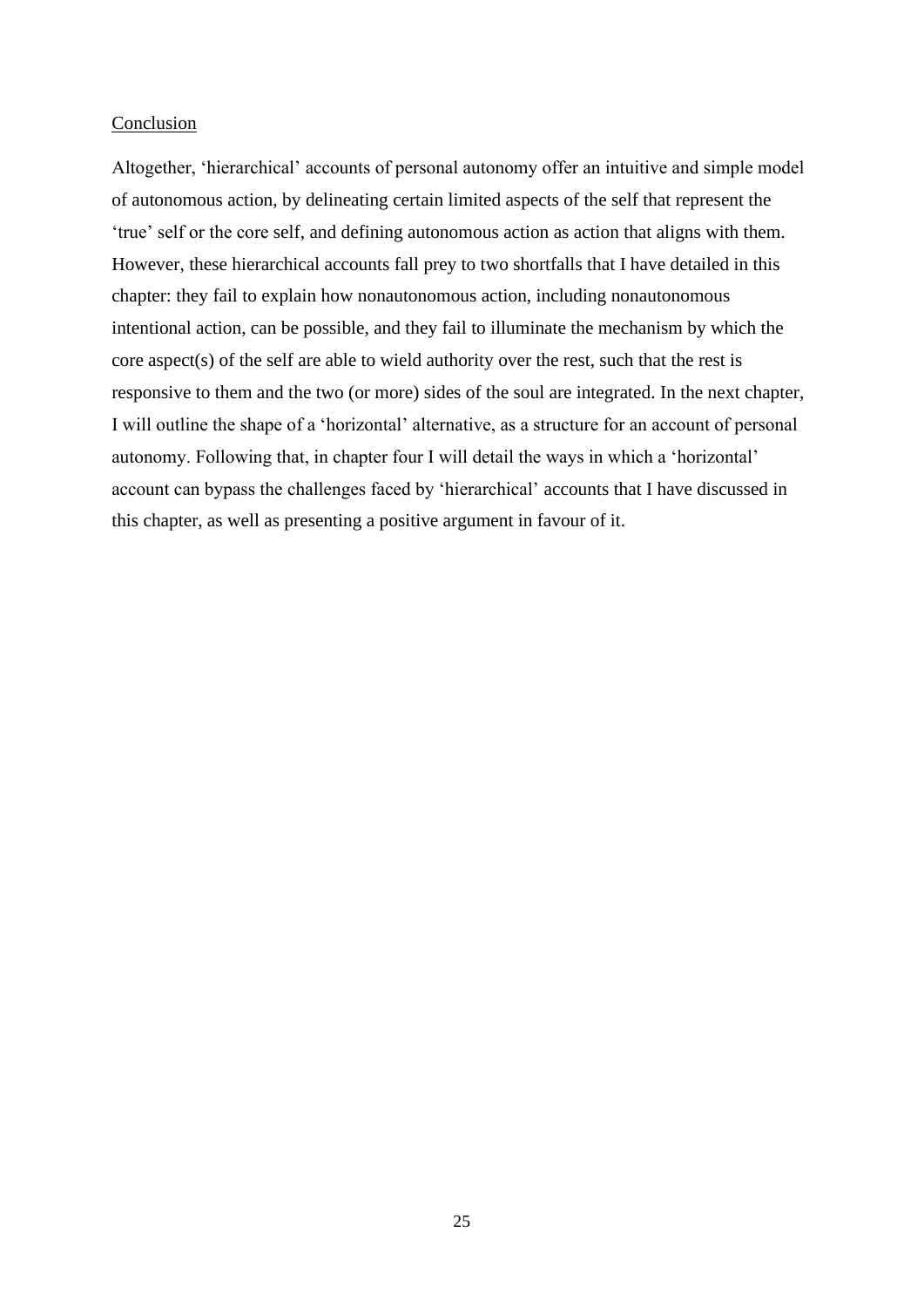#### Chapter 3: Outline of the Horizontal Account

#### Introduction

As discussed in the previous chapter, traditional 'hierarchical' accounts of personal autonomy fail to convincingly allow for the possibility of nonautonomous action, or to illuminate the mechanism by which the conditions of autonomous action can be fulfilled.

In this chapter, I will outline the contours of a 'horizontal' alternative. The horizontal account does not delineate one limited aspect of the self that exerts authority, when an individual is autonomous. Rather, the self as a whole, together with its relation to the outside world, determines the conditions of autonomy. First, I will discuss the way in which the horizontal account intends to 'level' the hierarchy implied by alternative accounts. In doing so, I will consider dialogical models of the self, and the way in which they might be adopted by a horizontal account of autonomy (Hermans 2001). Next, I will discuss some ways in which the conditions for autonomy might be determined, under a horizontal model. I will consider some of the strengths and weaknesses of these various approaches.

Whereas this chapter focuses on the shape of a horizontal account, in the next chapter I will run through a positive argument in favour of it: the self-as-deliberator, or self-as-processor, inevitably undergoes its processes on the basis of some outlook, or some materials. Therefore, whenever we deliberate or reach a decision, we do so on the basis of an outlook that can be itself subjected to scrutiny. In the next chapter I will also describe the ways in which the horizontal account of autonomy is able to bypass the shortfalls of 'hierarchical' accounts that I discussed in chapter 1.

## Levelling the Hierarchy

As discussed in the previous chapter, different 'hierarchical' accounts limit the purview of the authoritative self in different ways. Frankfurt's (1971) account, for instance, limits the scope of the authoritative self to an individual's set of decisive higher-order commitments – their decisive volitions that specific first-order desires be the ones to move them to action (1971, p16). The individual is autonomous when their first-order effective desires (the desires that move, or will or would move, them to action) are in line with their decisive higher-order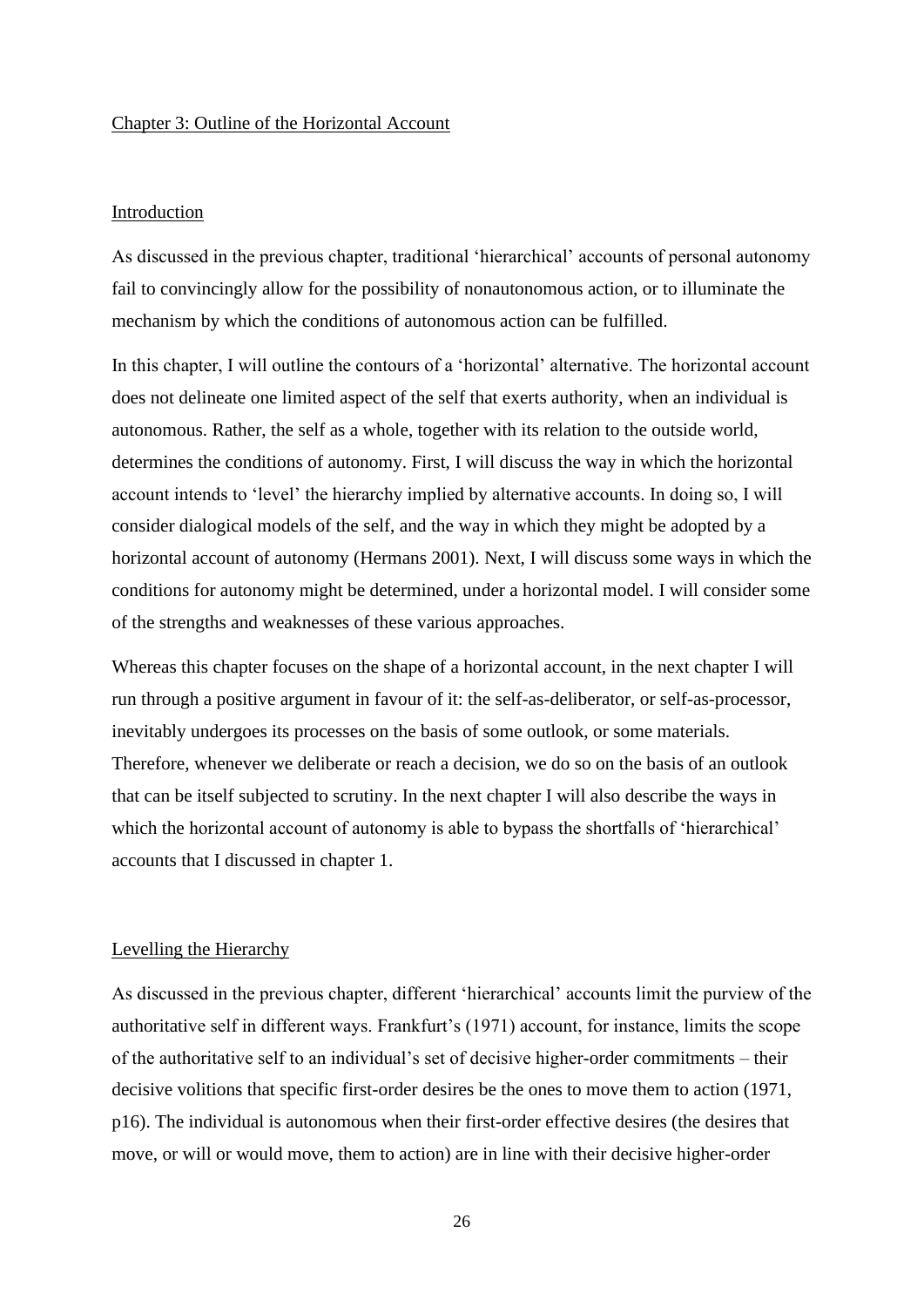volitions about those desires (their higher-order desires that certain desires be the ones to lead them to action). Therefore, the aspect of the self that wields control when an agent is autonomous is this set of higher-order volitions. Contradictory desires fall out of the purview of the authoritative self.

Alternative accounts emphasise the individual's capacity to respond to reasons, or their capacity to respond to reasons as they understand them. For instance, Raz (2002) emphasises an individual's responsiveness to their understanding of the reasons available. For such accounts, the authoritative self is the rational self – the self that recognises and responds to reasons, or else reasons as they understand them. (For certain authors, this aspect of the self is responsive to mind-independent reasons – see Buss 1994). Motivational impulses that contradict with the outcome of rational assessment fall outside the authoritative self. In contrast, character accounts emphasise core desires, commitments, or values that are said to compose an individual's character (see e.g. Dworkin 1970) – for such accounts, desires, commitments, values or beliefs not contained within this subset are not part of the authoritative self.

In contrast, a 'horizontal' account of personal autonomy denies that the 'authoritative' aspect of the self can be contained to one distinct segment in this way, such as the agent's set of decisive higher-order volitions, or their rational nature, or core commitments that compose their 'character'. Instead, all of these aspects and more can have a role to play when it comes to securing autonomy. The 'true self' is not one core aspect of the self, but rather is the self in its entirety. This includes all of an individual's desires, beliefs, and values, including desires about desires and beliefs about reasons. It includes all aspects of the individual's outlook about the world, together with all aspects of the individual's view upon themselves, including their view about these views and outlooks (if relevant) (i.e. mental states of a higher-order). It also includes their capacities and abilities, such as their capacity to recognise and respond to reasons, and their ability to process new information. In this sense, the 'hierarchy' is levelled, because all the aspects of the self formerly picked out by 'hierarchical' theorists are absolved of their unique status. Instead, the state of the self in its entirety becomes relevant for determining the conditions of autonomy. This is the self as rational subject, as first-order desirer, as second-order desirer, along with a host of other manifestations. For a specific individual, this might include the self as mother, as teacher, as lover of chess, as rational agent, and as reflexive agent.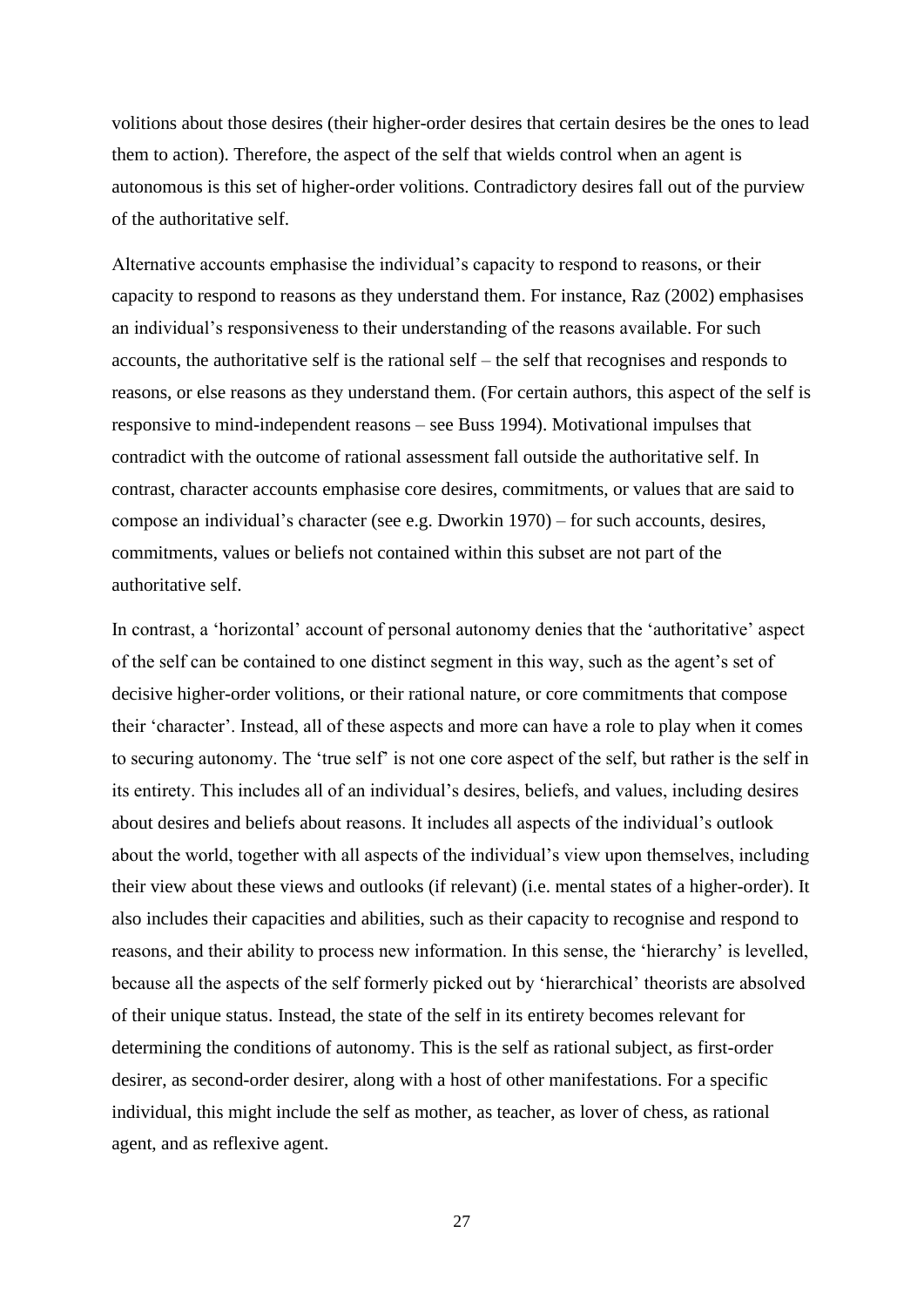One way of illuminating the 'horizontal', levelled out self, is through a dialogic conception of the self. Dialogic conceptions of the self emphasise the disunity of the self, and the ways in which different aspects of the self can interact in a manner analogous to conversation. However, unlike 'hierarchical' accounts of autonomy, dialogic models do not isolate one part as the dominant part, or the 'true self'.

Dialogic conceptions suggest that the self can be broken into parts, and that the dictates of these parts may conflict with one another. This feature of dialogic conceptions of the self has parallels with views of personal autonomy that involve isolating distinct aspects of the self, that wield control when an agent is autonomous. Such views of autonomy suggest that the self can be broken up, in a way that opens the possibility of conflict. Take Frankfurt's unwilling addict (1971). He has a first-order desire to take the drug (as a result of his addiction) together with a first-order desire not to take the drug (in recognition of a potentially large number of considerations against taking the drug). He also has a secondorder volition that his desire not to take the drug is the one that leads him to action (deeming the considerations against taking the drug to be superior to the satisfaction involved in taking it). In this case, then, his second-order volition, the part of the self relevant for determining the conditions of autonomy (for Frankfurt (1971)), is in conflict with a first-order desire to take the drug. The individual will be autonomous if this second-order volition wins out over the first-order desire to take the drug, and his first-order desire not to take the drug is the one that is effective in determining how he behaves.

It is possible to conceive of a self similarly divided into parts, some of which may conflict with one another, but without the assumption that one specific element is authoritative. The dialogical self, as discussed by Herman (2001), provides a useful framework for conceptualising such a structure. Inspired by work from James (1890) and Bakhtin (1973), Herman discusses Hermans, Kempen and Van Loon's (1992) conception of the self based around, as Herman puts it, 'a dynamic multiplicity of relatively autonomous I-positions' (p248). The 'I' is loosely based on James' conception of the 'self-as-knower' (p246). The self-as-knower is a continuous, distinct, and volitional being. It is continuous in that it maintains a sense of personal identity over time, distinct in that it is subjective, which renders it a sense of individuality, and volitional in that it is able to process experience in an active way. This contrasts with the Me or self-as-known, the empirical self, which contains the empirical elements that are understood to belong to oneself.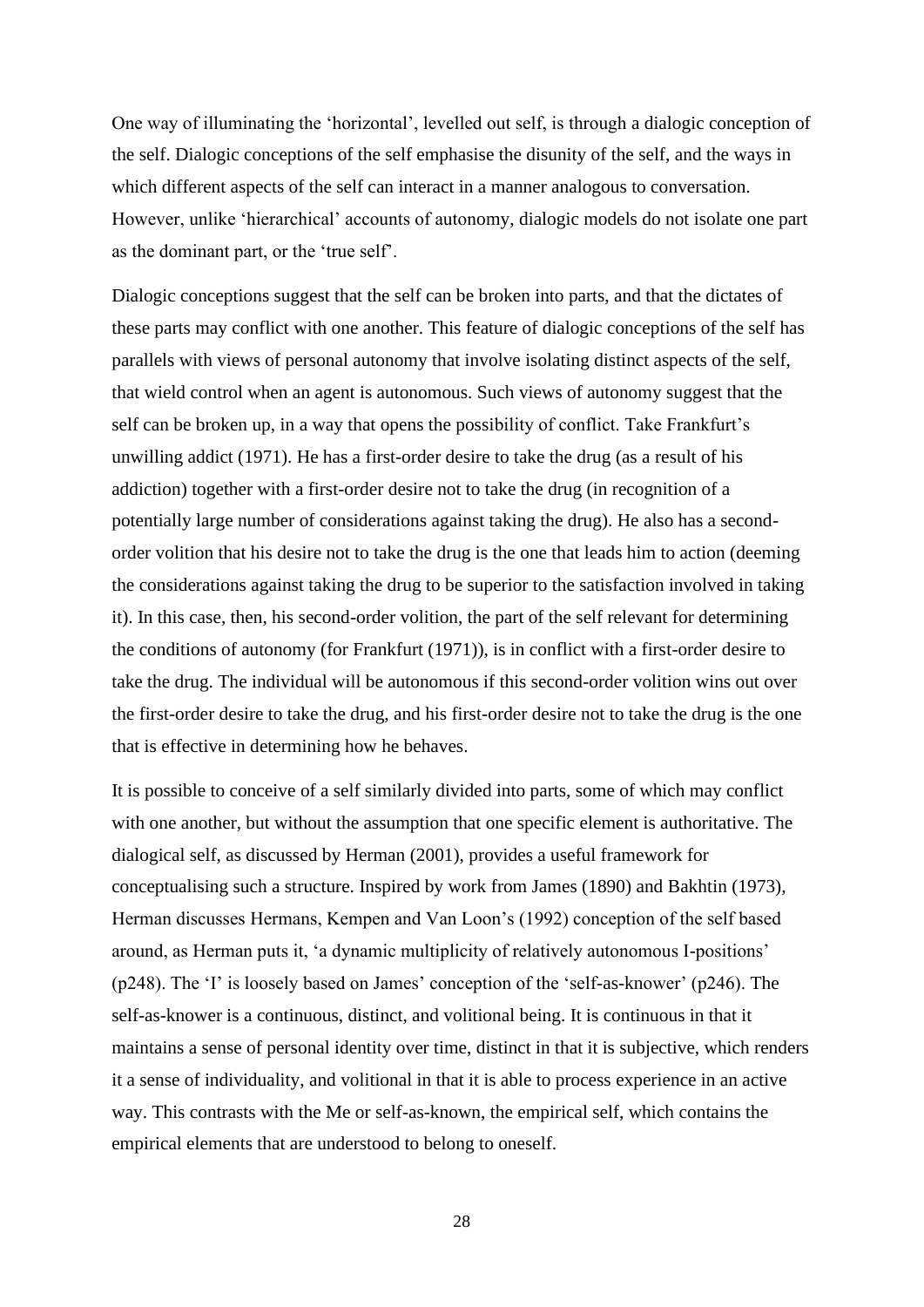For James, the 'I' might appropriate distinct aspects of the Me at different times, for instance the self as 'philosopher' or the self as 'philanthropist' (James 1890 p309-310). Similarly, for Hermans, Kempen and Van Loon, the 'I' can fluctuate between different positions within the self, positions which may conflict with one another (p248). Moreover, inspired by Bakhtin's (1973) work on literary theory and polyphony in novels, in which multiple opposing views of the world are contained within the world of a single individual, Hermans et al.'s I is able to imaginatively assign each position a voice, enabling dialogical or conversational relationships to form between the different positions taken up by the I. There is a continuity of experience between the I in each of the relevant positions, because, whichever position it takes, it is still one and the same self. However, there is also a discontinuity between the I in each of its separate positions – each represents a different voice with a different set of demands, and they may well be opposed to one another. The I in one position is able to question and criticise the I in another position.

Like hierarchical conceptions of autonomy, such a dialogical conception of the self maintains the sense that the I can be broken into parts. However, in contrast, it does not identify one unique part, or a selection of special parts, which are to be delineated as the 'true' self. Rather, each aspect of Me can stake its claim as a distinct, autonomous I, can demand to be heard, and the various aspects of Me form different positions which can be taken up by the single I at different points in time (or even at the same time, when the distinct I-positions are in conflict). It is not that there is one, true, permanent position for the 'I' to hold, which, under a hierarchical account of personal autonomy, determines whether autonomy is secured. Neither is it the case that there is a limited set of such true, permanent (or semi-permanent) positions, each with a similar structure, for instance an agent's set of higher-order volitions (Frankfurt 1971), or the agent as responder to mind-independent reasons (Buss 1994). Rather, the self can temporarily take on different perspectives, which may be opposed to one another.

Applying to Frankfurt's unwilling addict, it might be that the 'I' can take on the position of the desire to take the drug, informed by considerations such as the prospect of short-term pleasure and the cessation of pain of withdrawal symptoms. However, it can also take on the position of the desire not to take the drug, informed by contrary considerations such as desires to fulfil family and work commitments. These contrary stances can compete and conflict with one another. However, both stances are still internal to the self, as broadly defined under the horizontal account. I would like to draw from the dialogical conception of the self the understanding that the self can contain different competing positions, without the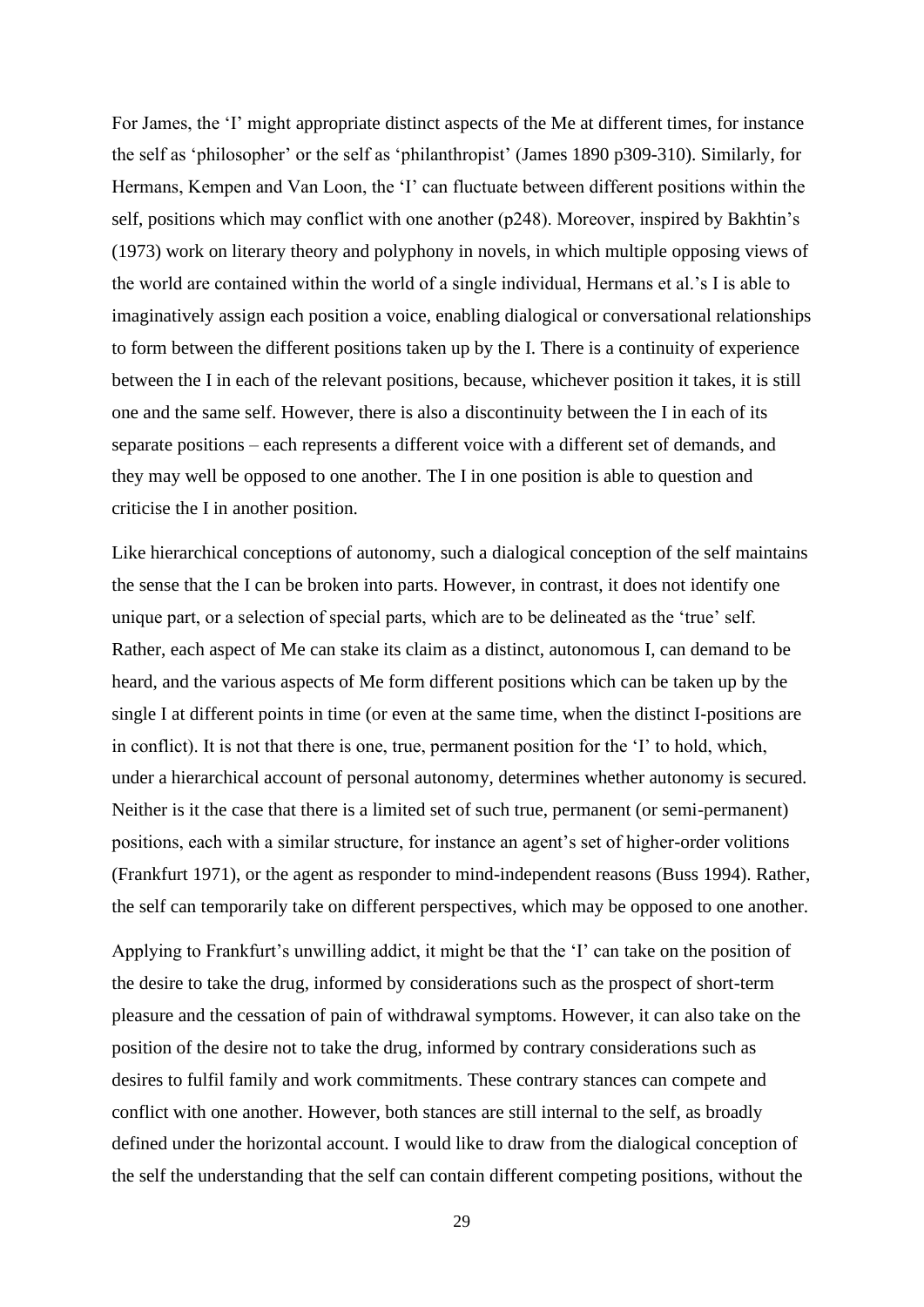notion that a limited subset are to be labelled as internal and the rest external. Instead, under the horizontal conception of autonomy, all such positions are different aspects of the authoritative self. Not all elements of the self will be contained within any one perspective that the self takes on. However, it is not to say that the rest fails to form part of the 'true self'. It is possible for the self to take on different perspectives with outlooks informed by different elements of the self, and higher perspectives that adjudicate between and incorporate the materials of multiple different lower perspectives.

As well as aligning itself with first-order mental states, notably first-order desires, that have a worldly object, the self is also able to align itself with second-order mental states. In doing so, it adopts a position in relation to its own stances to the world. The object of these secondorder mental states is an attitude of the agent, such as a belief or desire. For the unwilling addict, the self aligns itself with the second-order volition that their first-order desire not to take the drug be the one that is effective in leading them to action. In doing so, the self applies its capacity for reflexivity. However, according to the dialogical conception of the self as applied here, it is not to say that in doing so, it reaches a final, ultimately decisive position, that sets in place the ultimate nature of the true self. As long as the contrary firstorder desires are still there, it is possible for the self to identify with their position, and no position has the claim to be the one, 'true', ultimately authoritative self. In this sense, we level the hierarchy. Neither one particular aspect of the self, nor, in particular, the self at the second or further stage of being a reflexive being, are granted the status of the 'true' self, alignment with which secures an individual agent's autonomy. Even when the contents of multiple perspectives are incorporated into a higher perspective, e.g. a higher-order perspective that absorbs and adjudicates between the perspectives both of the desire to take the drug and the desire not to take the drug, this is never the final or complete outlook of the authoritative self – there will be further elements of the self that are not included but still form part of the entirety of the authoritative, holistic self.

Each 'I'-position involves a perspective that may be rich in content but is limited. It may also be critiqued and assessed from the position of other perspectives contained within the same self. Whilst adopting a perspective, the contents of that perspective are *applied*, rather than brought into scrutiny. However, from another perspective, the contents of that former perspective can be assessed, in relation to other outlooks and other sets of standards.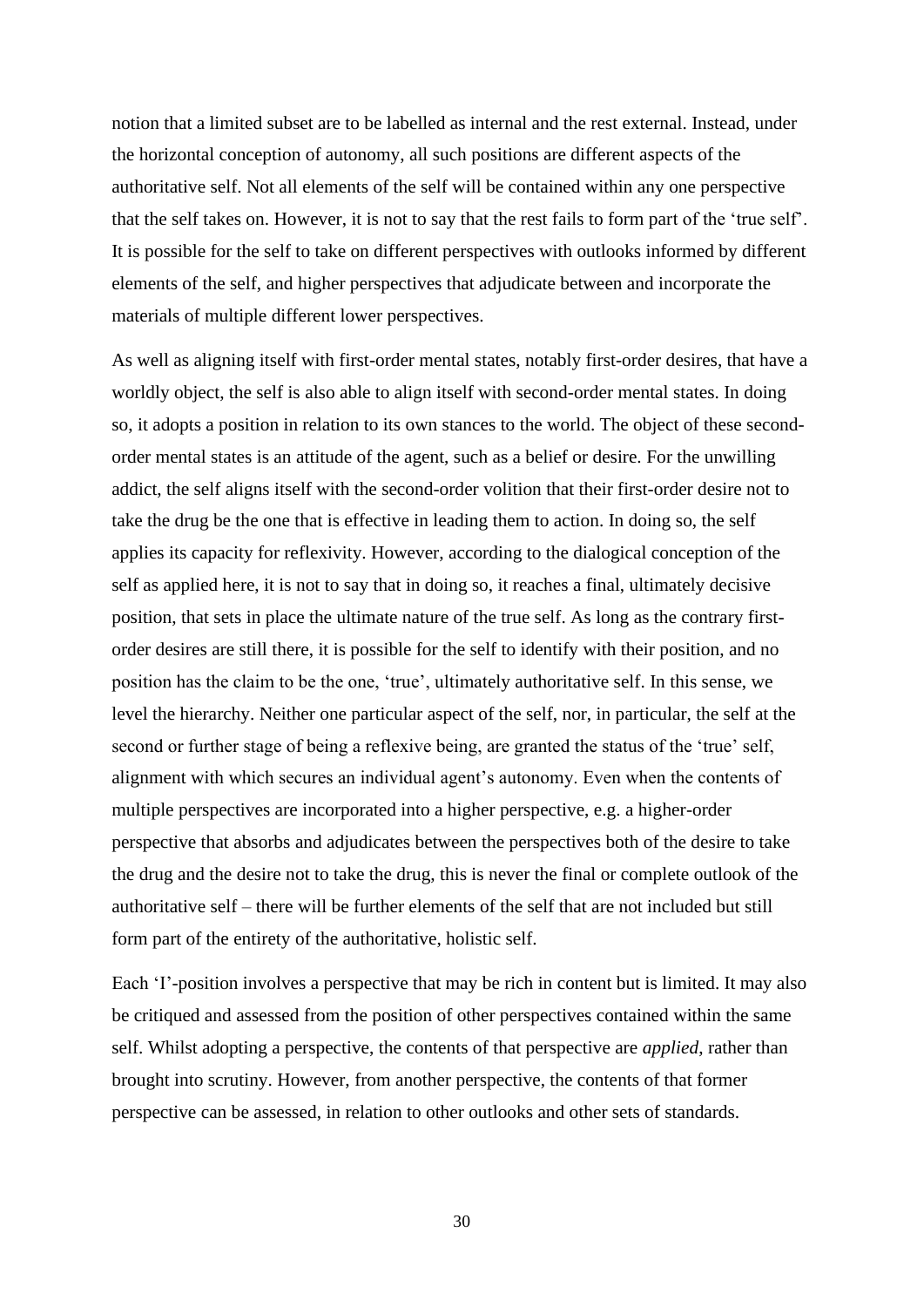This assessment from another perspective may involve assessing the worldly object of scrutiny contained within the first perspective, such as the object of a desire, or a possible course of action, by reference to alternative desires, beliefs, and reasons. Alternatively, it may involve taking a stance in relation to the aspects of the self that are employed in the former perspective – it may involve assessing the desire qua desire (as opposed to assessing the object of the desire), or assessing the intention to carry out a particular course of action. In this latter case, the deliberation or reflection takes place at the second order level – the object of reflection or deliberation is not a representational object in the world, but rather an aspect of the self, potentially with representational content (such as a belief or an intention). However, in adopting a perspective of such a second order kind, the self will still be applying an outlook informed by various beliefs, desires, and views about reasons, different to those contained in the former perspective. Even when reflection takes place at the second-order or further-order level, it, whether consciously or unconsciously, involves the application of materials which can themselves be subjected to scrutiny, from other perspectives.

This is not to say that the human capacity for reflexivity has no role to play when it comes to the autonomous individual. However, even when the capacity for reflexivity is applied, and an individual takes a stance in relation to themselves as opposed to a stance towards an aspect of the world, there must be some materials by which the relevant scrutiny is carried out. Furthermore, even if the self takes a position between multiple perspectives, weighing up the demands and views expressed by a number of different positions, it will still be doing so from a further perspective, which will be inevitably limited. This latter point has the propensity to be overlooked in discussions of the notion of an 'all-things-considered' judgement, which for some authors underlies the possibility of autonomy.

For instance, as discussed in the previous chapter, there is Denis McManus' (2019) interpretation of Heidegger's (SZ) notion of authenticity or 'ownness' according to which authentic action is the manifestation of 'all-things-considered judgements' (p1194). As discussed previously, for McManus, such a judgement involves an individual considering the entire situation as it presents itself to them, including all its normative pulls in one direction or another, and accordingly deciding how to act. This contrasts with action that reflects a mere 'Q judgement' (p1194) – a judgement carried out from the point of view of some particular goal, or some particular role. This has parallels with Buss' (1994) view that intentional action is the manifestation of all-things-considered judgements about how to behave, as discussed in the previous chapter. However, in this case ATC judgement is the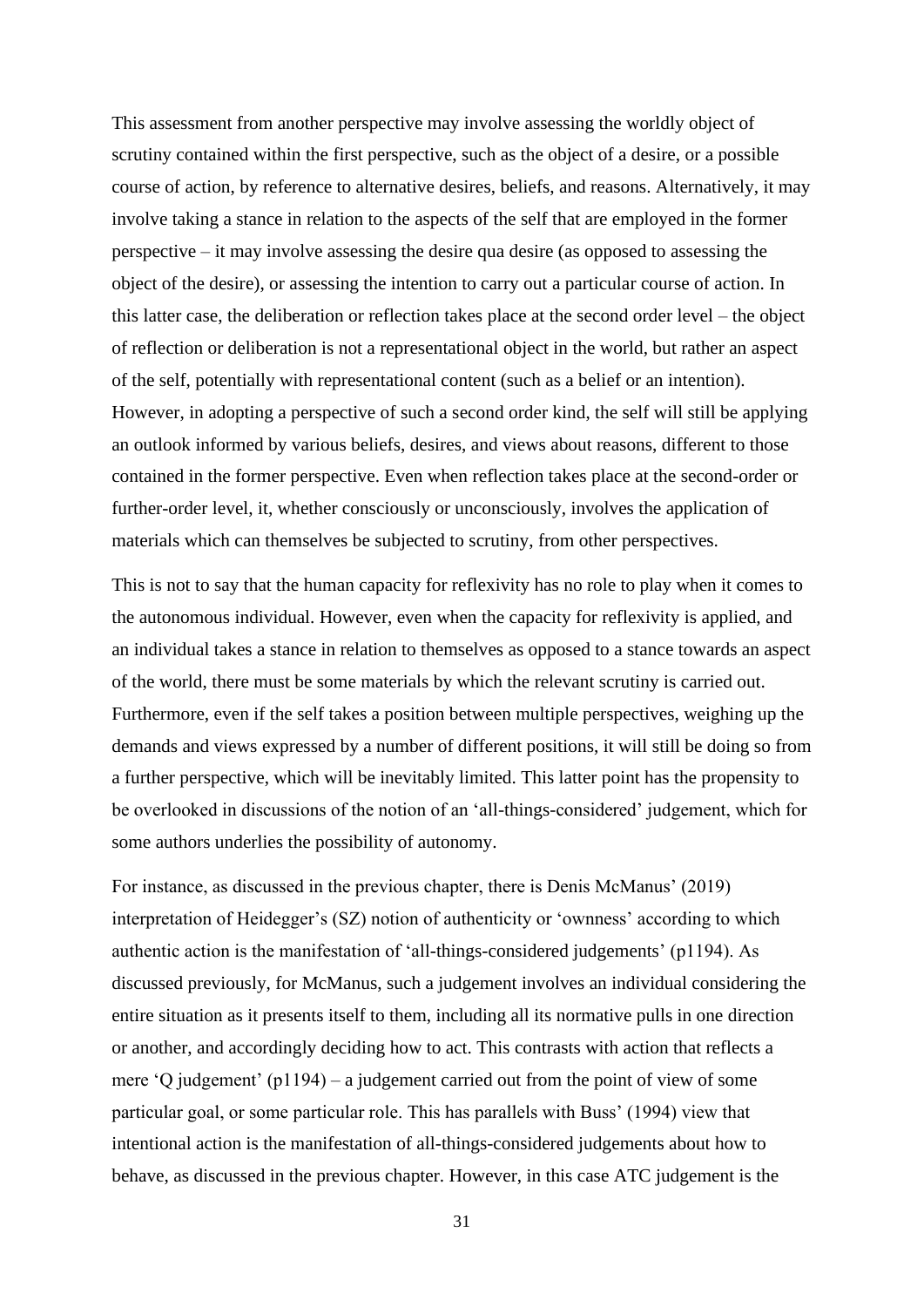marker of a particular species of action – authentic action – as opposed to intentional action in general.

However, the individual carrying out such an 'ATC' judgement must inevitably be doing so from some perspective. From this perspective, the individual will be applying principles, standards, reasons, beliefs, or desires, that will not be the object of scrutiny, but rather the materials by which that scrutiny is carried out. (See the next chapter for further consideration in favour of this). The materials by which the scrutiny is carried out can always themselves be subjected to scrutiny. Moreover, as a result of human limitations and practical barriers, the view adopted in the application of an 'ATC' judgement can never truly be complete. I therefore contend that as for a higher-order attitude, neither can such an 'ATC' judgement offer itself as the top of the hierarchy, or the manifestation of the single, true, authentic self that determines the conditions for autonomous action. Similarly, each of the other versions of the 'hierarchical' account discussed in the previous chapter oversimplifies the picture when it comes to the relevant authoritative aspects of the self for autonomy. On the contrary, I argue that each possible motivational underpinning of action, or belief whether about reasons or otherwise, is an aspect of the authoritative, holistic self, and has a possible role to play when it comes to securing the conditions of autonomy. With support from the critique offered in the previous chapter, I therefore argue that we should be moving towards a horizontal account of the self-relation involved in autonomy, where the self as a whole is relevant for determining the conditions of autonomy. In the next section, I will outline a number of ways in which the detail of the horizontal account could be filled out.

## Horizontal Accounts of Personal Autonomy

## *'All-things-considered' judgements and human reflexivity reconsidered*

As discussed, an 'all-things-considered' judgement can never truly be all-things-considered. It is false to argue that a self can ever fully account for what a situation calls for in its entirety. When a self makes a judgement, whether that is in relation to an object in the world (e.g. in adopting a first-order desire, for a specific outcome), or in relation to an aspect of the self (e.g. in adopting a second-order desire, about a desire), it will be incorporating a limited range of internal information, and a limited range of external information. When I say 'internal information', I am referring to the agent's own beliefs, desires, intentions, values, emotions, and so on. When I say 'external information', I am referring to facts in the world.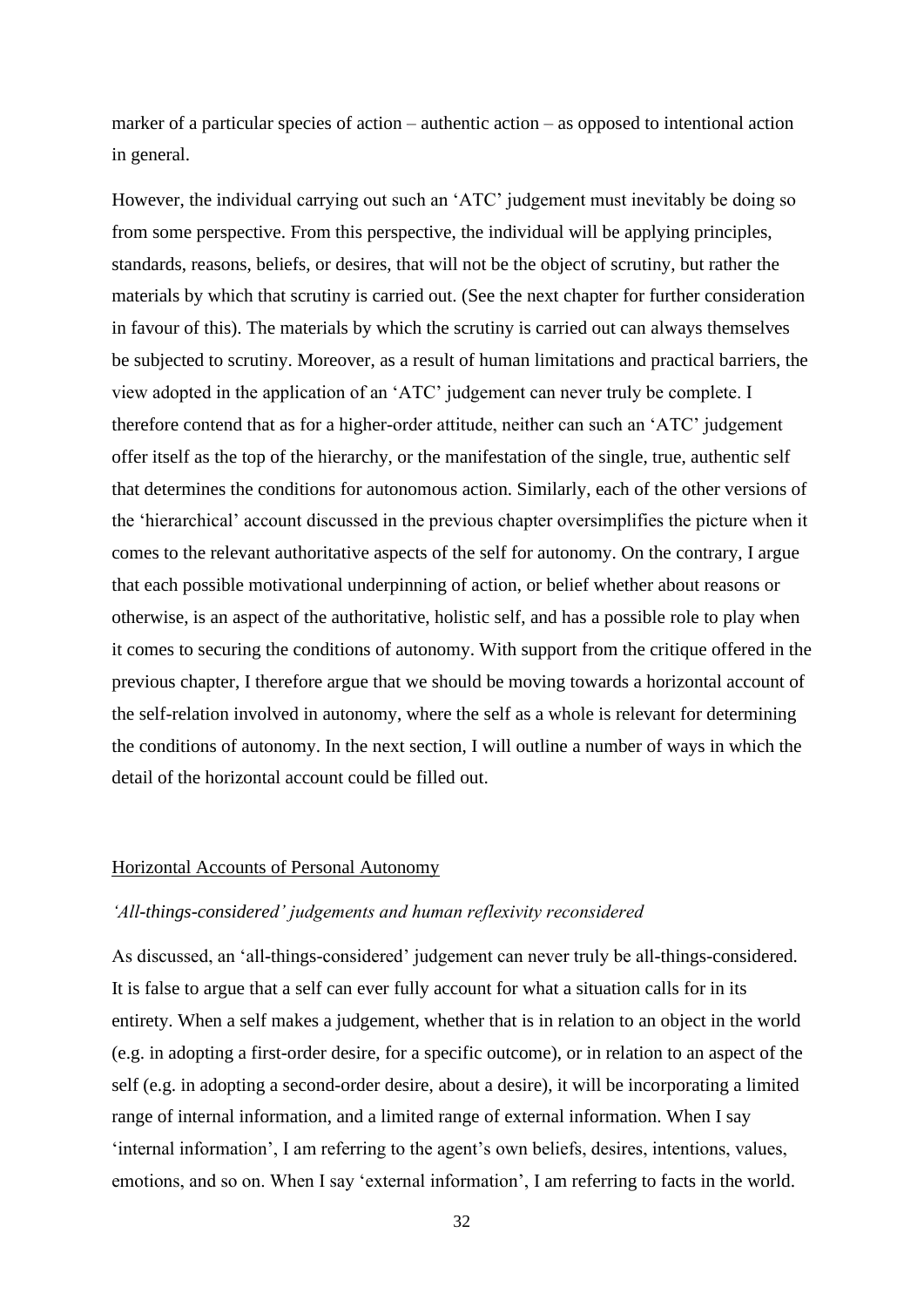When a self makes a judgement, it will inevitably be ignorant of relevant facts. Moreover, neither will it be incorporating all the information that is on some level aware of. This is the information contained in the self's own attitudes that are pertinent to the judgement, the stances that the self has taken to various aspects of the world (whether in the form of beliefs, desires, values etc.). This will not all be fully incorporated into the judgement. In reality, we may be able to move beyond McManus' (2019) mere simple 'Q judgements' (p1194), to wider judgements that incorporate a greater range of material. However, it is unrealistic that we will ever get to a true 'all-things-considered judgement', as opposed to successively more sophisticated Q judgements.

However, McManus (2019) (and Heidegger SZ, under McManus' interpretation), touch upon a compelling intuition: that an individual is more autonomous when a greater range of relevant factors are brought to bear upon a given judgement. An 'all-things-considered' judgement is meant to be a judgement in which the self contemplates what the situation calls for in its entirety. This may be an unrealistic picture, but it is more convincing that the self is autonomous when it takes into account a greater number of its desires, and incorporates a wider view in relation to a situation. This is in contrast to actions and decisions in which the self acts on some passing impulse, whilst ignoring their wider set of values and a potentially large number of reasons that run counter to their carrying out that thing. When an agent takes on a wider view, it is more convincing that their action represents themselves and can be labelled their own.

For instance, say an addict who truly cares for their family and their work above all else, and is aware on some level that they cannot succumb to the drug without falling into a pattern of behaviour that will be greatly detrimental to these aspects of their life, nonetheless acts on their desire to take the drug whilst ignoring or overlooking all these other considerations. In this case, intuitively, they are not autonomous. A horizontal account can explain this by reference to the action's relation to the self as a whole, and potentially moreover to the world, as interpreted by that self. The action only reflects a very limited aspect of the self, widely understood under the horizontal account as incorporating its beliefs, including beliefs about reasons, desires, values, and more. Moreover, the action fails to incorporate a large number of considerations that the self would take to count against behaving in this way, if considered, whether these are considerations that the self is on some level aware of (e.g. latent beliefs), or whether these are factors that the agent is truly ignorant of. Under this picture, an autonomyundermining influence is one that leads an individual's perspective to become curtailed in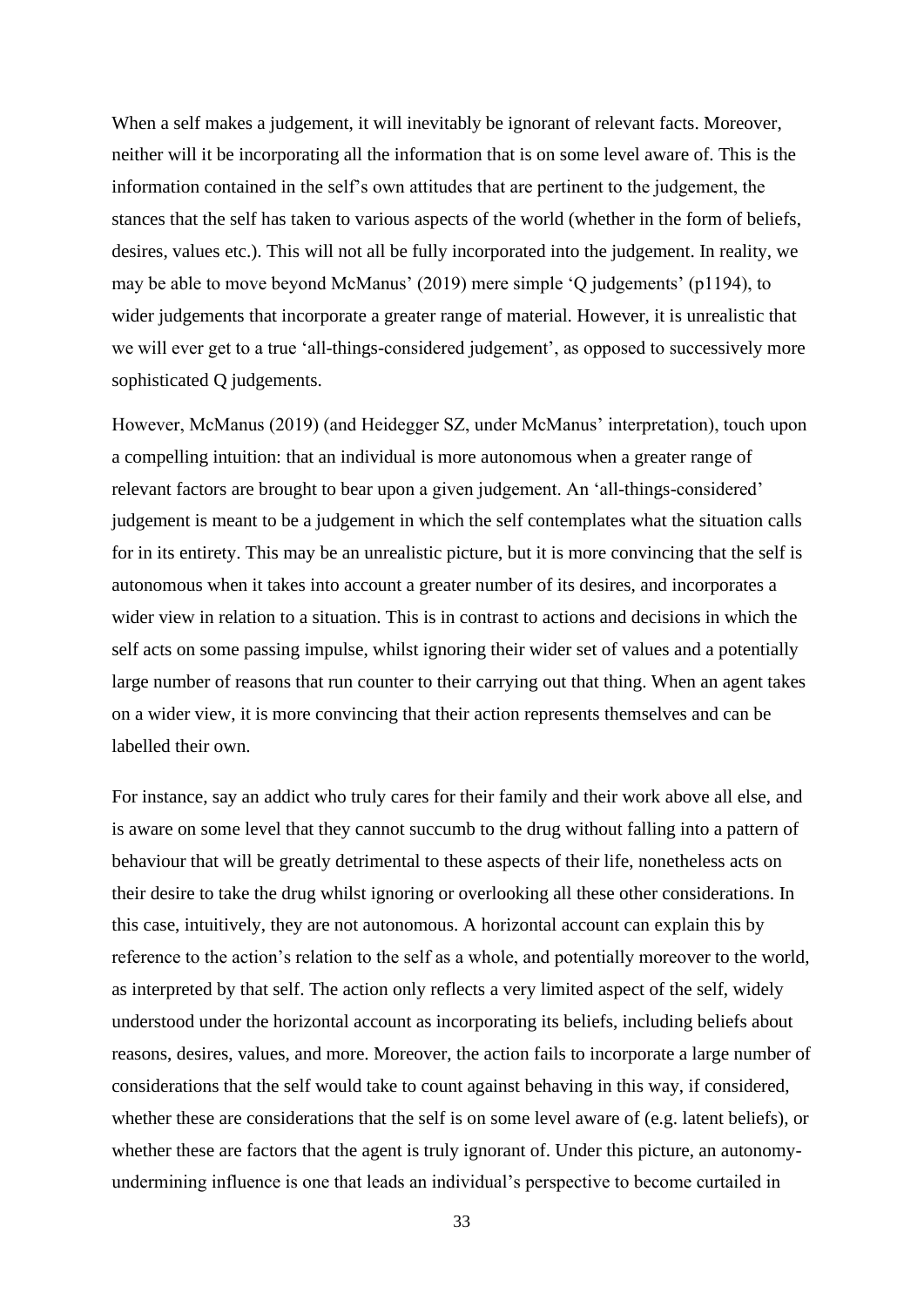such a way, for instance the power of an addictive substance and the strength of the individual's desire for the drug.

When it comes to reflexivity, intuitively it is also more convincing that the self is autonomous when its higher-order attitudes are incorporated into the decision about how to behave. However, it is worth considering why this might be the case. It is worth noting that when a higher-order attitude is incorporated into the decision-making, not only are a wider subsection of the attitudes of the self, as a naturally reflexive agent, brought to bear upon the judgement, but also a wider range of information about the world. Higher-order attitudes are formed when the self takes a somewhat detached perspective upon itself, as an additional object in the world that it can make predictions about and wish to be swayed in one direction upon another. When a self forms a higher-order attitude, it incorporates its own weaknesses (for instance, inabilities to follow through on intentions), as relevant factors in the world to be incorporated in deciding what to do, or deciding what it would like to be (in the case of taking stances towards its own mental attitudes or states). Moreover, reflexivity tends to involve the agent 'stepping back' from their immediate inclinations, and assessing them against other values that they hold, or long-term plans, or reasons for and against the immediate gratification of their desires. In this way, the human capacity for reflexivity opens the potential for a greater range of relevant factors to be brought to bear upon a decision or judgement, widening the perspective adopted by the agent.

## *Example 1: Heyman: Addiction as Choice*

Specific examples of autonomy-deprivation suggest similar conclusions about the structure of high-autonomy states versus low-autonomy states. Take Heyman's (2010) account of addiction as choice. Heyman (2010, chapter 6) suggests that addiction involves myopic choice, in which individuals apply 'local bookkeeping' as opposed to 'global bookkeeping' when deciding what to do. Local bookkeeping involves choosing the action with the best returns at the moment of decision-making, as opposed to choosing to act in ways that will overall bring better returns over a longer period of time. The outcomes of local bookkeeping and global bookkeeping are likely to supply different answers about the best way to behave in a situation. Returning to the addiction example, applying local bookkeeping, a decision to take the drug now or not to take the drug now will incorporate the impact of taking the drug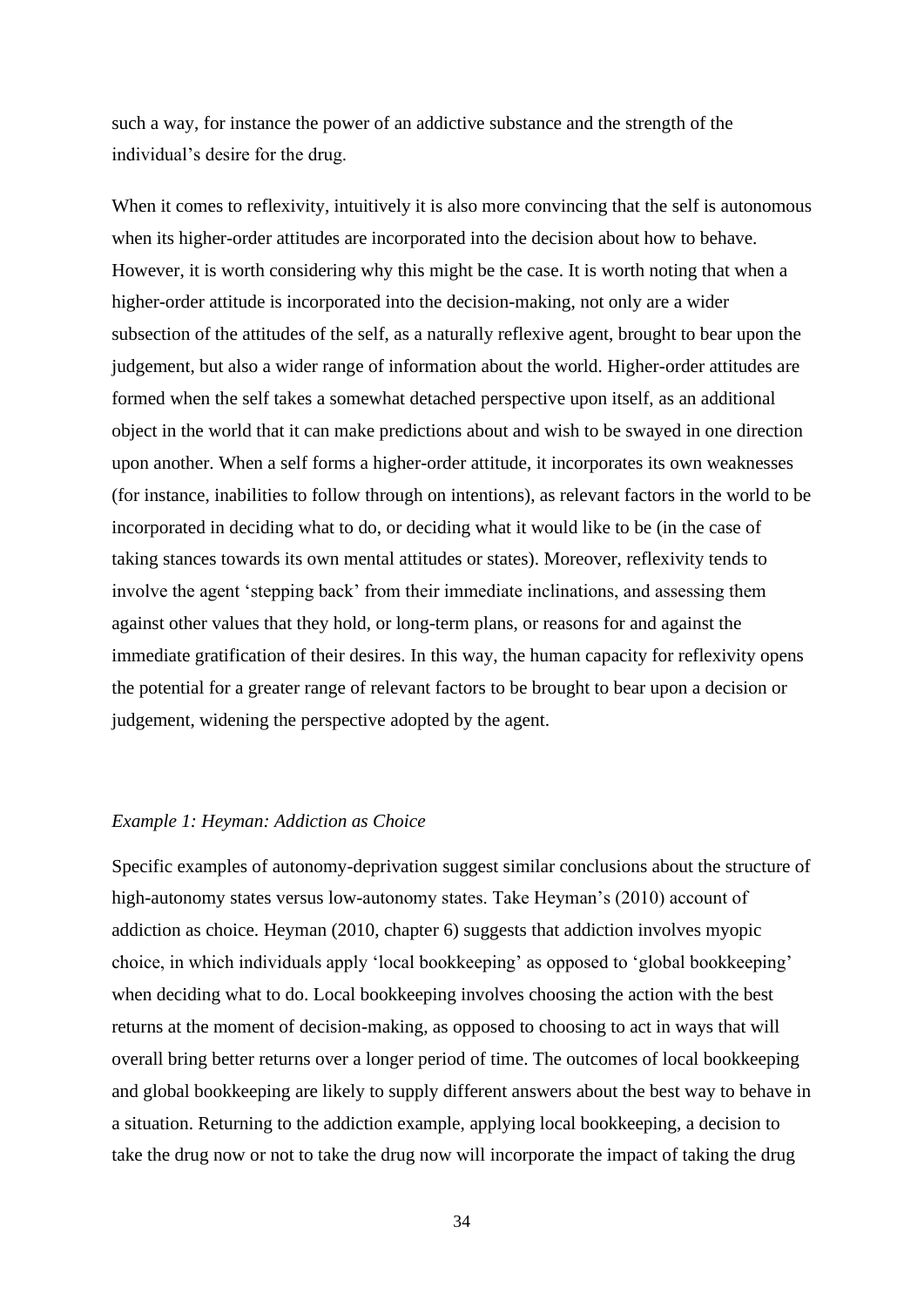as an isolated act. The benefits of taking the drug include an intense amount of short-term pleasure, or at least cessation of pain of withdrawal symptoms, in comparison with a lower amount of immediate gratification that can be gained from alternative nondrug activities, such as attending to various life commitments, relationships, and hobbies. Over time, as the addict neglects the other aspects of their lives that the nondrug activities relate to, these nondrug activities also diminish in value, for instance they may lose a relationship. The alternatives to drug-taking become less appealing. Even if the pleasure from the drug diminishes over time, then, as they become dependent, taking the drug will continue to be the preferred option from the local bookkeeping perspective: in terms of immediate benefits versus disbenefits, it is better for them to choose to take the drug now.

Global bookkeeping, on the other hand, will assess the impact of taking the drug as an acttype in similar situations over a long period of time. Over time, the marginal negative detrimental impacts on the individual's long-term goals from each instance of drug-taking will compound in such a way as to undermine the aspects of the individual's life that they most care about. The pleasure from the drug will be diminishing over time, and the value of these multiple but diminishing short-term pleasures does not offset the cost of the individual falling short on their long-term goals and commitments. The global equilibrium, therefore, which considers the benefits of taking the drug versus not taking the drug in terms of a bundle of choices over time, suggests that it is better to abstain from the drug.

It is striking that the adoption of one perspective rather than the other – the local perspective versus the global perspective – brings about entirely contradictory results in terms of the correct choice for the addict to make. The local bookkeeping perspective brings the result that on each day, in say a 30 day bundle, the addict chooses to take the drug, whereas the global bookkeeping perspective brings about the result that the addict should abstain on all of the days (p125). Heyman uses his results to support the contention that addiction behaviour can be understood as voluntary – if a local perspective is adopted, addiction behaviour can be a intelligible reaction to the (immediate) expected consequences. However, the overall gains to be made in the global equilibrium are much greater than in the local equilibrium, suggesting that such an attenuated perspective produces long-term irrational results over time.

In support of his view of addiction, Heyman (chapter 3) points to empirical evidence which suggests that life events that lead an individual to broaden their perspective in such a way as to apply global bookkeeping, as opposed to local bookkeeping, can ultimately help an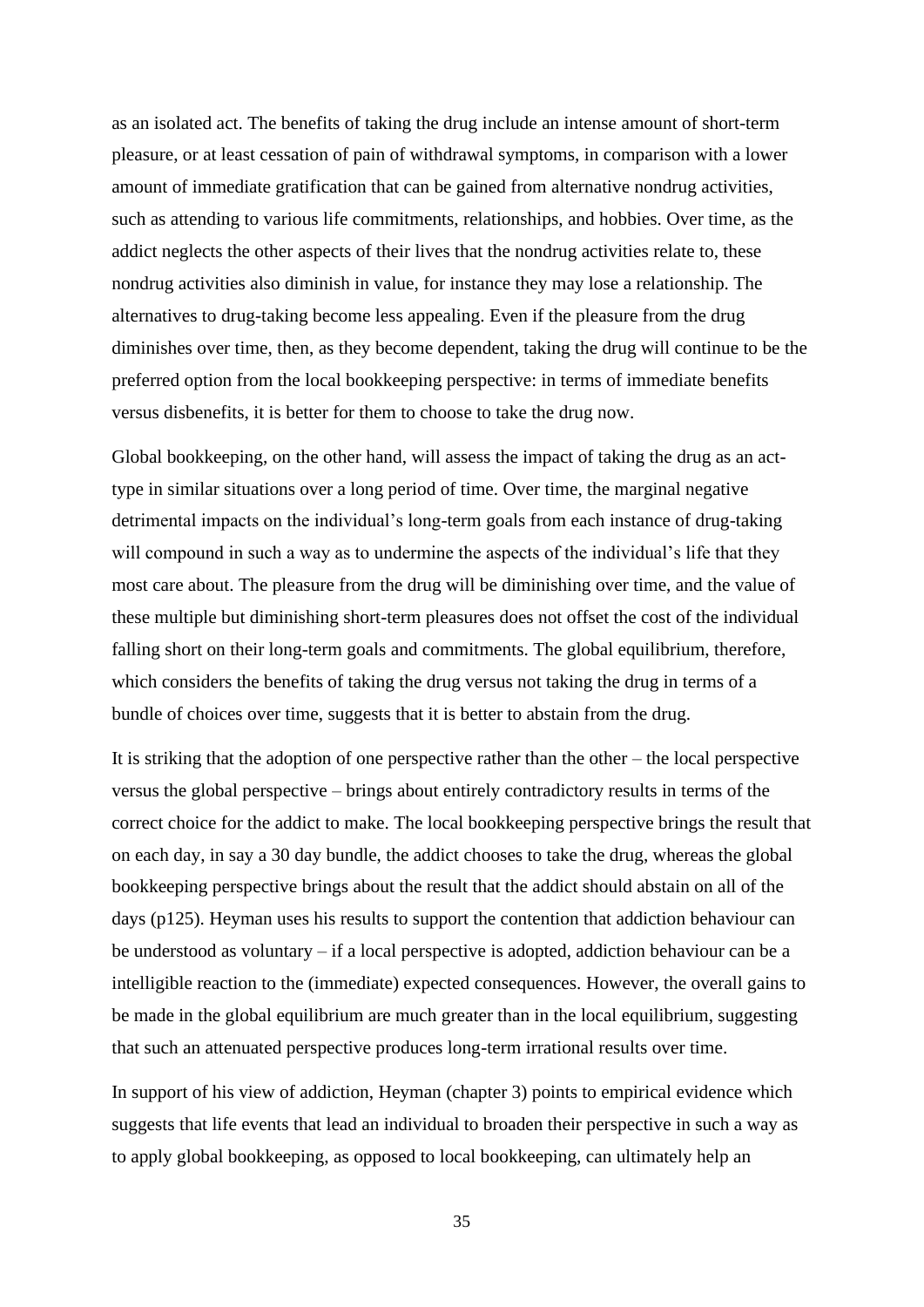individual break out of the addiction cycle. Some of his evidence is anecdotal: for instance, Patty was a cocaine addict as well as a single mother of two daughters (Waldorf et al., 1991). She used cocaine heavily for fifteen years, and sold drugs on the side to help fund her cocaine habit, alongside the cost of maintaining her family. However, when she was almost arrested one day, she decided to quit selling drugs. Without the money from dealing, she could no longer fund both her drug habit and food for her family, so she in turn gave up taking cocaine. A quote in which she outlines her rationale for this turn of events suggests that she considered her role of P.T.A. president, and how bad it would look if she got caught, together with the possibility of embarrassing her daughters, who were getting older and starting to have friends over. Without the money from dealing, it would be a case of feeding her daughters versus taking cocaine. The kinds of factors she references as leading to her quitting cocaine suggest that her breaking out of the addiction cycle was fuelled by events that led her to adopt a more global perspective in relation to her drug choices, as opposed to a local perspective. She considered her roles as both P.T.A. president and mother, and, as Heyman points out (chapter 6), social roles like these refer to patterns of behaviour, as opposed to individual choices – being a good mother, or a good P.T.A president, is not dependent on one action alone, but a series of actions over time. Such considerations suggest the adoption of global bookkeeping, as opposed to local bookkeeping.

Heyman also refers to studies concerning the success rates for various rehabilitation programmes. One programme, developed by Steve Higgins at the University of Vermont (p106, Higgins et al. 1991) involved two elements: counselling sessions that would help the patients develop their drug-free lifestyle, and vouchers that would be offered upon evidence of drug abstinence, following tests. The vouchers could be traded for goods like sports equipment and theatre tickets, and would increase in value as the period of abstinence increased in length. The results for one of the cocaine experiments suggested that around 70 percent of the individuals who received vouchers managed to remain drug-free for the first five weeks, compared to just 20 percent of a control group who just received traditional psychological counselling. This suggests that addicts were aided by a voucher scheme that helped to improve the perceived immediate benefits from abstaining from drugs, making abstinence a more appealing option within the local bookkeeping perspective. A later study (Higgins et all., 2000) investigated whether relapse would occur, once the voucher incentive was removed. Similar control and treatment groups were put in place as before. For each follow-up date, individuals who had been part of the voucher programme were more likely to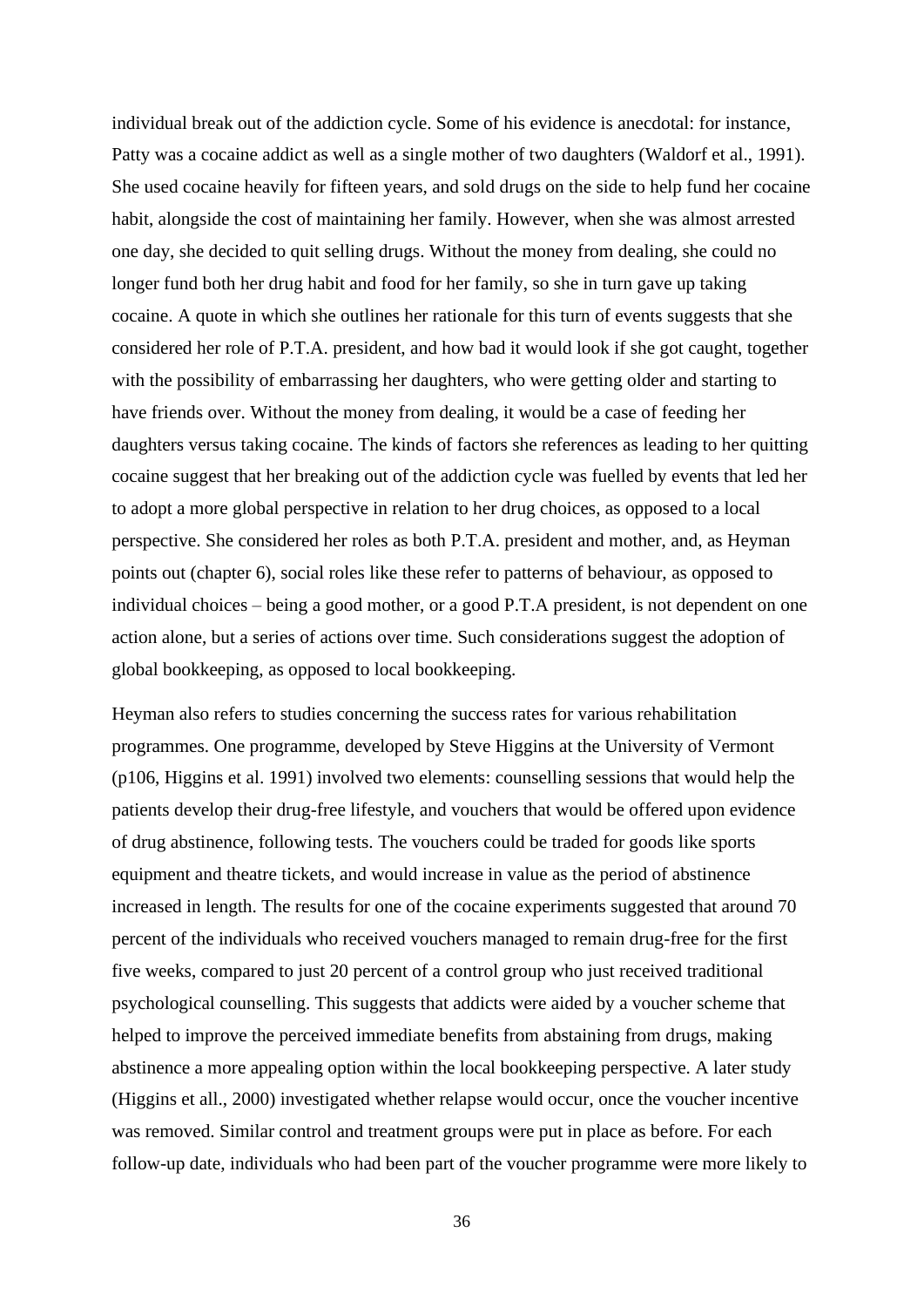stay off drugs, even though they were no longer receiving vouchers. As Heyman puts it: 'healthy alternative activities can set in motion an upward spiral of increasingly positive consequences and increasing options' (p107). It seems that the vouchers supported the pursuit of activities that helped promote a more global perspective – the pursuit of goods with longterm benefits to be achieved over time. Altogether, the evidence Heyman gathers suggests that addiction, and the accompanying underpinning of autonomy, can be fuelled by a myopic, local bookkeeping approach to decision making.

Local bookkeeping involves incorporating a limited range of information compared to global bookkeeping, which brings a greater range of goods to bear when it comes to the action decision, including the ability to keep a job, and the ability to fulfil family and social commitments. Local bookkeeping may, admittedly, be rational in some sense. It correctly predicts that, on this particular occasion, the individual likely has more to gain from taking the drug. Moreover, local bookkeeping involves fewer calculative costs, and is timesaving. However, when it comes to addictive substances, and many other kinds of consumption decisions (chapter 6), the attenuated perspective involved in local bookkeeping brings about detrimental outcomes and is intuitively autonomy-undermining, for instance in the promotion of addiction behaviours. Global bookkeeping, on the other hand, contributes to a higher autonomy state, through the individual taking on a wider view and envisaging more possibilities: long-term possibilities that can be achieved only with the aid of repeated acts of restraint, that come with a high short-term cost. In the high-autonomy state, the individual factors a greater range of goods into their decision, including goods that can only be realised over long periods of time. The decision-scenario, as presented to them, involves more options, and a richer set of options, and includes a greater range of relevant factors to be incorporated into their decision-making.

As Heyman points out (chapter 6), it is possible for humans to spontaneously employ a global perspective, as well as for them to be led towards the adoption of a global perspective, and it seems that humans are the only species that are able to do this. Heyman suggests that this relates to the fact that the items involved in global choice are abstractions, such as the fulfilment of a role, or the achievement of a good that can only be materially obtained far into the future, through concerted repeated efforts. On the other hand, local choice generally concerns items that we can immediately perceive. The importance of the ability to take on the kind of rich perspective implied by a global perspective therefore helps explain why individuals with limited rational and cognitive abilities may be considered less autonomous.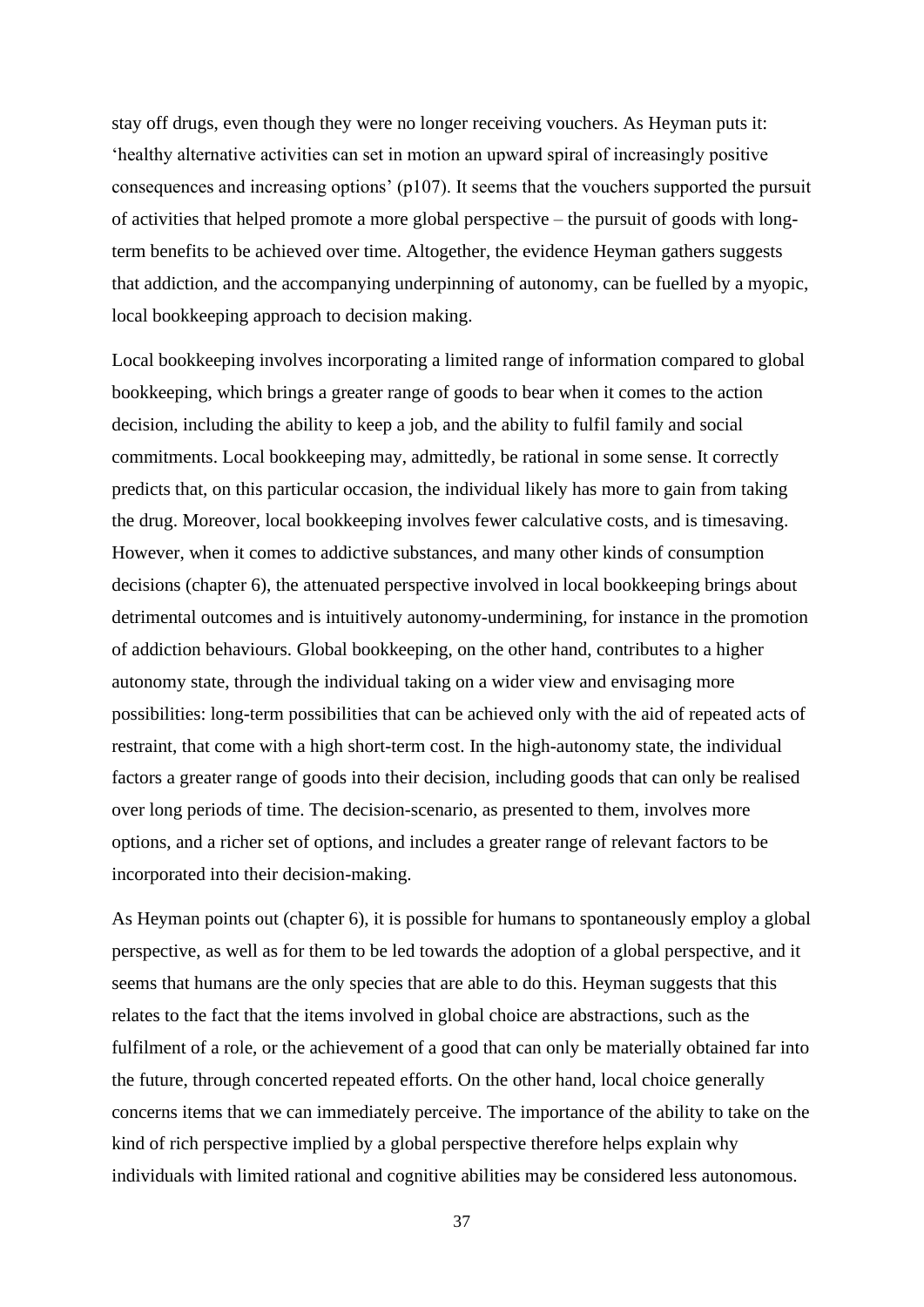It also links back to the perceived importance of human reflexive abilities and 'all-thingsconsidered' judgements when it comes to autonomy. Human reflexive abilities imply a special additional capacity to reflect upon and assess items that do not form part of our immediate perceptual experience – our beliefs and desires, as opposed to the objects of those beliefs and desires. Moreover, judgements that involve a global perspective involve relevant additional abstract elements that might help a perspective approach the ideal of an 'all-thingsconsidered' judgement. Altogether, it seems that local bookkeeping perspectives can be autonomy-undermining, as in the case in which they support addiction behaviour, whereas the richer and broader perspectives involved in global bookkeeping are contributory to higher levels of autonomy. Heyman's empirical evidence on addiction supports this picture.

## *Example 2: Jonathan Lear: Radical Hope*

An alternative type of example of autonomy-deprivation is that described in Jonathan Lear's *Radical Hope* (2006, chapter 1), in which a group of people – the Crow Nation of north America – are deprived of autonomy when the normative concepts that were formerly used to direct their lives are rendered meaningless. This is via outside influence that destroys the conditions of their application. Once a warrior and hunting nation, their perspective and decision when it came to how to direct their lives was built around values and norms solidly rooted in success in those pursuits. However, once they were forced to move to a reservation in order to survive, they were no longer able to apply those normative concepts, since the material conditions of their application were destroyed.

For instance, their conception of courage was built around bravery on the battlefield, and defending their hunting land against outside military threats, such as those of the rival Sioux nation, who would threaten their claim to their hunting lands. A courageous warrior would defend the Crow territory to the death, planting a 'coup-stick' to indicate a point beyond which no combatant could go during battle, on pain of the Crow warrior defending that land right to the point of death (p34). Warriors who 'counted coups' in such a way – planting multiple coup-sticks – would be celebrated among the Crow people. However, given the evolution of historical events, eventually the Crow people realised (or surmised) that, given the threat of the encroaching European settlers, and the diminishing supply of buffalo to hunt, the new best way for them to protect themselves against existential threats was to make a deal with the European settlers.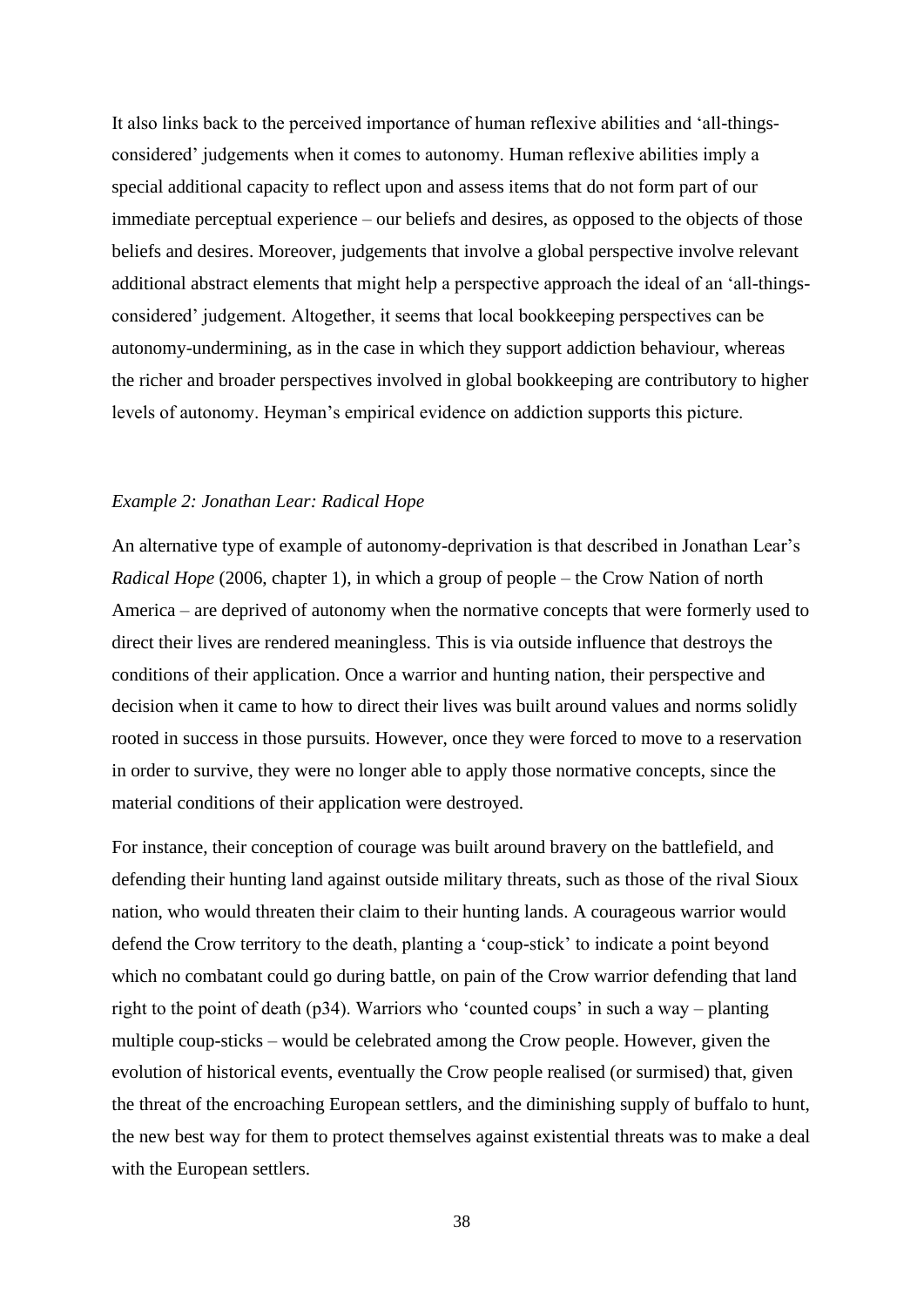The deal meant that they would get to keep (some of) their land, but would need to live on a reservation and embark on a new kind of life, deprived of their former nomadic, warriorfocused existence. Given this, concepts such as that of 'counting coups' and 'coup-sticks' were deprived of the conditions under which they were formerly meaningful. Their old conception of courage no longer made sense in the new world they found themselves in. More generally, the former normative framework around which they had built their lives, granting them a telos, was deprived of its former meaning, and in that way undermined. As Plenty Coups, a leader of the tribe, stated, in relation to the period after the buffalo went away: 'After this nothing happened.' (p2). This indicates the way in which cultural devastation deprived the Crow people of the normative framework that had rendered meaning to their lives. Following this period, they were disorientated and felt lost and confused, and could perceive little value in their activities.

Lear (2006, chapter 2) goes on to describe the way in which the Crow people were able to emerge from this crisis to an extent, by finding new meanings and new interpretations by which to understand their lives. However, the experience of the Crow people indicates another way in which an individual's (or a culture's) perspective can be autonomyundermining: if the individual does not have access to frameworks of meaning around which to build their lives, their perspective, including of the options available to them, will once again be attenuated. 'Thick' concepts such as a filled-out conception of courage broaden an individual's scope of possibilities, that can be incorporated into decision-making. A concept like 'counting coups' is simply not applicable anymore, once the material and societal conditions of its application are no longer in place.

In contrast, as part of our membership in groups and societies, we are granted the opportunity to carry out meaningful actions that would not be meaningful if it were not for our membership in those groups and our ability to grasp the associated concepts. For instance, placing a piece of marked paper in a certain box only counts as the action of 'voting' under certain concrete conditions. Together with the material conditions of their application, the availability of normative concepts like these is determined by the collective consciousness of a society, and intersubjective agreement about what certain actions will mean. Without such possibilities, an individual simply has more limited scope in making a particular judgement. Once again, this is autonomy-undermining. To achieve a certain level of autonomy, we require a minimum set of options, and a minimum set of goods that can be factored into our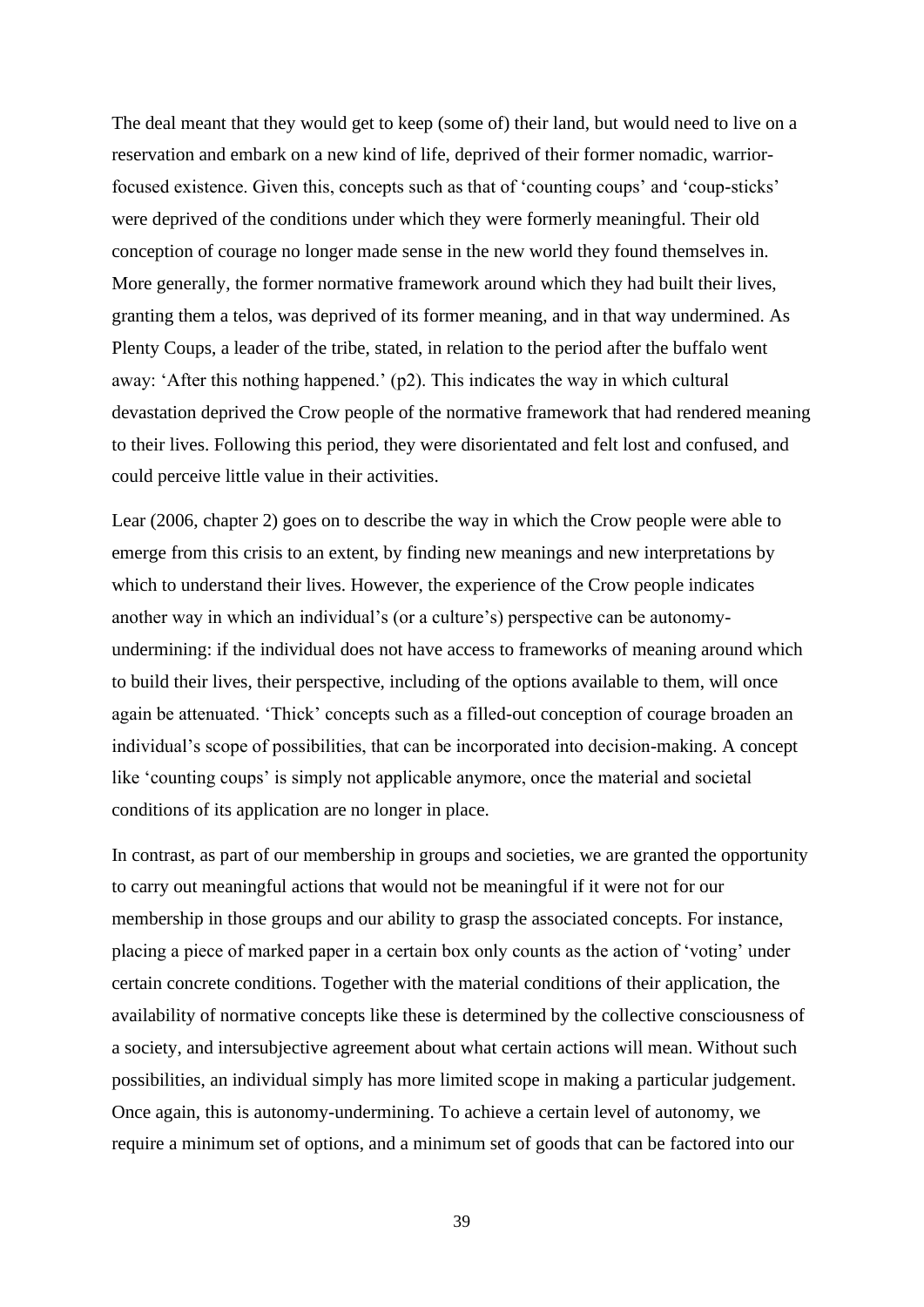decision-making, and this is to a certain degree determined by the health and breadth of a society's 'thick' concepts.

#### *Lessons for a Horizontal Account of Autonomy*

The examples of autonomy-deprivation presented by Heyman and Lear suggest two ways in which autonomy can be truncated, and accordingly provide lessons about what a contrasting high-autonomy state might look like. Take Heyman's example of addiction involving myopic choice. The contrasting, high-autonomy state is one in which an individual makes a decision in which they account for the consequences of their action over the course of a lifetime, or at least over a significant period of time, as opposed to merely factoring in its immediate merits and dismerits (global bookkeeping as opposed to local bookkeeping). This involves incorporating a broader set of considerations in relation to their action, and taking a wider view in relation to a situation. As opposed to just conceptualising the possibilities available to them in the immediate future, they conceptualise a richer picture of long-term gains and possibilities. Moreover, by taking a wider view on the paths afforded to them by various immediate action options, and considering not just a single action but that action contextualised within a plan over the course of a lifetime, new possibilities are opened to them, possibilities that they can reasonably expect to achieve by the way in which they behave. To develop this richer conceptualisation of alternatives, they incorporate more relevant information than that contained in the short-term, local bookkeeping perspective, whether that is information that they were on some level aware of despite applying the local perspective, or whether that is entirely new information that they acquired as they began to apply the global perspective (as they broke out of the addiction cycle). This additional information is partly characterised by its more abstract nature, compared to information contained in the short-term, local perspective, including the possibility of fulfilling various obligations and roles, and the achievement of distant goods and goals.

In Lear's example, the low-autonomy state is one in which a people are deprived of the 'thick' normative concepts around which their lives and actions can be rendered meaningful. These concepts having been deprived of the material conditions for their application, the Crow people literally had fewer actions to choose from. For instance, 'counting coups' was no longer an intelligible act. With various actions deprived of their former meaning, even if the individual went through the motions of such former action types, they would not be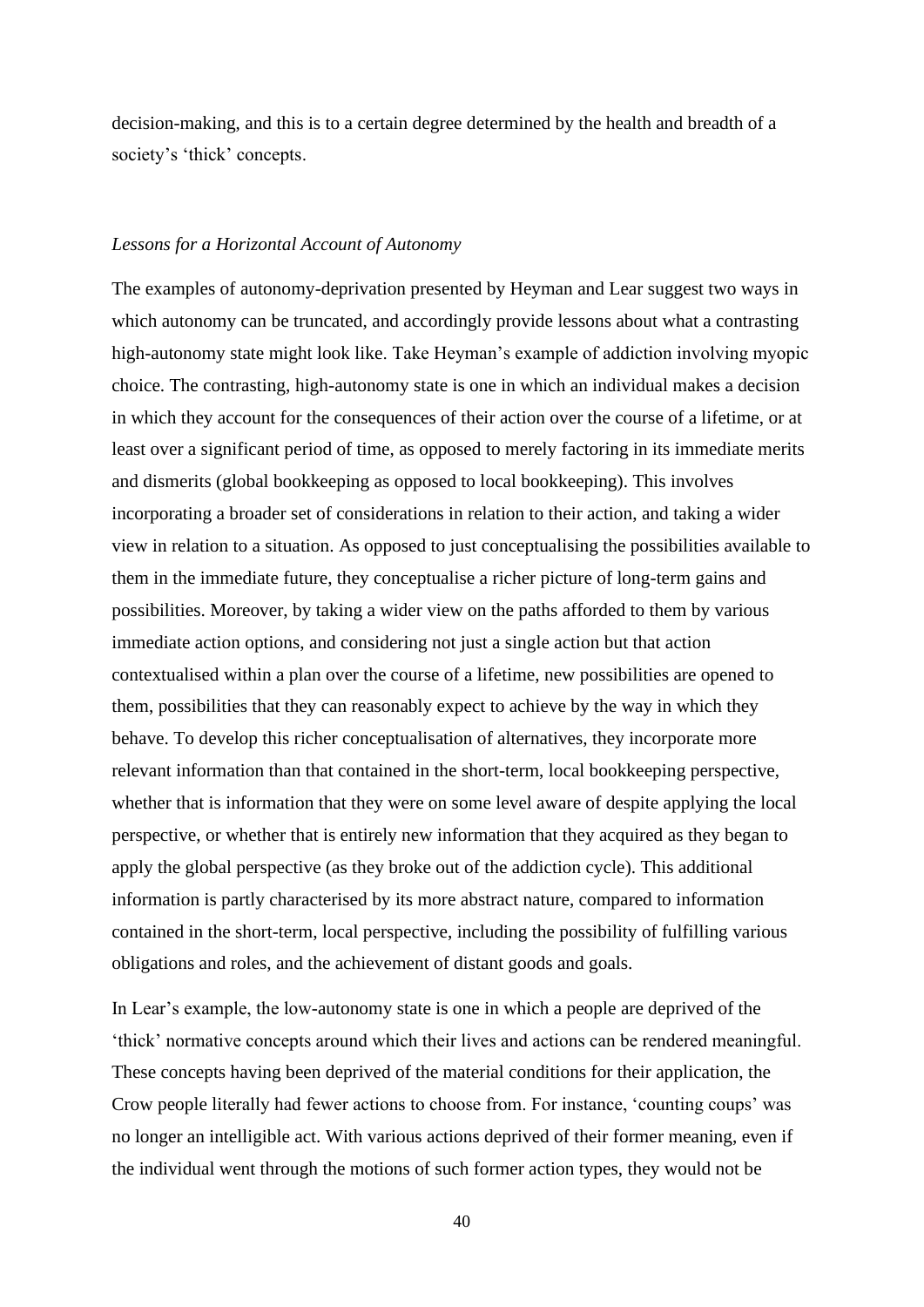performing the same action as before, and they would not be able to achieve the same things by behaving in that way, as before. This reduced the scope of possibilities available to them, as they considered what to do. Without a rich normative framework around which to build their lives, there was little they could do that had relevance within a wider context. In this case, the corresponding high-autonomy state is one in which a culture has a healthy selection of 'thick' normative concepts, which provide options for the ways in which people can live their lives, and offer new possibilities for action (an action defined here not merely as a bodily movement, but rather in terms of its significance within a larger picture, which may include its consequences). This requires an individual having a healthy range of thick concepts available to them – they need to find themselves within a thriving culture, and also have the opportunity and understanding to ingratiate themselves within it. Once again, this means a more expansive range of materials is incorporated into the judgement about what to do.

In line with the observations around higher-order mental states, and 'all-things-considered' judgements, above, the kinds of high autonomy states that run contrary to the Heyman and Lear examples are ones in which a richer conceptualisation of the world, including the future possibilities available to one, is brought to bear upon a judgement. This will require certain concrete conditions to hold, such as an individual's membership in a society with a healthy, thick, normative framework. It will also require some internalisation of the perspectives and opportunities presented by such a society. It will also require an individual to have certain capacities, such as reflective capacities and the ability to apply abstract thought. Furthermore, ways in which an individual's level of autonomy can be expanded include:

- adopting a broader, more long-term perspective in relation to an action-decision (global-bookkeeping)
- considering a greater range of alternatives and the merits and dismerits of acting in this way ('all-things-considered' judgements)
- applying the human capacity for reflexivity (taking on higher-order judgements and mental states, which, if yielded to, result in a higher-autonomy state)

All of these means of autonomy expansion involve a broader array of materials being incorporated into decision-making (even the individual's human weaknesses and own motivational states, when it comes to higher-order attitudes), and accordingly the individual conceptualising a richer range of possibilities as available to them. The lesson seems to be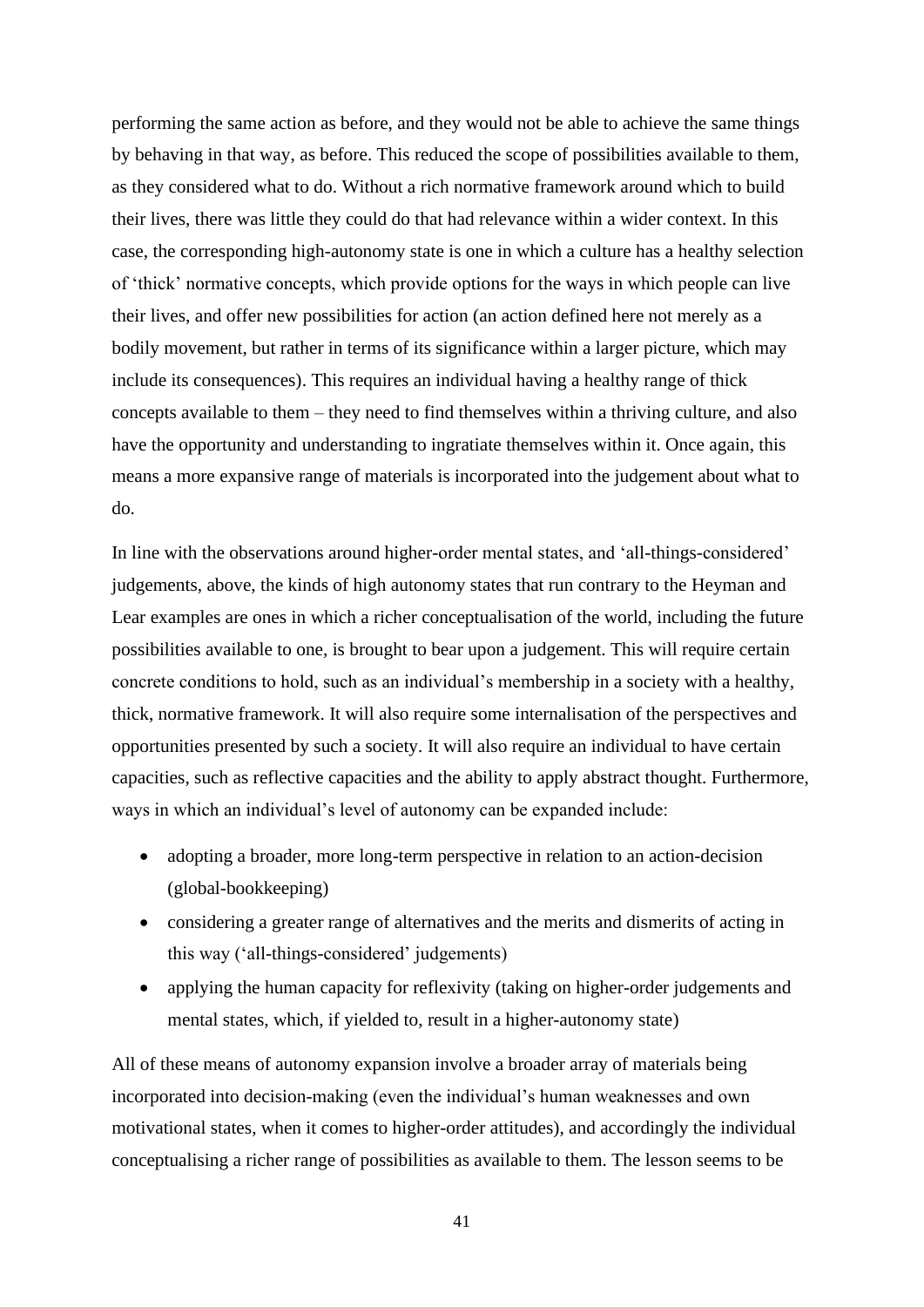that an individual is more autonomous when they take on such a richer perspective, and that this can only be afforded to them by the presence of certain material conditions, and their possession of certain capabilities.

#### *Some Versions of the Horizontal Account*

The arguments above suggest a link between autonomy and the richness of the perspective adopted by an individual in relation to a given judgement. This lesson can be applied whether that judgement is in the form of the intention to carry out a particular action, or perhaps reflected in an attitude such as a belief or desire – a stance taken towards an object in the world (or towards another aspect of the self). Returning to the framework of the dialogical self, whichever perspective or position is temporarily adopted by the 'I' as it forms a judgement, which may be a perspective that absorbs or adjudicates between a number of other positions or perspectives, the proposal is that autonomy will be tied to the richness and breadth of that perspective. Though higher-order attitudes may have a role to play in increasing the richness and breadth of that perspective, the same criteria apply at the firstorder level as at the higher-order levels, and the possession of higher-order attitudes is not used to define a given level of autonomy. This proposal suggests that autonomy is a matter of degrees, since the criteria for autonomy are not binary but rather continuous.

However, there are some choices to be made concerning the precise elucidation of the horizontal account of autonomy. So far, I have mentioned the conceptualisation of an adequate range of action options, and the cognition of a broad array of goods and facts, including abstract goods and facts. I have talked about the individual adopting a broad and rich perspective. However, for a new horizontal account of autonomy, these wide and intuition-based notions will need formalising into a more concrete set of criteria, that determine the level of autonomy of an individual. Moreover, the account needs to be formalised in such a way that respects the horizontal understanding of the self set out in the initial sections of this chapter: that the self as a whole is relevant for determining the conditions of autonomy, that the 'authoritative' self is not limited to one core element, or set of elements, and that no motivational underpinning of action is to disregarded as alien, or external, to the self. The conditions should respect the view that the relations that can hold between different aspects of the self are relations between aspects that are, in a fundamental sense, equals. In the sections below, I will outline a number of ways of tying this horizontal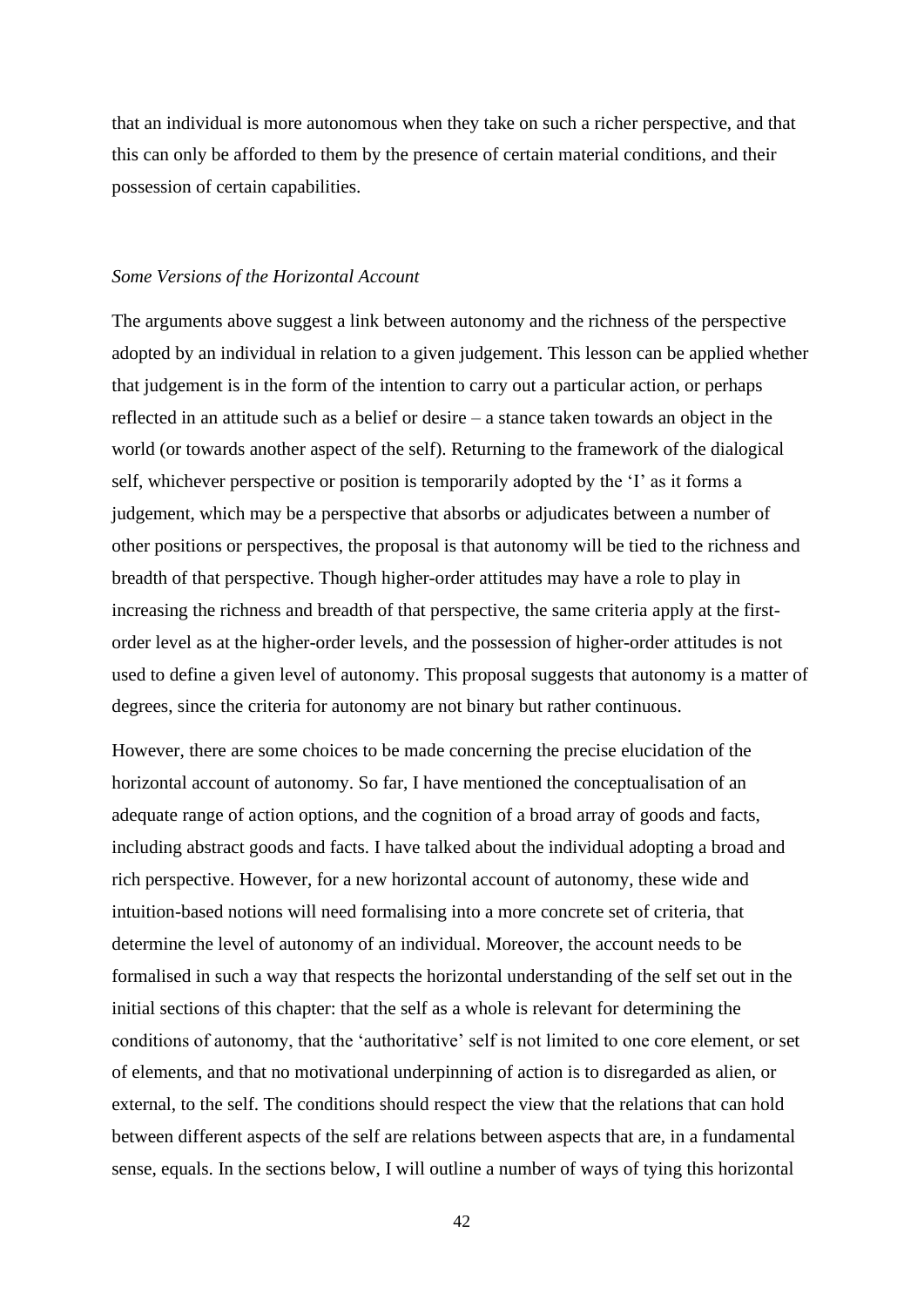conception of the self with the view that the conditions of autonomy pertain to the richness and the breadth of the perspective adopted by an agent in relation to a given action-decision, or judgement. Altogether, there are three choice points to be made concerning the structure of the horizontal account of autonomy.

#### Choice point (a): Assessing the Richness of the Perspective – Relevant Factors

One choice concerns the relevant factors (or set of factors) by which the richness of the perspective is to be measured. As discussed in the previous section, the horizontal account should not be denying that any motivational underpinning of action contained within the self, or any of the self's beliefs, including beliefs about reasons, is relevant material when it comes to the conditions of autonomy, and all should have claim to form part of the perspective of the authoritative self. However, in clarifying the conditions of autonomy, we require some metric by which the individual's level of autonomy is to be measured. As highlighted in the previous section, this should be a metric that indicates the richness of the perspective adopted by the agent in relation to a given judgement or action decision.

#### i. Action options

It may be that we stipulate that autonomy is to be tied to the individual's conceptualisation of an adequate range of action options. For the Heyman addiction example, this could translate into merely conceiving the action options as 'drink now' versus 'don't drink now' in the case of local bookkeeping, or in the case of global bookkeeping also conceiving 'don't drink now' as an instance of a wide set of actions that continue far into the future, with positive consequences. This option isn't afforded by the local perspective. For Lear's example, this could translate into the conceptualisation of action-options made available by a culture's normative framework. Membership in a shared culture affords meaningful action opportunities that would not be available otherwise. In the Heyman example, the individual's addiction is tied to their adoption of an attenuated perspective in which certain action opportunities are not available to them. In the Lear example, the relevant normative concepts that would open up meaningful action opportunities simply aren't available to be adopted into the individual's perspective.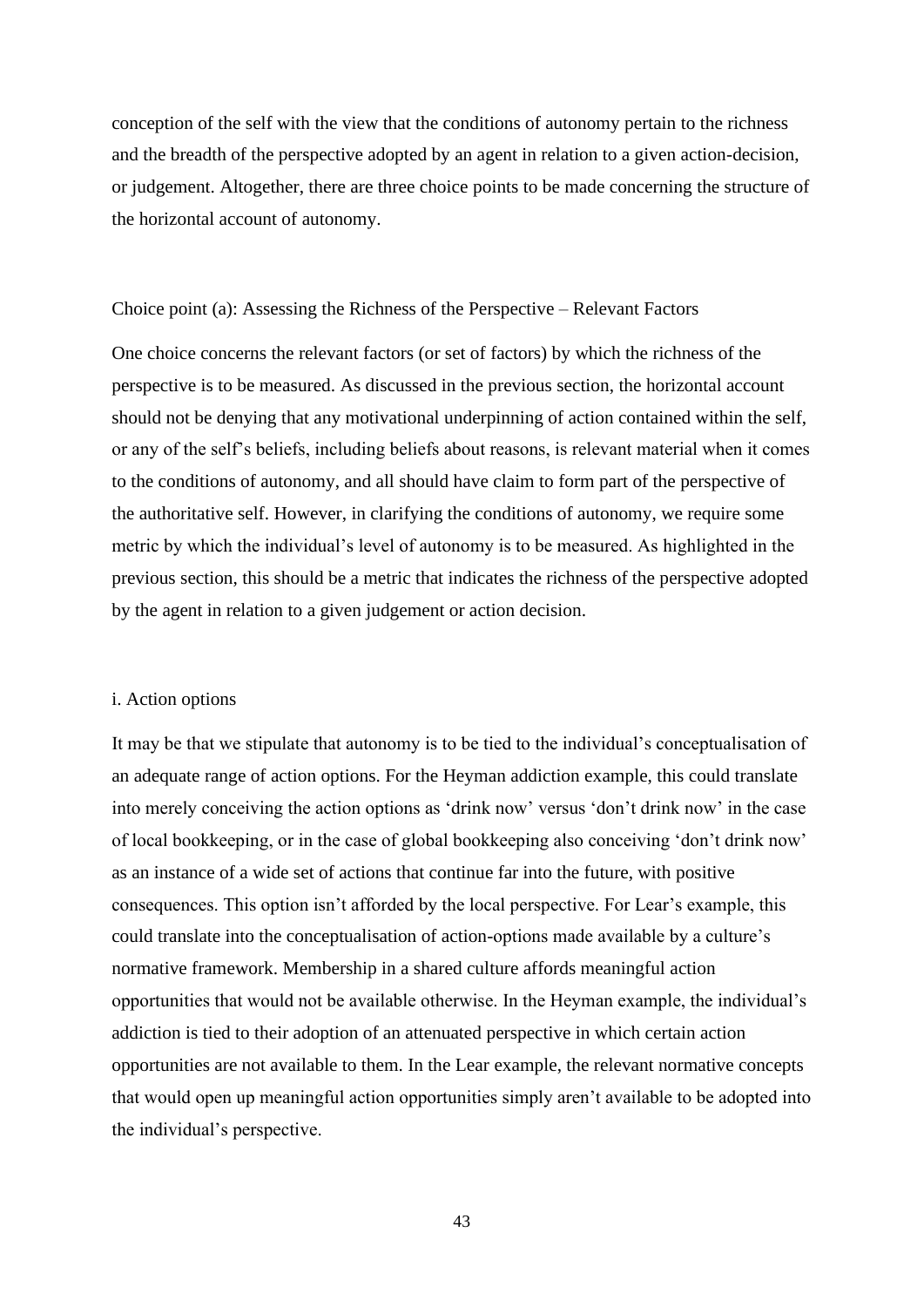Human reflexivity is also likely to open up a broader range of action alternatives, since it involves an individual reflecting upon their immediate motivations, assumptions, and impulses. In doing so, the individual creates space for consideration of alternatives that go beyond gratification of the currently strongest desire, for instance options that involve long term planning, or the pursuit of a broader set of possible goods than those involved in the immediate satisfaction of a desire. Therefore, reflexivity can also be understood to render further action possibilities relevant. Considering a broader range of alternatives also involves incorporating more relevant factors into the decision about what to do, since one option can only be pursued at the expense of its alternatives, and considering a wider set of possible goods to be pursued opens up more meaningful action opportunities. Therefore, this version of the horizontal account can also help explain the intuitive appeal of the notion of an 'allthings-considered' judgement, when it comes to the conditions for autonomy.

If the richness of the perspective is to be tied to the conceptualisation of an adequate range of action options, this needs to be explained in such a way that the self as a whole is relevant for securing the conditions of autonomy. However, it seems that this condition can be met. An individual's desires, beliefs including beliefs about reasons, values and commitments, are all aspects of an individual's perspective that can be determinant of the action options they perceive as available to them. Desires involve worldly objects to be attained by acting in a certain way (see e.g. Railton 2021 on desire). Beliefs may be beliefs about value, or the good, as well as factual matters that can help an individual to predict the likely outcome of their behaviour. Once again, these can contribute to the kinds of action options an individual incorporates into a decision. When it comes to an individual's values and commitments, these can directly translate into goods to pursue, which in turn open up meaningful action opportunities for an individual. Therefore, the action options metric helps explain the relevance of the self as a whole for securing the conditions of autonomy. Under this version of the account, it is not that certain aspects of the self are alien, without the potential to be autonomy-contributory. The scope of the authoritative self is not limited to one type of underpinning of action, such as beliefs about reasons, or to a limited set of attitudes of the agent, such as a limited set of their desires or a limited set of their commitments. Rather, all of these have the potential to be autonomy-contributory, under different stances and perspectives that the authoritative, holistic self can take on.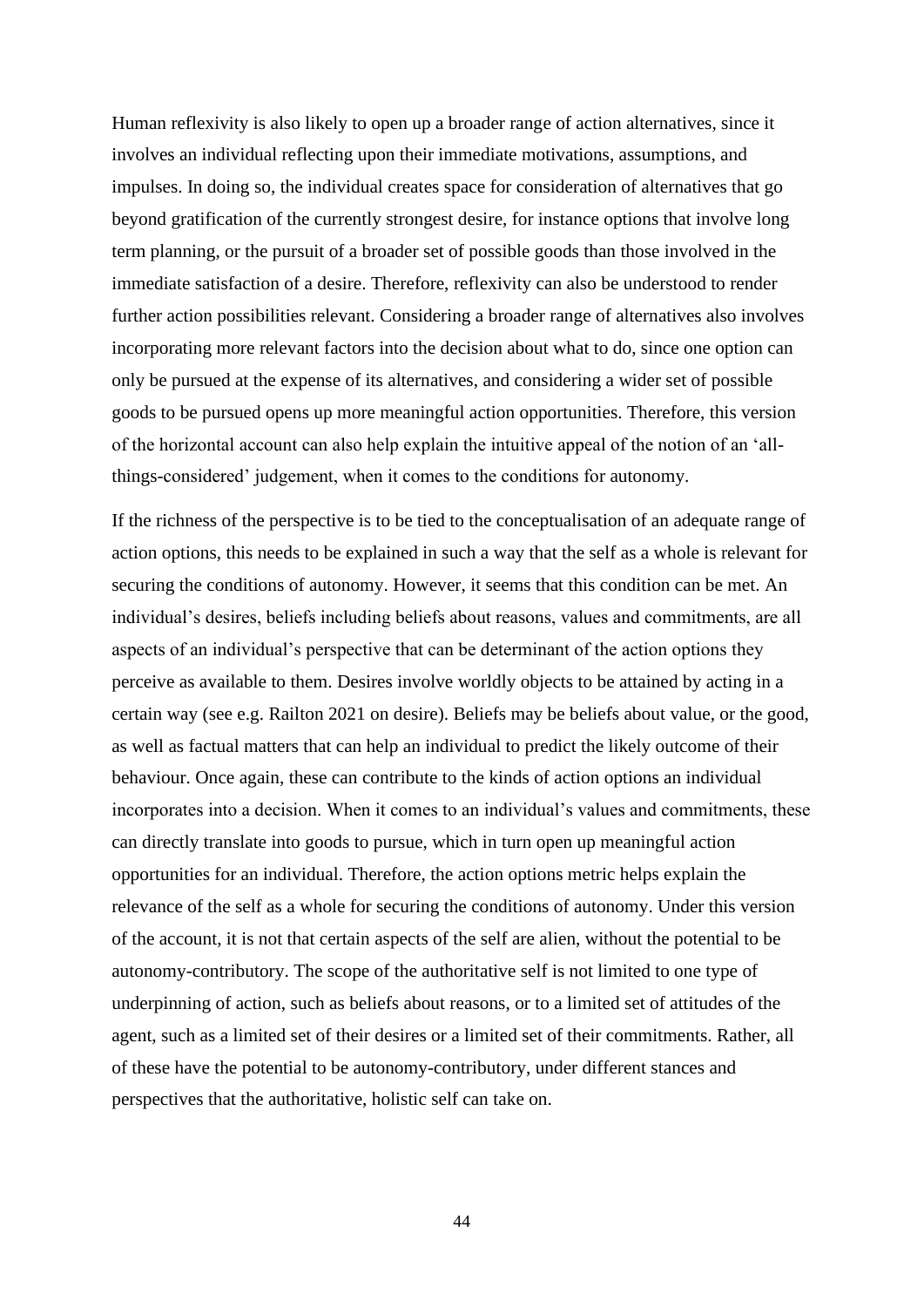#### ii. Facts

Alternatively, the richness of the perspective could be formalised in terms of the breadth of relevant facts that are incorporated into the decision or judgement. This could also be expressed in terms of reasons, depending on the conception of reasons adopted, and the understanding of the mechanism by which the self responds to reasons. To avoid the pitfalls of 'hierarchical' accounts, it cannot be that this involves a distinct capacity to respond to reasons, that is separate from other possible underpinnings of action. An internal conception of reasons (see Williams 1989) could help open the scope for such a version of the horizontal account, expressed in terms of reasons. This is because an agent's reasons are defined in terms of their motivational set, helping to align the desiderative and the rational aspects of the soul.

Returning to relevant facts, in the Heyman example, the local bookkeeping individual fails to adopt relevant facts concerning the long-term impacts of their behaviour into the future, into their action decision. In the Lear example, the Crow people, following cultural devastation, simply had a more limited normative framework to adopt into their decision about what to do. In this way, there simply *were* fewer relevant facts that could be incorporated into their judgement. As noted, human reflexivity can be understood to bring a greater range of factors to bear upon a given judgement (including those that relate to the agent themselves, as a further object in the world). Furthermore, measuring the richness of the perspective by the breadth of relevant facts brought to bear clearly helps explain the intuitive pull of an 'allthings-considered' judgement as the marker of autonomy.

Similarly to the case in relation to action options, when it comes to relevant facts, it is not one limited subset of the attitudes of the self that is relevant for securing the conditions of autonomy. Attitudes are intentional states, with an object such as a feature of the world or a feature of the self, so all can have a role to play with regards to the breadth of facts that are incorporated into a judgement. They are aspects of an individual's psychology that infuse a perspective, as the individual contemplates various facts pertaining to their action-decision, or other judgement. Therefore, relevant facts can be an appropriate metric, when it comes to the conditions for the horizontal account of autonomy. Once again, the horizontal account does not operate on a model of alienation or externality, when it comes to elements of the self that can issue in action.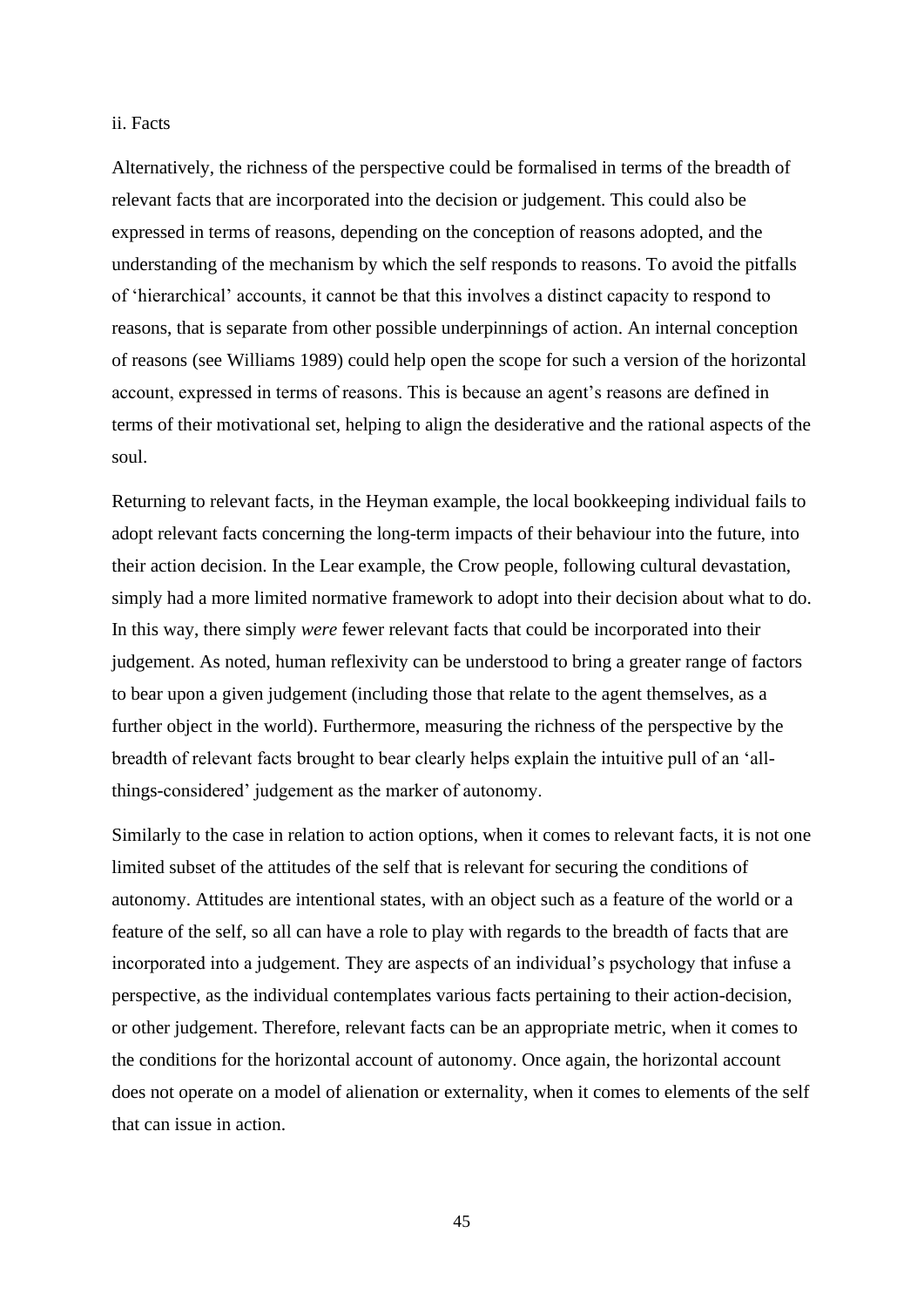When it comes to the relevant factors against which the richness of the perspective is to be measured, however, whether this is in terms of action options, relevant facts, or another alternative, there is an important caveat. A purely quantitative understanding of the way in which the incorporation of relevant factors into the judgement expands the individual's level of autonomy may suggest that there is no end to the amount of information that would ideally be incorporated into a judgement, in order for an individual to reach the highest possible level of autonomy. This could suggest that an outcome of practical paralysis, in which an individual attempts to incorporate more and more information and continually questions any judgement they form, is the recommendation of the horizontal account of the self-relation involved in autonomy.

There are a number of ways, however, that this challenge can be met. One is by alternative understandings of the relationship that must hold between the agent and the relevant factors, in order for those factors to be determinant of the agent's level of autonomy: this I will expand on in choice point  $(c)$  – relation to agent. Another is by limiting the scope of factors that are deemed *relevant* to the given judgement – if factors beyond these are considered, then they will not be contributory to the agent's level of autonomy. The final option is to stipulate that a broad array of factors can only be autonomy-contributory, to the extent that it can successfully be incorporated into a decision or judgement, and that the appropriate amount of time to apply to deliberation is a further choice point for the agent, that can also be carried out more or less autonomously. This judgement should factor in our practical limits as deliberative beings, so that we do not end up with the perverse result that the most supremely autonomous agent will deliberate endlessly.

Before moving on to choice point (b), I will discuss a further possible objection to the formulations of the horizontal account that have been detailed so far. Rather than being tied to a broad and expansive perspective, there may seem to be cases in which an attenuated perspective is in fact autonomy-promoting. Recall my discussion of Frankfurt's notion of volitional necessities, in chapter two (Frankfurt 2002, 2006). Frankfurt suggests that when we identify with an aspect of our psychology, for instance the love we hold for someone, this sets limits on what it is possible for us to will. This seems to in fact reduce the scope of possibilities available to one, and to reduce the range of facts or goods that are relevant in deciding what to do – love can be capable of crowding out other considerations, and closing off the possibilities of our pursuing other things. For instance, if we love someone, we might find ourselves unable to leave them, even if that is severely restrictive upon our available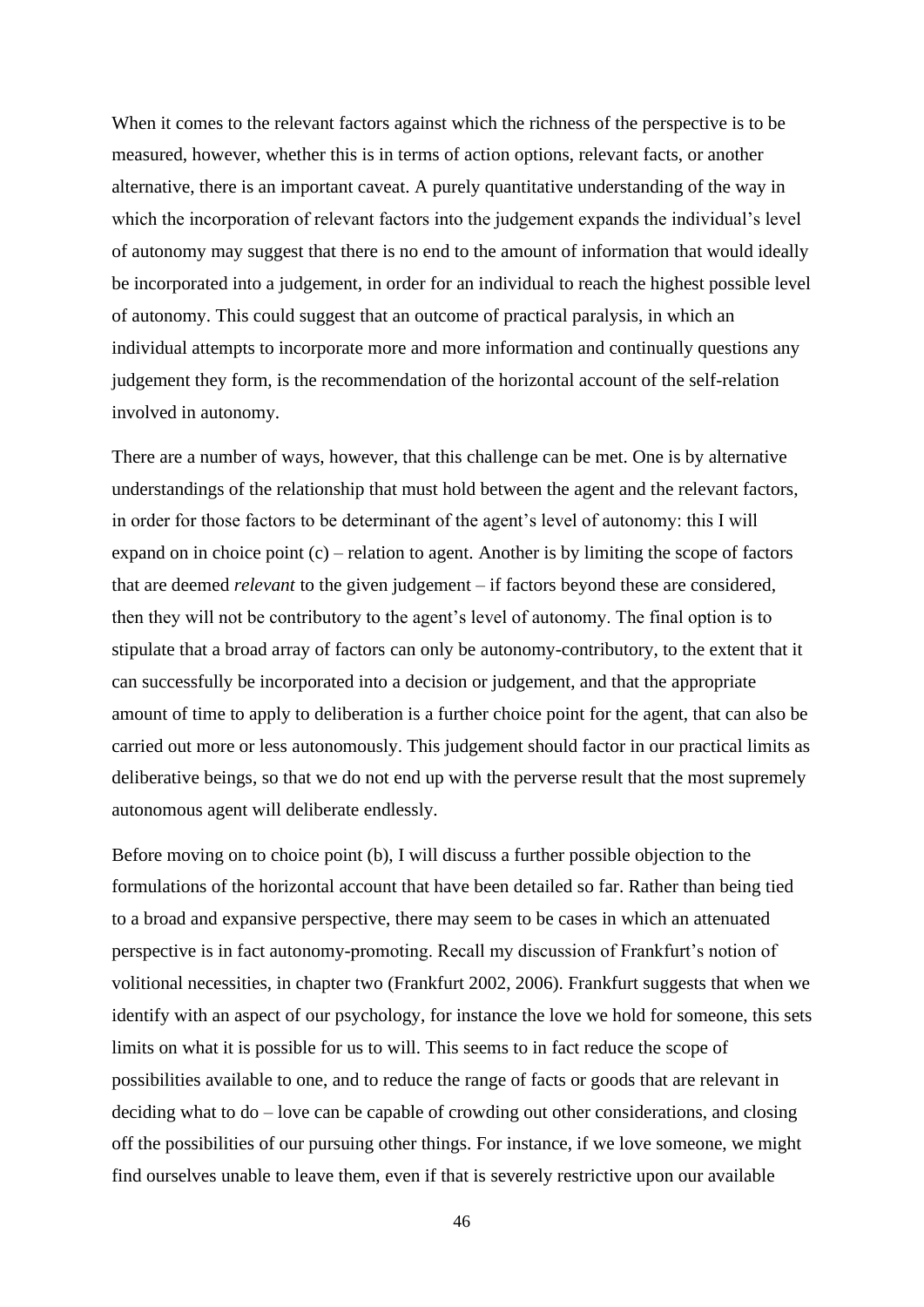action options. A parent, for instance, might find themselves with fewer action options available upon having a child. However, when a person acts in pursuit of core commitments like these, this is autonomy-contributory as opposed to autonomy-undermining – the pursuit of such commitments is a pattern of behaviour that reflects themselves in the deepest and truest way.

However, there is another way of construing an individual's relationship to such commitments that supports the idea that autonomy is supported by a rich and broad perspective. When it comes to love, for instance the love a parent holds for a child, no matter how much information the parent assesses, and no matter how many alternatives the parent considers in terms of the action-options available to them, this will all only be supportive of their judgement that the thing to be done is to pursue their child's best interests. The broadest possible assessment will only support the conclusion that this is the way to behave. This is in contrast with, for instance, addiction behaviours, in which the conclusion that the thing to be done is to take the drug now, can only be supported by the application of a limited perspective that overlooks a large number of better alternatives and a large number of considerations against carrying out that thing. I therefore contend that the kind of crowding of alternatives that is implied by an individual's deepest commitments is of a different kind to the autonomy-undermining overlooking of alternatives involved in low-autonomy states, such as those of a relapsing addict. Even if a parent does not always consciously consider all the alternative action options to caring for their child, doing so would produce the same conclusion (see choice point (c) for more about the possible relation between the agent and the relevant factors).

### Choice point (b): Benchmark

Moreover, there is the choice point of the benchmark which the relevant factors are to be assessed in relation to. It might be that we regard the agent as being more autonomous, the greater the range of factors afforded by the world, that are brought to bear upon a given judgement. Perhaps the more action options afforded by the world that are incorporated, the more autonomous the individual, or the greater the volume of worldly facts that are incorporated, the more autonomous the individual. Alternatively, the benchmark by which the relevant factors are to be assessed might be by reference to the psychology of the individual. Perhaps autonomy is merely to be defined in terms of action-options that the individual is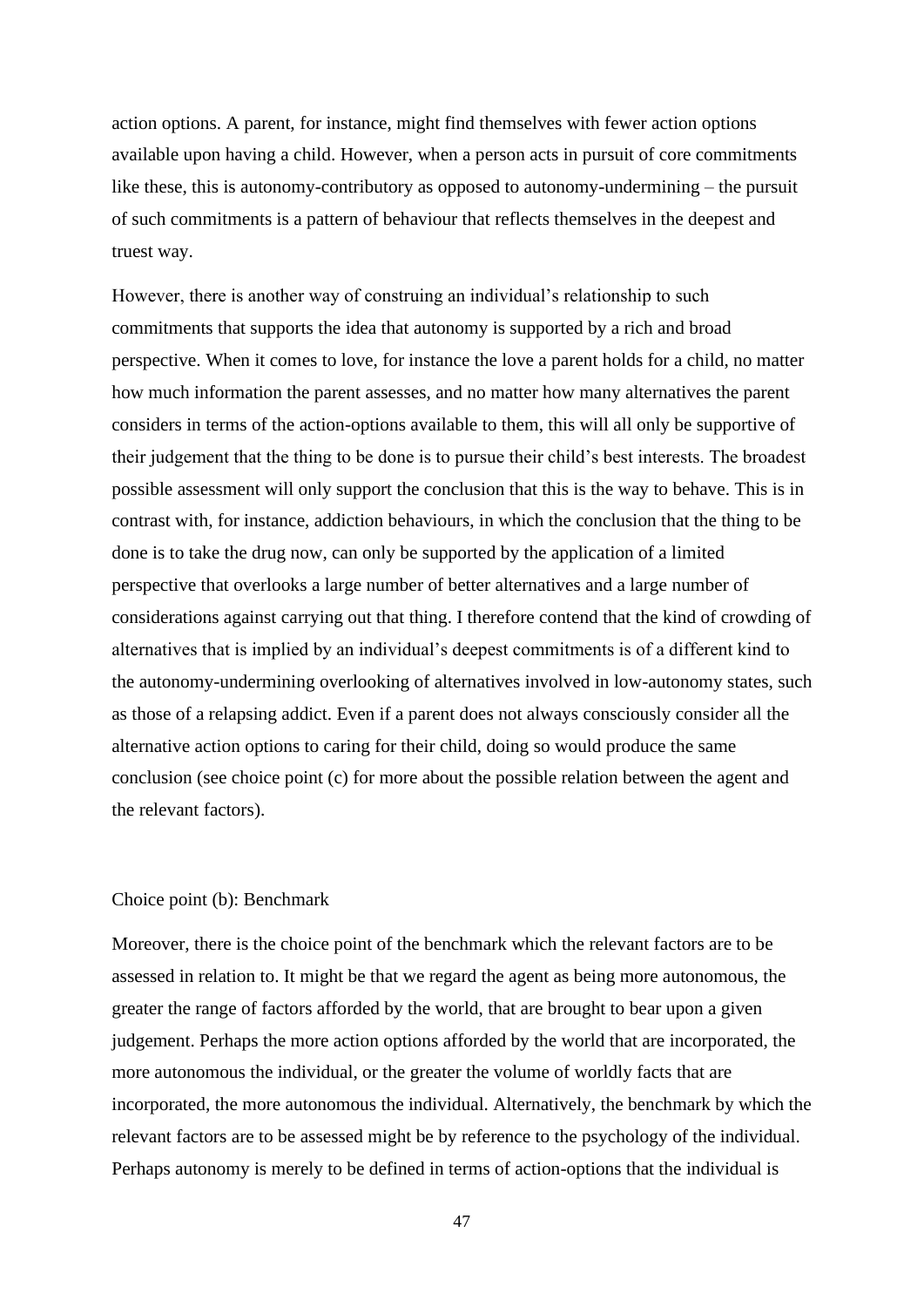already on some level aware of, or facts or reasons that the individual is already on some level aware of. In this case, the individual would be more autonomous the greater the range of relevant materials already contained within the self, that are incorporated into the judgement.

The former sort of benchmark would suggest that autonomy can be increased by knowledge and education, and is better able to account for the kind of example contained within Lear's *Radical Hope*, in which the conditions for autonomy seem to depend on the agent's relationship with a world, that can afford them certain opportunities. Once deprived of the old normative structure around which to build their lives, individuals within the Crow nation might have still made best use of the remaining normative concepts that were available to them, and absorbed by them, in the circumstances.

On the other hand, treating the benchmark as the self as a whole aligns well with the observations around human reflexivity and all-things-considered judgements, since the inclusion of higher-order attitudes increases the scope of the self that is incorporated, and an individual can only apply factors that they are aware of into an 'all-things-considered' judgement. It can help explain why action that is autonomous is understood to issue from the agent in a deeper and a truer sense than action that is not autonomous. Moreover, this kind of benchmark helps to clearly explain the role of the state of the self as a whole for determining the conditions of autonomy – the more of the relevant factors contained within the self that are incorporated into a given judgement, the more autonomous the individual. It also opens the possibility of alternative relevant factors that the horizontal account might adopt when the benchmark is their relation to the self as a whole.

When the benchmark for autonomy is the extent of relevant material contained within the self that is incorporated into decision-making, we open the possibility of defining the conditions for autonomy in terms of an action or a judgement's relation to attitudes of the self as a whole, such as its entire set of desires, or its entire set of values. We might say that an individual is more autonomous, the greater the range of their desires that are incorporated into the action-decision. Alternatively, we might say that an individual is more autonomous, the greater the range of their values that are incorporated into the action-decision. This provides a simple and intuitive picture of the way in which autonomy is to be tied to the condition of the self as a whole.

Applying a metric of desires or values may seem to limit the types of aspects of the self that are relevant for securing the conditions of autonomy. However, these are types of attitudes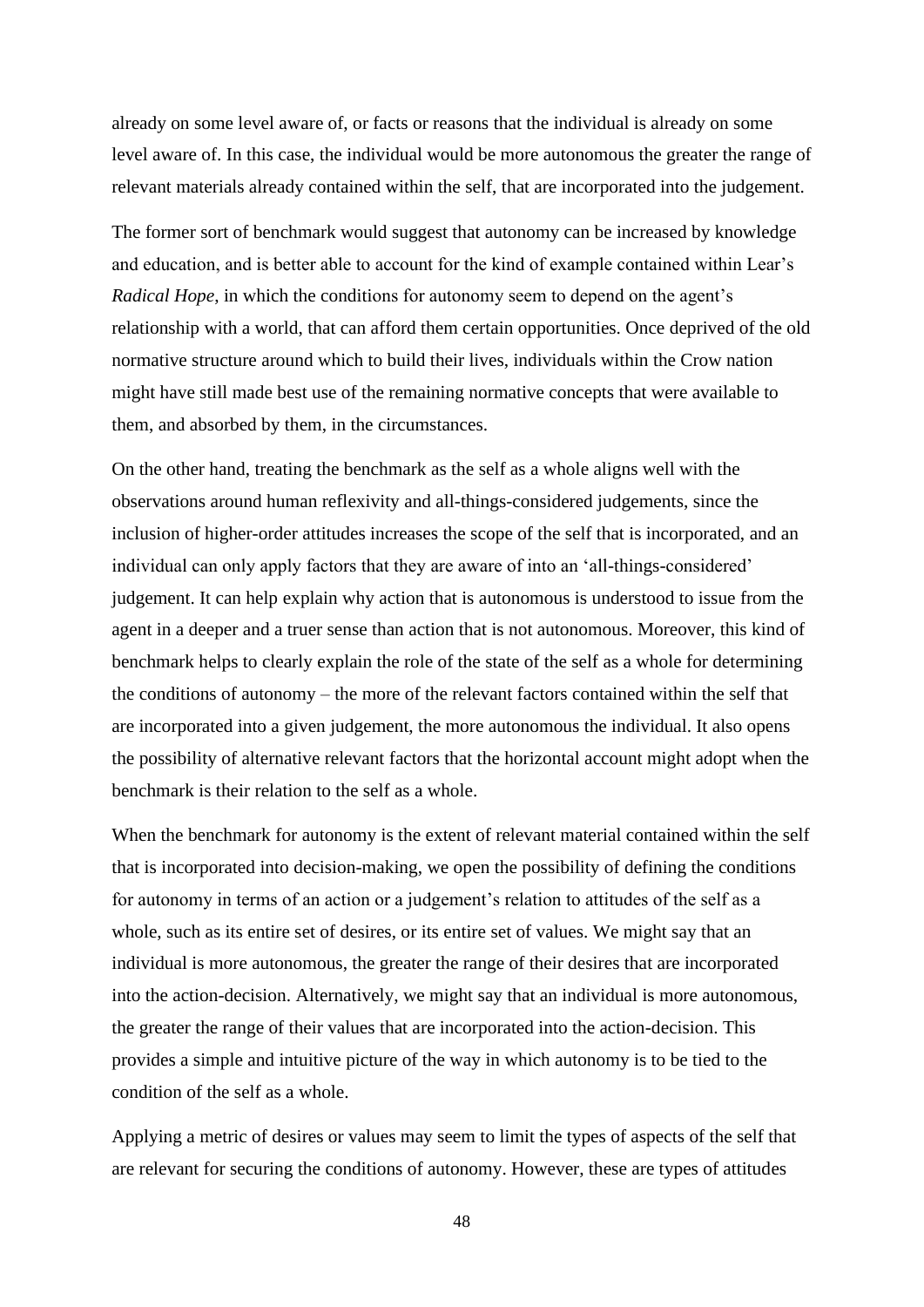that can underpin both action that involves the most attenuated perspectives, and exhibits the lowest level of autonomy, and action that exhibits the widest and richest perspectives, and greatest levels of autonomy. Moreover, in each of these types of states, from e.g. states that incorporate a limited number of desires to states that incorporate a large number of desires, these attitudes will interact with other aspects of the self, such as their beliefs and commitments, in a way that infuses and informs the relevant perspective. Once again, an internal conception of reasons (Williams 1989) may have a role to play in explaining the interaction and integration between different types of aspects of the self.

However, even when the benchmark is the world as opposed to the self, it is still possible to explain how the self as a whole is relevant for determining the conditions of autonomy. In contrast to hierarchical accounts, that isolate one limited aspect, or type of aspect, of the self, that has a role to play when it comes to the conditions of autonomy, the horizontal view does not limit the authoritative self to one core and permanent element. When a greater range of action options are considered, or greater range of facts in the world brought to bear upon a given judgement, the self that is carrying out that judgement needn't be defined in one limited and permanent way. Returning to the model of the dialogical self, it might be that the self-asknower adopts one of a number of different perspectives or positions, but it is not to say that it is autonomous in one, whereas it fails to be autonomous in another – it can be autonomous to different extents in each of the separate positions. It might also take up a position in relation to these various positions, as a result of the conflict between the various I-positions. In this case, there is another perspective that can be assessed against the worldly autonomy benchmark. However, none of these positions represents the final, authoritative self, and autonomy is always a notion admitting of degrees.

## Choice point (c): Relation to agent

As well as the type of factors deemed relevant for assessing the richness of the perspective, and the benchmark that they are assessed in relation to, there is a further choice point for the horizontal theory of autonomy: the type of relation that needs to hold between the individual and this range of factors, in order for them to be determinant of the agent's level of autonomy. The type of language I have been using so far has mainly implied that these factors need to be *consciously* incorporated into an action-decision, or, more generally, into a given judgement. The language of 'perspective' suggests an outlook that the individual is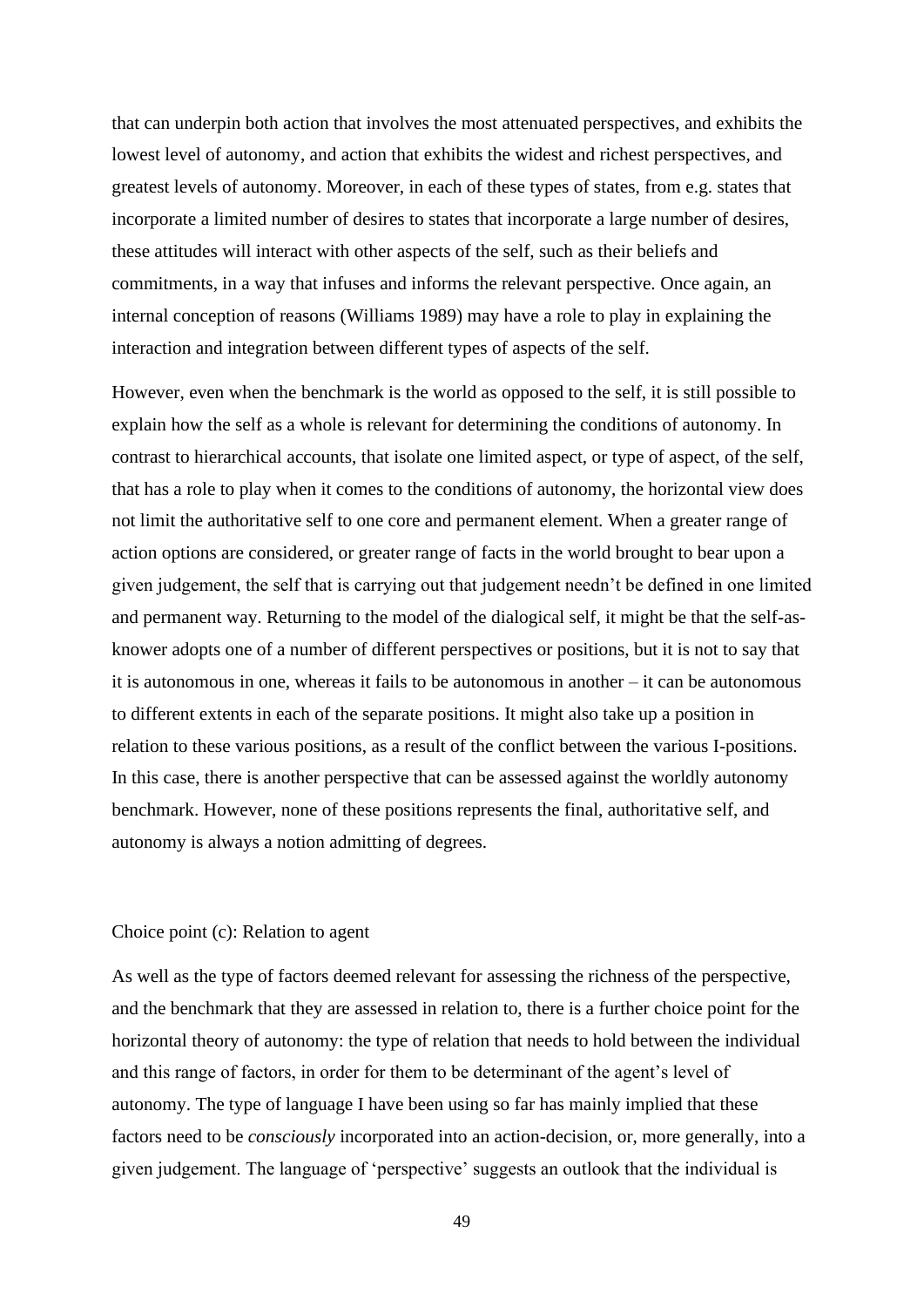consciously aware of, and it might seem that horizontal autonomy is naturally tied to the range of action-options, facts, desires, or values, that are consciously incorporated into a given judgement in the process of deliberation. Under this proposal, autonomy is executed through a transparent process that the individual is aware of. This fits well with the conception of the 'self-as-knower' suggested by the dialogical conception of the self. However, this is not the only option.

There is reason to regard conscious consideration of action-options etc. as too strong a requirement for those factors to count as *incorporated* into the decision or judgement. In relation to rationality as opposed to autonomy, but discussing considerations that have relevance here, Arpaly (2000) suggests that an individual can sometimes be *more* rational for acting against their better judgement than for acting in accordance with their better judgement. This is when reasons cause an individual to behave in a certain way, via a mechanism that bypasses their deliberative processes, yet the outcome is more rational than the course of action decided upon by their best judgement. One of her examples is a student panicking about their final exams, and deciding to become a hermit and spend all of their time studying. However, such a choice is ultimately not rational for them, since it is so detrimental to their happiness, and they care about their happiness above all else. In fact, their concern for other aspects of their life means that they do not achieve their goal of becoming a hermit, but this is a more rational outcome than the course of action recommended by their best judgement. Altogether, one's best judgement is not infallible, and there may be cases in which we act better through processes that bypass our best judgement.

Applying these considerations to the horizontal theory of autonomy, perhaps it should not be a matter of the range of factors that are consciously considered, but rather the range of factors that have a causal effect upon the judgement (potentially with an 'in the right way' stipulation, to avoid instances of wayward causation). Alternatively, we might merely consider the range of relevant factors that are in fact satisfied by the judgement. If our benchmark is the self, this latter option would translate into the desires or values of the agent that are satisfied by the judgement, even if they are not consciously considered. Alternatively, if the world is the relevant benchmark, it would translate into the judgement's relation to the world as a whole (in terms of its relation to the action-options available, or the relevant facts or reasons, etc.), bypassing consideration of the agent's deliberative processes.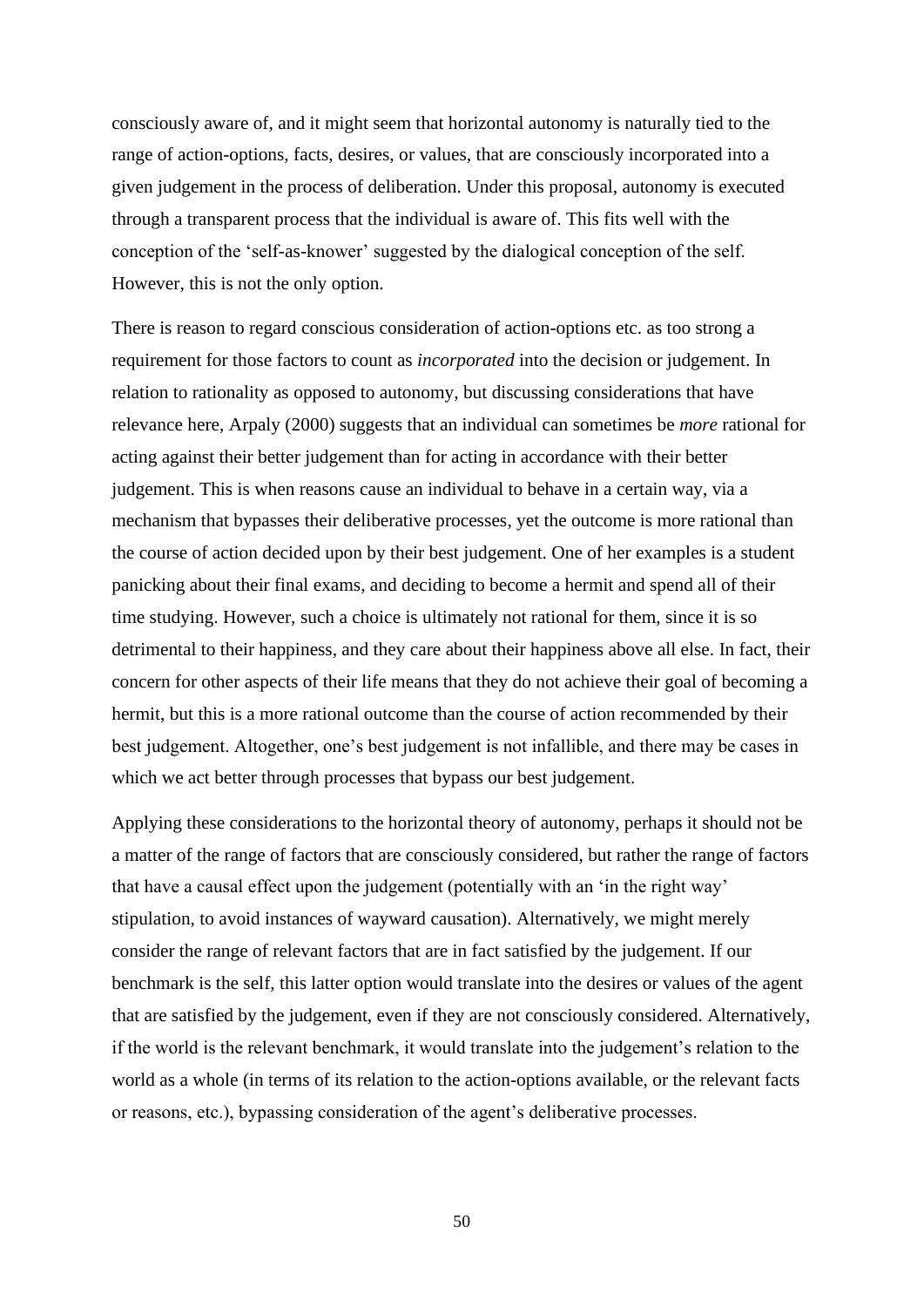Finally, the relation between the agent and the relevant factors might be expressed in terms of those that are available or salient to the individual. Rather than considering the breadth of factors that are consciously incorporated into the judgement, or that have another kind of causal impact upon the judgement or are merely satisfied by the judgement, we might consider the range of factors that are available or salient to the individual, to be incorporated into their judgement. It might be that we want to hold that if, for instance, an action-option was available to an individual, they could have incorporated it into their decision-making, even if they did not. In that sense, we might say that they acted based on a limited set of material, but not in a way that was autonomy-undermining. This would however require clarification of the precise application of the notions of 'availability' and 'salience' that we wish to employ.

For example, availability might require membership in a common culture with the required normative concepts, for an adequate range of action options or an adequate range of normative facts to be incorporated into decision-making. Availability might involve possessing certain skills and capacities, that enable the individual to grasp the relevant concepts. We might even go further and say that for those facts or concepts to be available, the individual must know or be aware of them.

With regards to salience, we might adopt a definition like Yetter-Chappell and Yetter Chappell's (2016, p449) copied below:

'A feature of the world is salient to an agent t at a time t in so far as that feature exerts an involuntary draw on the individual's attention at t'

For Yetter-Chappell and Yetter Chappell, salient things are those that grab our attention. We could apply this to the construal of horizontal autonomy and state that an individual is more autonomous, the greater the range of relevant factors that are salient to the individual. By definition, salience is beyond (at least direct) voluntary control, so which factors are salient to the individual is a plausible candidate for determining an individual's level of autonomy. If relevant factors are not salient to an individual, this could be intuitively autonomyundermining.

Altogether, these three choice points for the horizontal account of autonomy represent three parameters which would need to be filled out by a fully-fledged conception of the horizontal theory of autonomy. In the table below, each letter represents a possible form that the horizontal theory of autonomy could take. Whilst I have alluded to some advantages and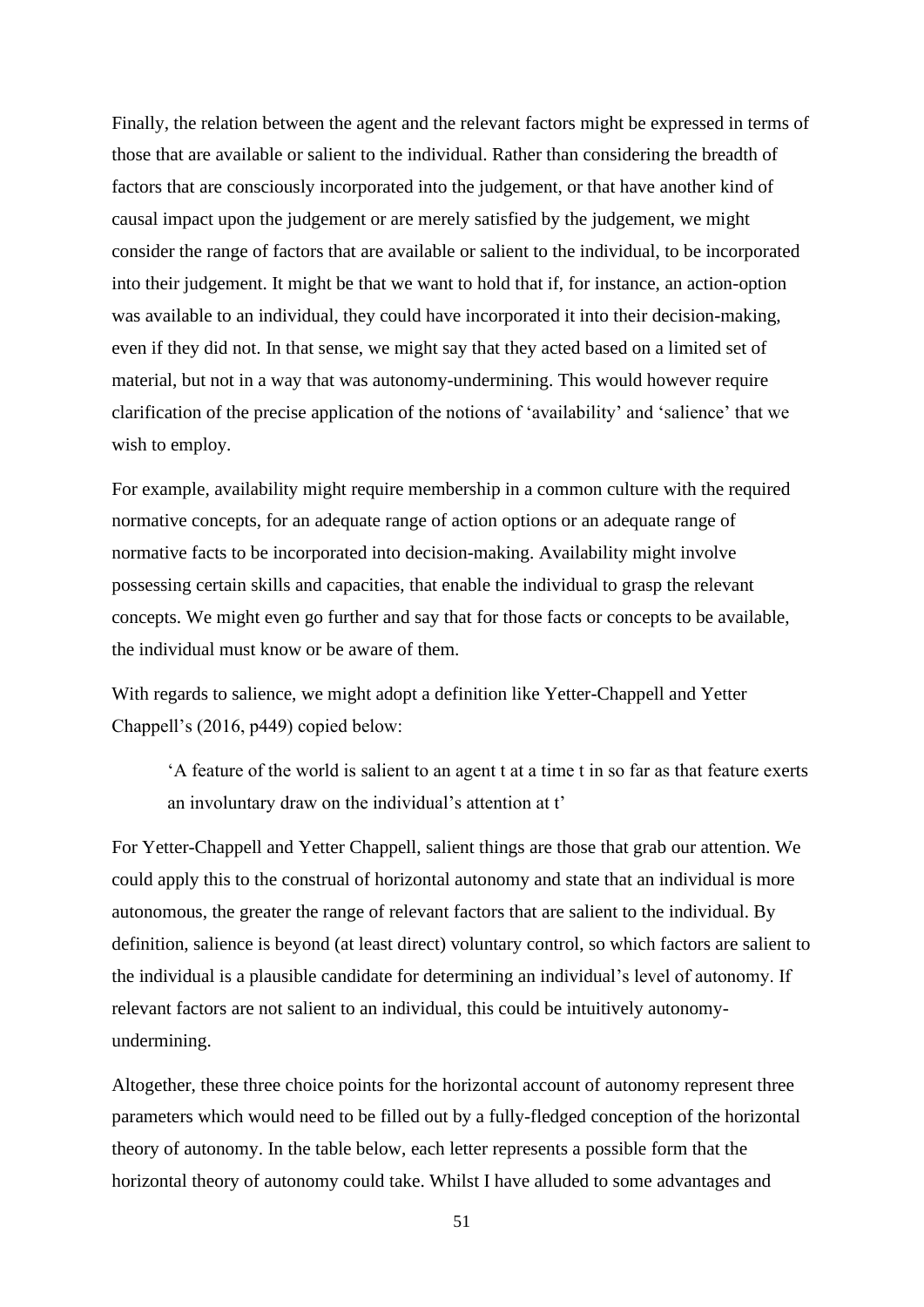disadvantages of the various options above, it is beyond the scope of this thesis to make a final case for one option in particular.

| Benchmark | Relevant<br>Factors | <b>Relation to Agent</b> |              |              |              |
|-----------|---------------------|--------------------------|--------------|--------------|--------------|
|           |                     | Consciously              | Merely       | Available    | Salient      |
|           |                     | Incorporated             | Satisfied    |              |              |
| The World | Action-             | a                        | $\mathbf b$  | $\mathbf{c}$ | d            |
|           | Options             |                          |              |              |              |
|           | Facts               | e                        | $\mathbf f$  | g            | $\mathbf h$  |
| The Self  | Action-<br>Options  | $\mathbf{i}$             | j            | $\mathbf k$  | $\mathbf{l}$ |
|           | Facts               | m                        | $\mathbf n$  | $\mathbf 0$  | $\mathbf{p}$ |
|           | Desires             | q                        | $\mathbf{r}$ | S            | t            |
|           | Values              | u                        | V            | W            | X            |

*Table 1: Possible Construals of the Horizontal Account of Autonomy*

## Conclusion

In conclusion, I propose that we level the hierarchy implied by hierarchical accounts of personal autonomy and move towards a horizontal account. Hierarchical accounts suggest that the authoritative self is to be limited to one distinct aspect, or set of such aspects, but I argue that the self as a whole has relevance for determining the conditions of autonomy. Autonomy is not merely to be achieved through the influence of one limited aspect of the self, or set of limited aspects of the self. Rather, the self is capable of adopting multiple different perspectives or positions, and no single one can have claim to be the final, ultimately authoritative self.

However, higher-order mental states and 'all-things-considered' judgements have intuitive appeal as the criteria for autonomy. It seems that this, together with specific examples of autonomy-deprivation described by Lear (2008) and Heyman (2010), can be explained by the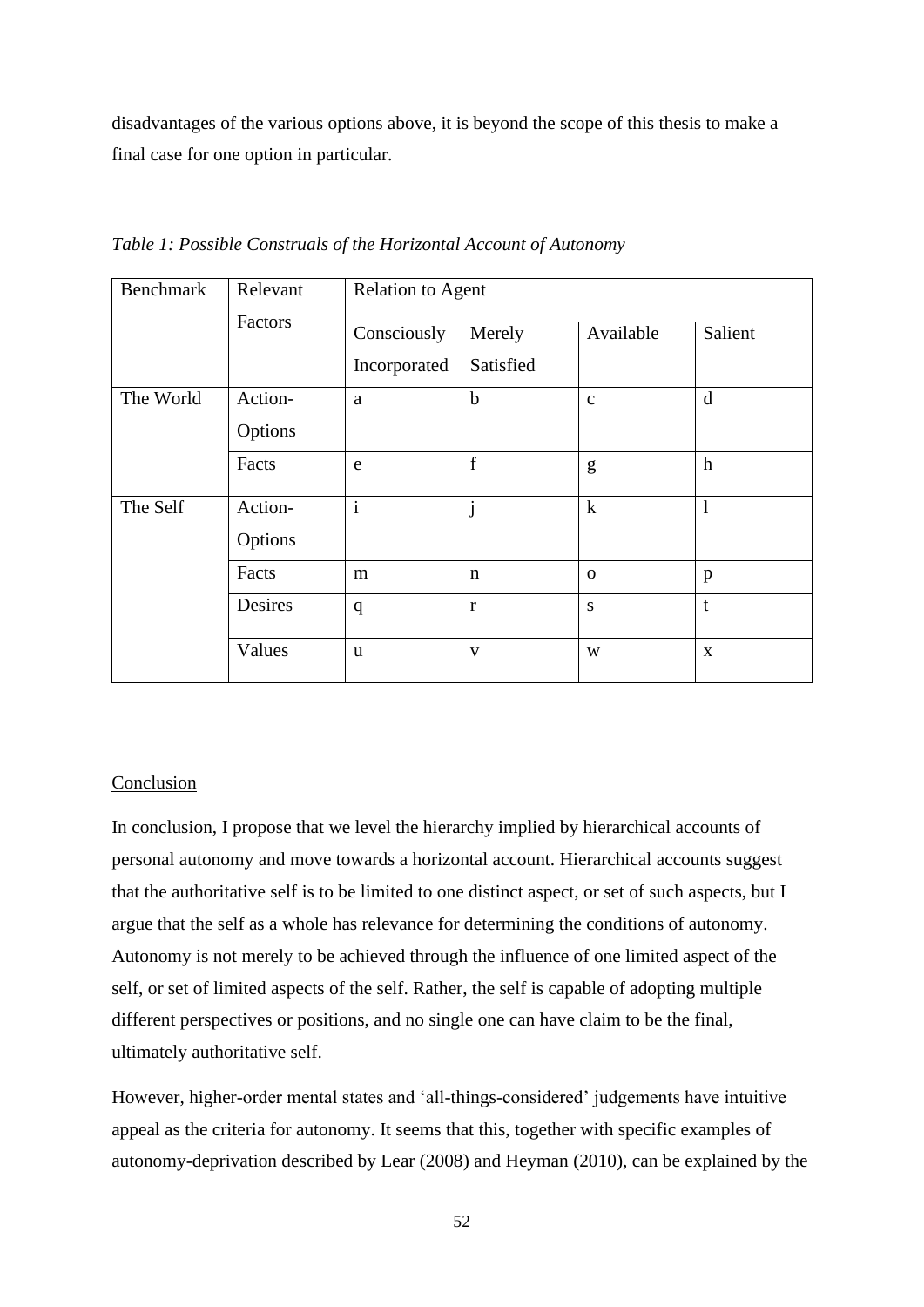richness and breadth of the perspective adopted by an agent when it comes to a particular judgement, whether that is a judgement in the form of an action-decision, or in the form of an attitude taken towards something. The specific elucidation of a horizontal account of autonomy would require choosing the values to be taken by three choice parameters: the relevant factors by which to judge the richness of the perspective, the benchmark which those factors are to be assessed in relation to, and the kind of relation that is to hold between the agent and this set of factors.

In the next chapter, I will make the case for this form of account of personal autonomy, with a positive argument in favour of it, together with a demonstration of the ways in which it can surmount the challenges to hierarchical accounts I discussed in the previous chapter.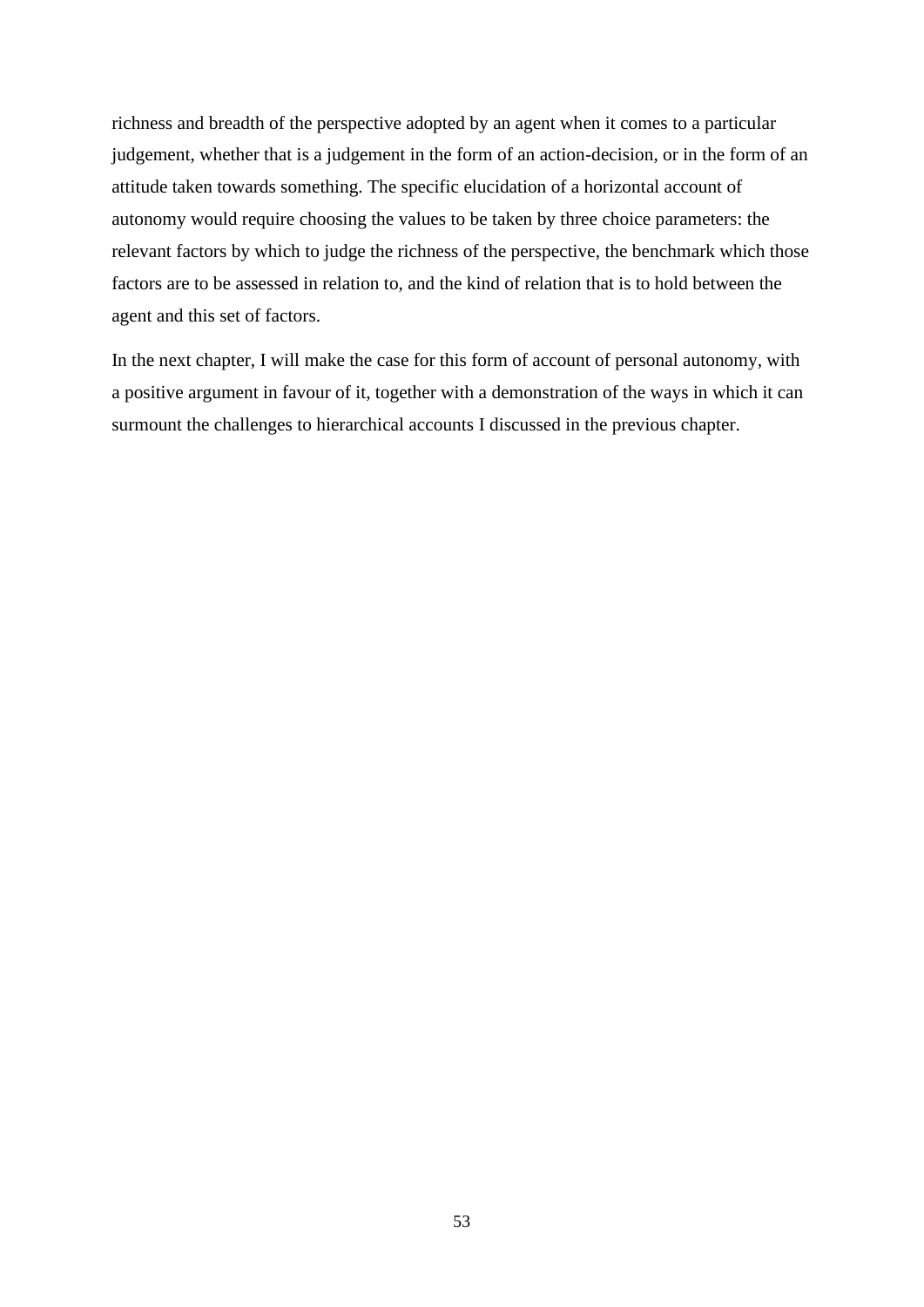#### Chapter 4: Defence of the 'Horizontal' Conception of Personal Autonomy

#### Introduction

In this chapter, I will make the case for moving away from 'hierarchical' accounts of personal autonomy, towards a 'horizontal' alternative, the possible forms of which I set out in the previous chapter.

First, I will set out two related positive arguments in favour of the conception of the self involved in the 'horizontal' account of autonomy, as set out in the previous chapter. Then, I will outline the ways in which this type of alternative is able to surmount the criticisms I have applied to 'hierarchical' accounts, as set out in chapter two.

These considerations, together with those already set out in the previous chapter, suggest that we should be moving away from the dominant form of account, the 'hierarchical' account, towards a 'horizontal' view of the self-relation involved in personal autonomy.

#### The Horizontal Account and the Structure of the Self

In support of the model of the self set out in the previous chapter, I argue that the human capacity for reflexivity is limited. Whenever we self-govern, or take a stance in relation to an aspect of ourselves, or an aspect of the world, we can only do so on the basis of certain motives or beliefs about reasons which we *apply*, whilst refraining from judging or bringing into question. This means that whichever perspective we adopt always involves elements that are the *materials* of scrutiny, as opposed to the *objects* of scrutiny. They are the background tools that infuse a perspective, and inform a judgement, without being brought into question themselves. This means that our forming a judgement, our taking a stance in relation to aspects of ourselves, and aspects of the world, can only ever be a partial affair. It involves withholding judgement on aspects of ourselves, attitudes such as beliefs and desires that inform our perspective, whilst they are used to assess other aspects of ourselves. Moreover, these 'tools' that are employed in taking on such a perspective can always be the potential objects of scrutiny, from other perspectives that we might employ.

These considerations support both the idea that an 'all-things-considered' judgement can never truly be all-things-considered, and that human reflexivity, or higher-order attitudes, do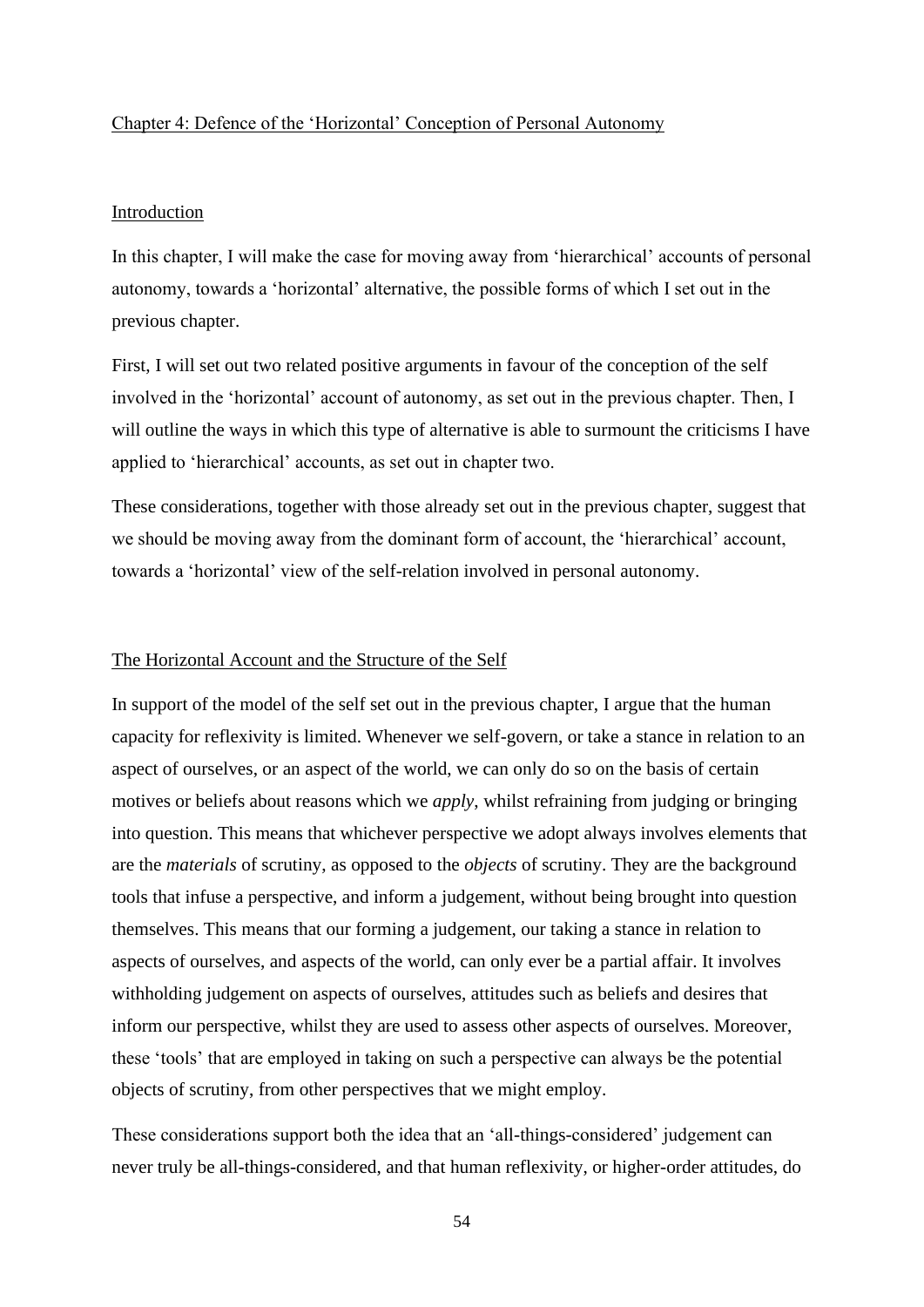not bring us to a point which can be legitimately labelled as the 'top' of a hierarchy, or the representative of the final, true self. Even an nth-order higher-order attitude will involve the application of a limited capacity of reflexivity, and will involve employing 'tools of scrutiny' which can themselves be the object of scrutiny, if the self takes on another stance. This points in favour of my suggestion in the previous chapter that we 'level the hierarchy', in line with a horizontal conception of the self and personal autonomy. It supports the notion that the conflicts and relations between different aspects of the self are between aspects which are ultimately, in a sense, equal, and none of which have ultimate or final claim to be the 'true', authoritative self.

This also runs counter to hierarchical accounts of autonomy in general, since they are characterised by limiting the purview of the authoritative self to one distinct element, or set of elements. In fact, whichever element is chosen, or whichever position is chosen as the 'final' or 'ultimate' representative of the agent, it involves the application of materials on which judgement is withheld, but which are the possible objects of scrutiny, from another point of view. The potential processes of self-governance are never final, and attempting to ground authority in one limited aspect or one limited set of aspects of the self will ultimately be unstable. Whilst there is no demand for us to continually reassess our own perspectives, the possibility is always there, and open to us. This undermines the notion that whichever single 'authoritative' aspect is chosen truly represents the agent's final point of view on a matter.

I will highlight two related arguments in support of this picture. One, inspired by Ware's (2015) remarks on Fichte, appeals to motivation. The second concerns a third-person perspective which we apply to others, but can also relate back to ourselves. To help support my second argument, I will appeal to Moran's (2001) distinction between theoretical and deliberative stances.

Ware (2015) argues for an interpretation of Fichte's *System of Ethics* (SE) that employs the following principle, which presents a challenge to contemporary Kantian theories of normativity (Ware 2015, p3):

*Limited Reflective Authority*. We cannot suspend the defining features of ourselves – our inner drives or maxims of choice – to the point where they appear normatively arbitrary.

This is in contrast to (Kantian) views which hold that it is possible for us to attain full reflective authority – that as rational beings we can entirely distance ourselves from our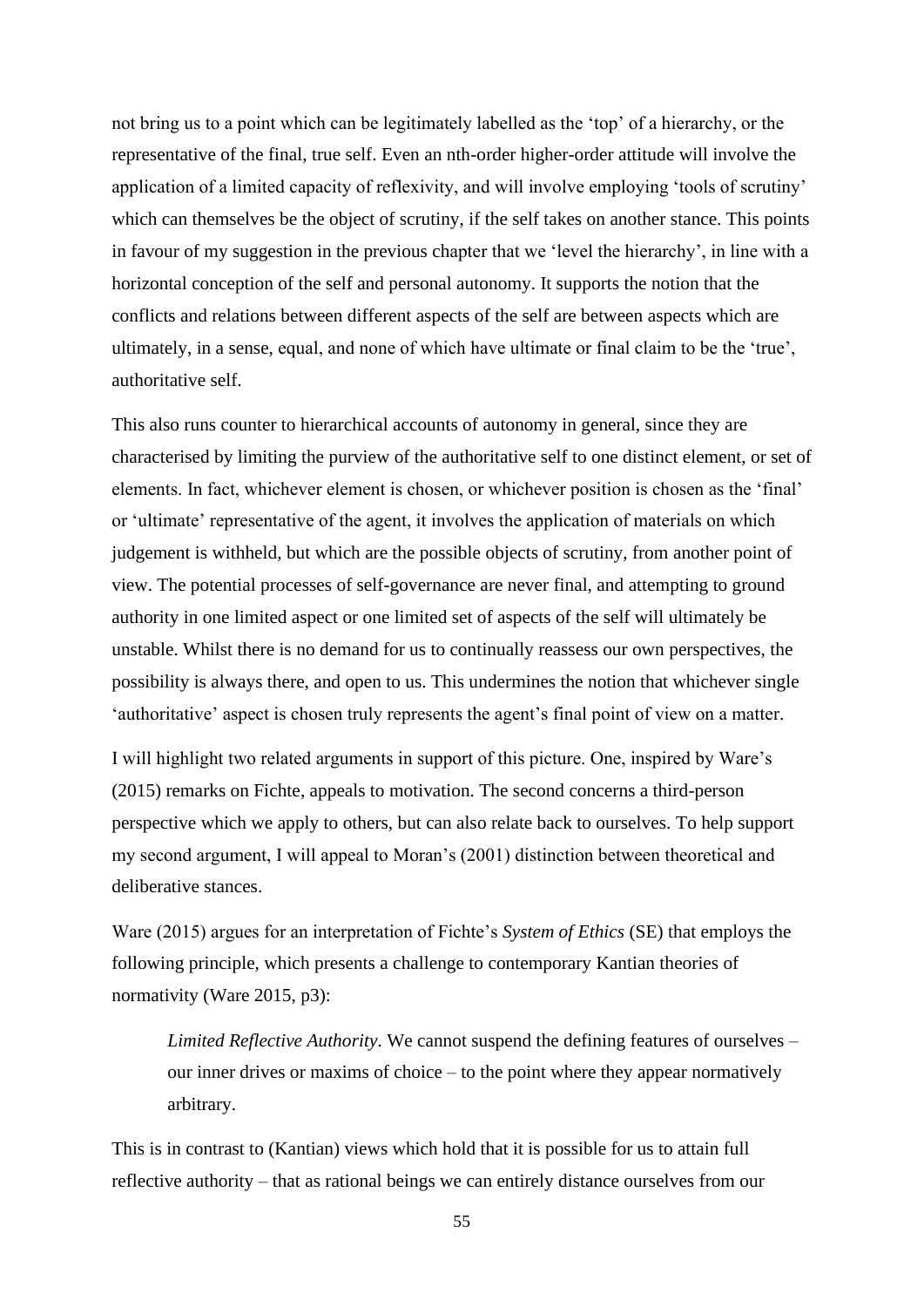motives and assess them with reference to reasons (for instance as implied by Korsgaard (1996)). In contrast, under limited reflective authority, whenever we deliberate, our motives, or inner drives and maxims of choice, must retain their force to some extent. It is not the case that we can ever entirely step back from our motives and coolly assess them. The deliberative self will always still be operating under the influence of the normative significance of our inner drives or motives. Under Ware's interpretation of Fichte, this limited reflective authority contributes to the processes of moral progress. The stages of moral progress are driven by our ability to reflect upon our natural drives, for instance when we reflect upon the drive of self-preservation (drive that characterises stage 1), this opens up the possibility of a new maxim – that of happiness, giving us the capacity to delay gratification and plan our levels of satisfaction over time (stage 2). However, it is never the case that in reflection we are entirely distanced from our underlying drives and motives. For instance, the reflection that underlies the progress from stage 1 to stage 2 is only a matter of questioning the ways in which my initial natural drive can be fulfilled, as opposed to whether it should be adhered to. At stage 3 the agent is brought into awareness of the highest drive, that of self-sufficiency, but even when they fully contemplate this drive at stage 4, the final stage, they do not operate outside the force of their natural drives, but rather their deliberation is infused by them.

Ware (2015) argues that this thesis of limited reflective authority can help to counter a sceptical challenge that can be applied to modern Kantian theories: their inability to explain our motivation to be moral, or to follow the laws of reflection or reason. Ware (2015) suggests that this problem only arises if we assume full reflective authority – that it is possible to distance ourselves from all of our underlying drives and subject them to the scrutiny of reasons. If a modern Kantian maintains that to be moral is to follow the laws that are constitutive of our rationality, or our agency, then we can still be left with the question 'Why be an agent?' If we are entirely distanced from all of our motivations, then there is no answer to this question. On the other hand, the thesis of limited reflective authority closes off the conceptual space in which a question like 'Why be an agent?' can gain traction – there is no space to ask why we should be bothered about being agents, since our motives retain their force from the point of view of deliberation. Limited reflective authority ensures that motivating elements are always contained within the deliberative process itself, thus filling in the gap created by accounts of full reflective authority.

I argue that this thesis of limited reflective authority is the correct way to understand the self, and that this buttresses the argument that the processes of self-governance are only ever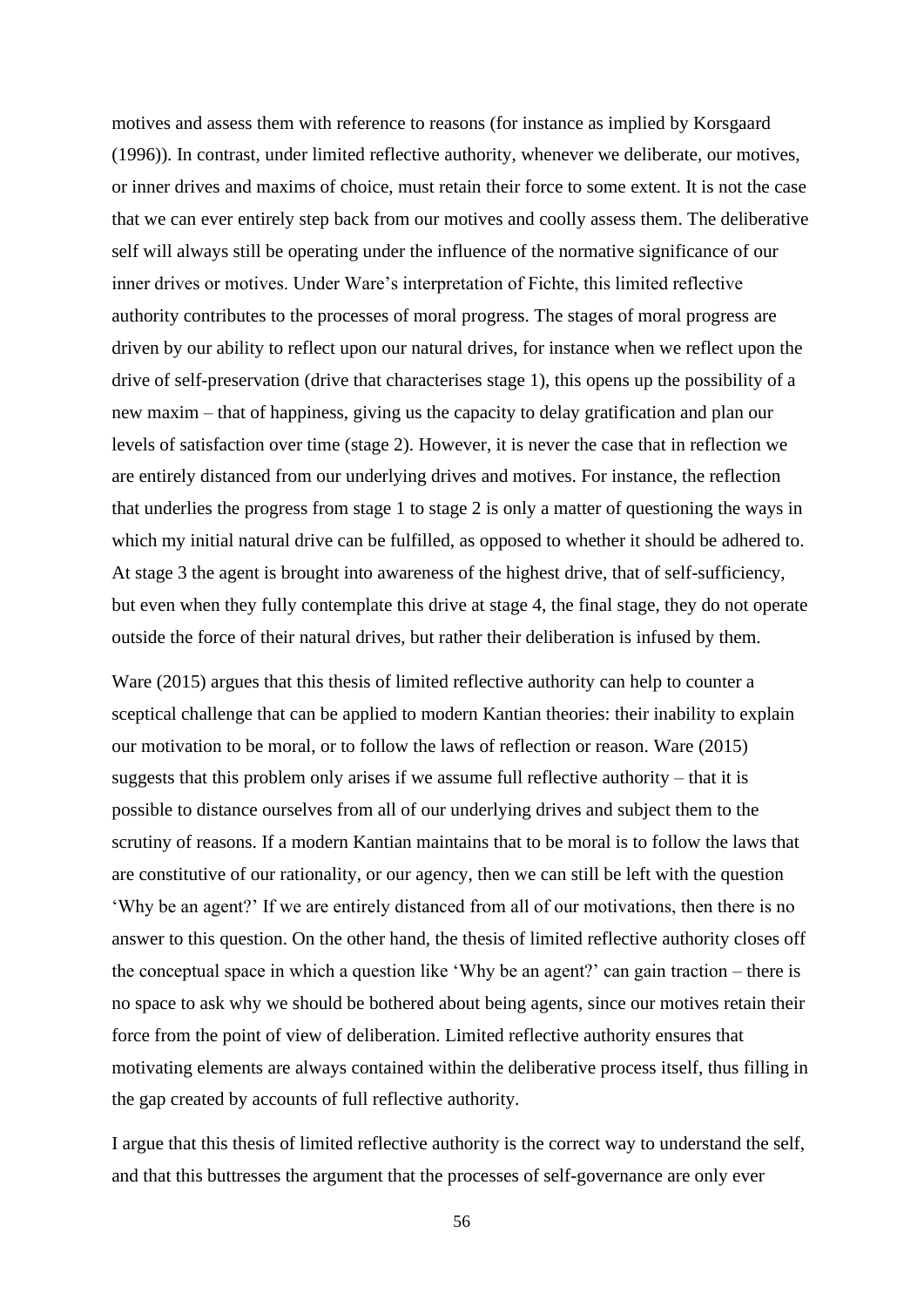partial, and no one limited aspect of the self can legitimately stake a claim as the final, authoritative aspect. We do not need to support a Kantian conception of agency and / or morality, to apply similar considerations around motivation to those highlighted by Ware that can support this view: the reflecting self, that takes a stance or makes a judgement in relation to something in the world, or an aspect of the self such as a drive, cannot do so in a manner that employs full reflective authority. If it did so, then it could have no interest in the results, and no motivation to employ such deliberative capacities or form such a judgement in the first place. Whether the self is assessing a given desire with reference to reasons, or assessing reasons in relation to other reasons, there must be certain drives or normative inclinations within the self that are applied, as opposed to being brought into (at least full) scrutiny. The self can never distance itself from itself completely – this can only ever be a partial matter.

This also means that hierarchical accounts in general fall prey to the kinds of regresses that have been discussed in relation to Frankfurt's (1971) higher-order volitions account of autonomy, and hierarchical accounts are ultimately unstable if they claim to have isolated the relevant core, authoritative, final aspect of the self. Whichever outlook is said to represent the outlook of the 'authoritative' self, it will involve elements which are the materials of scrutiny, as opposed to the object of scrutiny. It can never therefore present the final view on a matter. It will always involve elements which can be scrutinised from the perspective of other elements of the self. This supports the dialogical and horizontal conception of the self as set out in the previous chapter, and the notion that the self as a whole, as opposed to one limited aspect or one limited set of aspects of the self, has relevance when it comes to securing the conditions of autonomy.

This can also be defended by considering what goes on when an individual makes a given action-decision or forms a given judgement, from a third-person perspective, and applying those considerations back to ourselves. This holds even if the given action-decision or judgement is in the form of a second or third-order volition, to use Frankfurt's terminology (whether or not that is a *decisive* higher-order volition), or the reaching of a commitment or stance of the kind that might be said to compose an individual's 'character', under a character account of autonomy (see e.g. Ekstrom 1993), or the host of other possible manifestations. When other people make decisions, or reach a view about various things, such as an opinion on a matter, we understand them as doing so on the basis of some kinds of materials. Our explanations of their behaviour might take the form of rationalising explanations, in which we explain their behaviour by reference to reasons that justify the way they have behaved.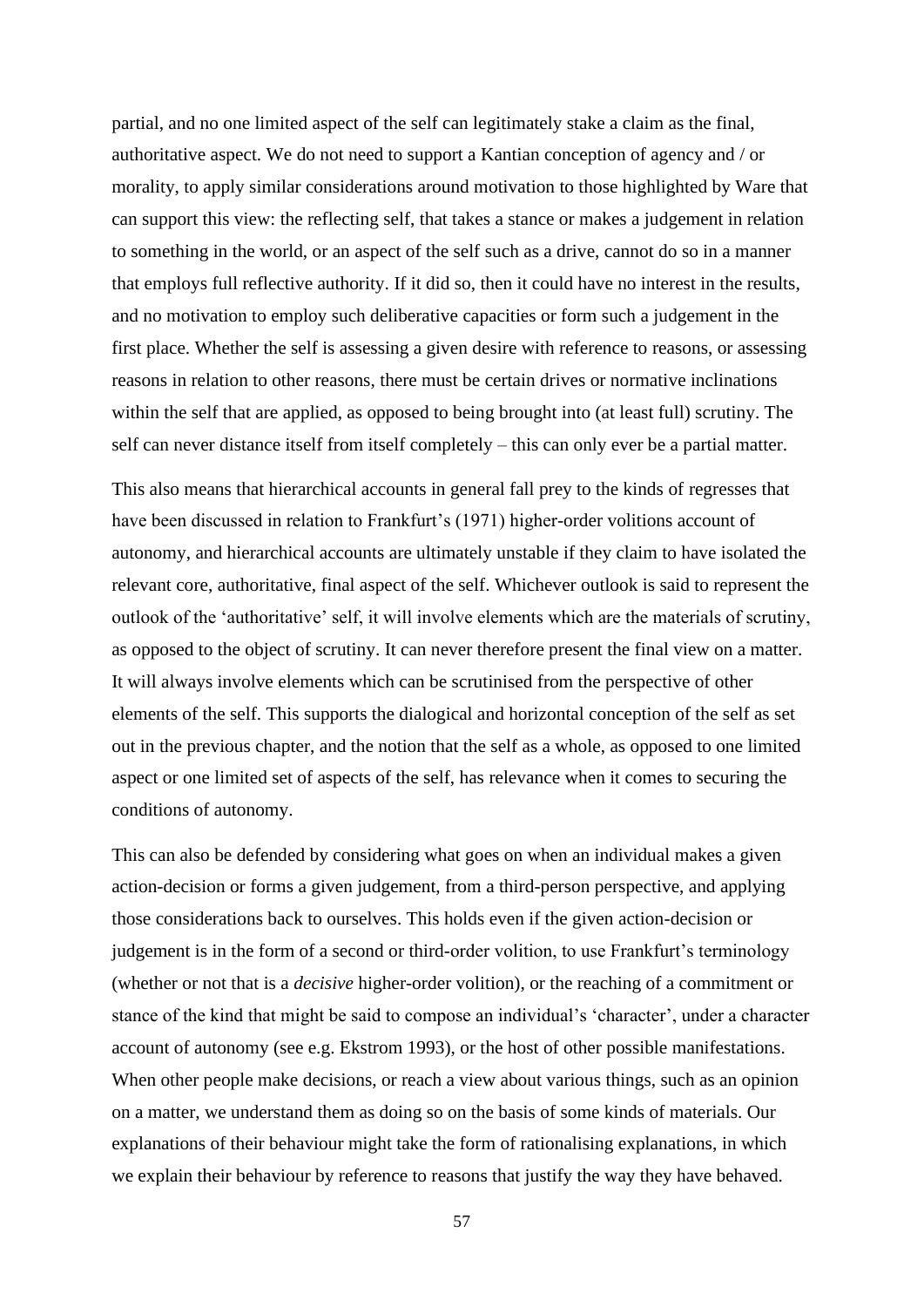Individuals might also put forward such explanations in relation to themselves, whether spoken to others or thought in relation to themselves. Alternatively, our explanations of behaviour might take the form of causal explanations, in which we explain actions in a similar kind of manner to the way in which we explain other happenings in the world – cause and effect. For instance, we might claim that a particular desire or disposition was the cause of an individual pursuing a destructive course of action.

When we do so, we grant that the given judgement or action-decision formed by the individual, is not the final element of the explanation of their behaviour. There is a further story about what goes on here, that appeals to aspects of that individual's psychology (whether we are applying the rationalising explanation, or rather applying the casual explanation), or alternatively appeals to factors that have led that individual's psychology to be the way it is. However, if we grant that this kind of explanation can be applied to others, we also must grant that this kind of explanation can be applied back to ourselves. In the same way in which we observe others' behaviours and judgements, and come up with rationalising and causal explanations, other people can observe us and theorise about us in similar ways. If such explanations are applicable to others, then such explanations are also applicable to ourselves.

However, when it comes to other people, these explanations are applicable even when another person is acting on the basis of a value that is constituent of their character, or responding to their understanding of the relevant reasons, or forming what they take to be an 'all-things-considered' judgement about an attitude or course of action. Similarly, when we take on such a stance ourselves, this is not the final element in the explanation. Once again, such stances indicate the presence of underlying materials, such as factors like desires and tendencies that have caused us to take a particular stance, or reasons that we have incorporated into our judgement, whether consciously aware of them or not. This implies that there are further possible objects of reflection that are not assessed as we form the given judgement, but are rather the tools by which that judgement is formed. There is always the potential for us to reflect upon the sources of our judgements and behaviour, and the reasons that have informed them. Once again, therefore, this indicates that the relevant aspect of the self said to represent the 'true self' under hierarchical accounts, does not have convincing claim to present an agent's final point of view.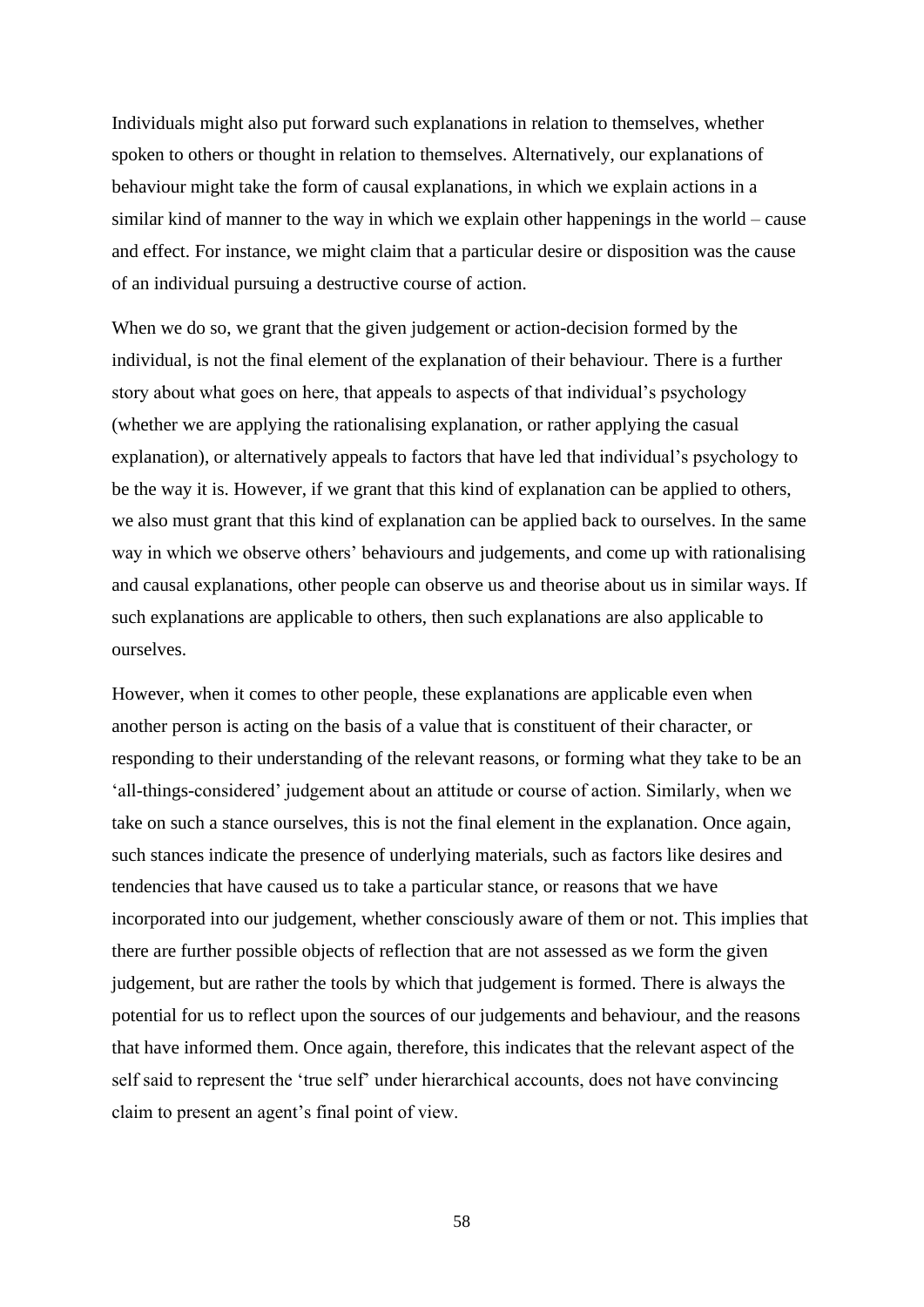Moran's (2001, chapter 2) remarks on deliberative and theoretical stances have application here. Moran argues that there are two different possible, and interacting, stances which we can take towards our own mental states and behaviour. We can take on a theoretical stance, in which we assess our attitudes and choices in a similar way to that in which we assess those of others. We consider the causes that have led us to behave in a certain way, or the reasons that we have taken to justify a given stance or course of action. We might predict what it is likely that we will do based on our tendencies or predispositions. However, this kind of theoretical stance is not the normal relation we have to our mental attitudes, our beliefs and intentions and pro-attitudes. Instead, when someone asks us what we are to do, for instance, our outlook is outwards, towards the reasons for and against carrying out a course of behaviour. This is the deliberative stance that is our normal relation to our attitudes, our mental states that are directed towards the world. That our normal relation to our attitudes is the deliberative stance might create the impression that we can settle on a point of view that can represent the outlook of the final, authoritative self, for instance in the form of an attitude resembling Frankfurt's decisive higher-order volitions. However, the possibility of taking up the theoretical stance always remains there. Also, as Moran notes (chapter 1), the special form of immediate access we can have to our first-person mental states in the form of the deliberative stance does not undermine the substantiality of that knowledge. These first-person mental states are still pieces of the world, with a history and a story that can be the potential object of scrutiny, in a similar manner to the way in which we assess the mental states of others. Once again, these reflections indicate that whichever 'authoritative' aspect of the self is chosen by a hierarchical account, it cannot have final claim to be the sole, true authoritative self.

# Returning to Criticism (1) of 'Hierarchical' Accounts: Explaining the Possibility of Nonautonomous Action

In chapter two, I criticised 'hierarchical' accounts for failing to explain the possibility of nonautonomous action. They fail to adequately explain how the authoritative self would allow itself to be sequestered by foreign powers, or how, if this did indeed occur, the resulting behaviour could truly be an action ascribed to the self as a whole, never mind an intentional action ascribed to the self as a whole. This runs counter to apparent and convincing examples of nonautonomous action, and nonautonomous intentional action. These include goal-directed behaviour that an agent might carry out to further an addiction, or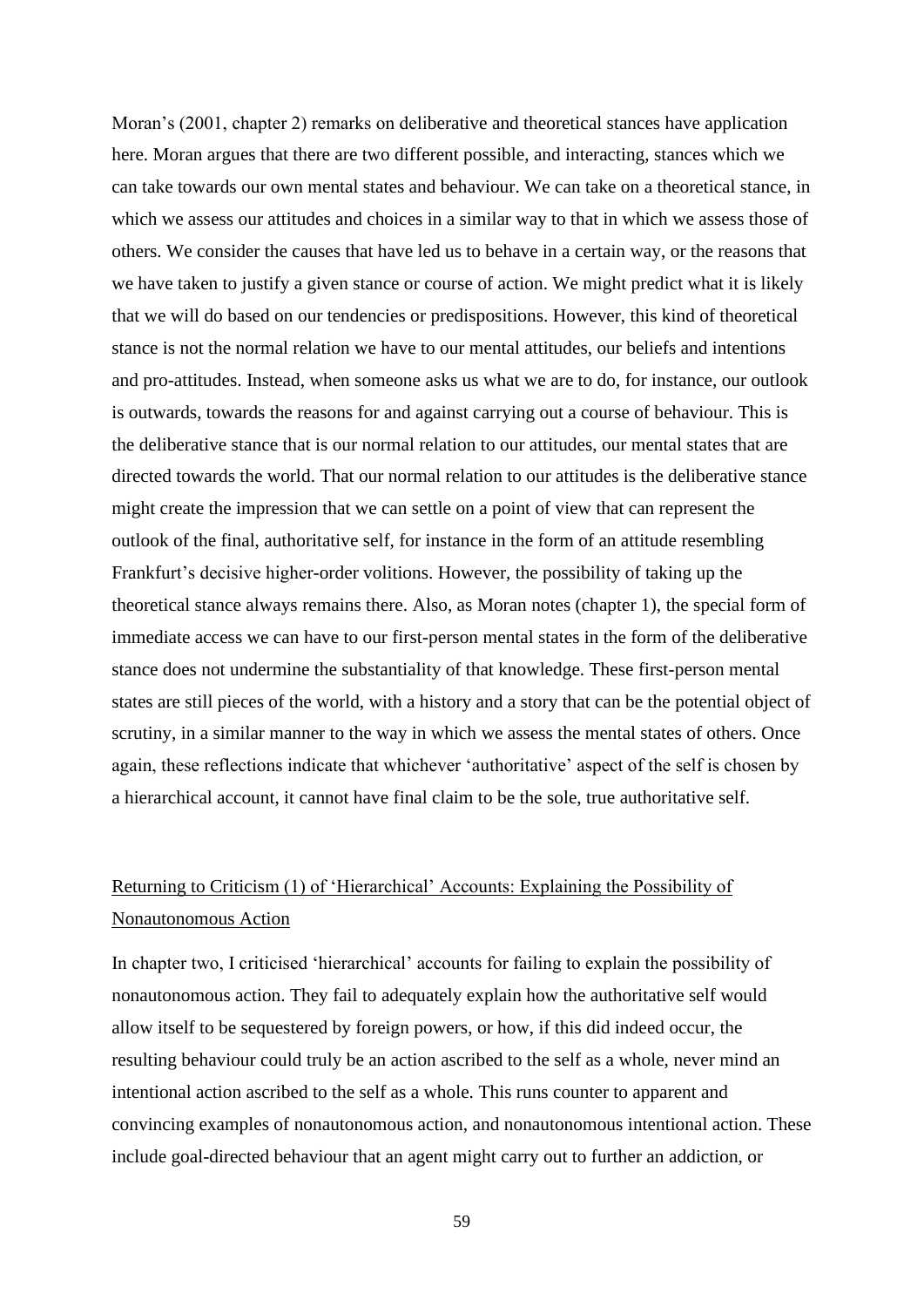individuals whose autonomy is undermined by a minimal set of options to choose from, even as they intentionally direct themselves within that limiting context.

Since 'hierarchical' accounts identify one limited aspect of the self, or one limited set of aspects of the self each with a similar structure, as the 'authoritative' self, that aspect or those aspects of the self seem to have sole claim to represent an agent's point of view on a situation. Therefore, when an agent is moved to behave by motivational impulses that run counter to those aspects of the self, it is not convincing that the resulting behaviour can be labelled as the agent's own, even in the minimal sense for it to be labelled as the agent's own action (in contrast to the agent's own autonomous action).

For a 'horizontal' account, on the other hand, the self as a whole has relevance when it comes to determining an agent's level of autonomy. There is not a single permanent, or set of such permanent, positions that represent the perspective of the 'authoritative' self, and lowautonomy states involve features that can also be relevant for high-autonomy states. Moreover, the path from nonautonomy to autonomy is a continuous path, admitting of degrees, as opposed to the crossing of a binary nonautonomy / autonomy distinction. Even when an agent is in a high-autonomy state, this is a condition at a point on a spectrum, and the same kinds of features that lead to low-autonomy states will still be in place, only in a reduced sense. There is no sense in which an agent can be 'completely' autonomous. This gradated understanding of autonomy also opens the possibility of nuance and new forms of explanation when it comes to understanding how failures of the authority relation could come to occur.

As discussed within the previous chapter, a 'horizontal' account allows each of the distinct aspects of the self, and each set of impulses and motivating views about reasons, to offer itself as part of the perspective of the 'authoritative' agent. It is not that an agent is ever entirely alienated from any of its parts – all of them have claim to be part of a holistic, wide interpretation of the 'true self'. Take Frankfurt's (1971) unwilling addict, who has a firstorder desire to take the drug, a second-order desire not to take the drug, and a second-order volition that the desire not to take the drug is the effective one in leading the individual to action. Whether the unwilling addict is ultimately moved to action on the basis of their firstorder desire to take the drug, or their first-order desire not to take the drug, when the case is construed under a horizontal conception of personal autonomy, each piece of behaviour can have convincing claim to be the agent's own action, and even their own intentional action.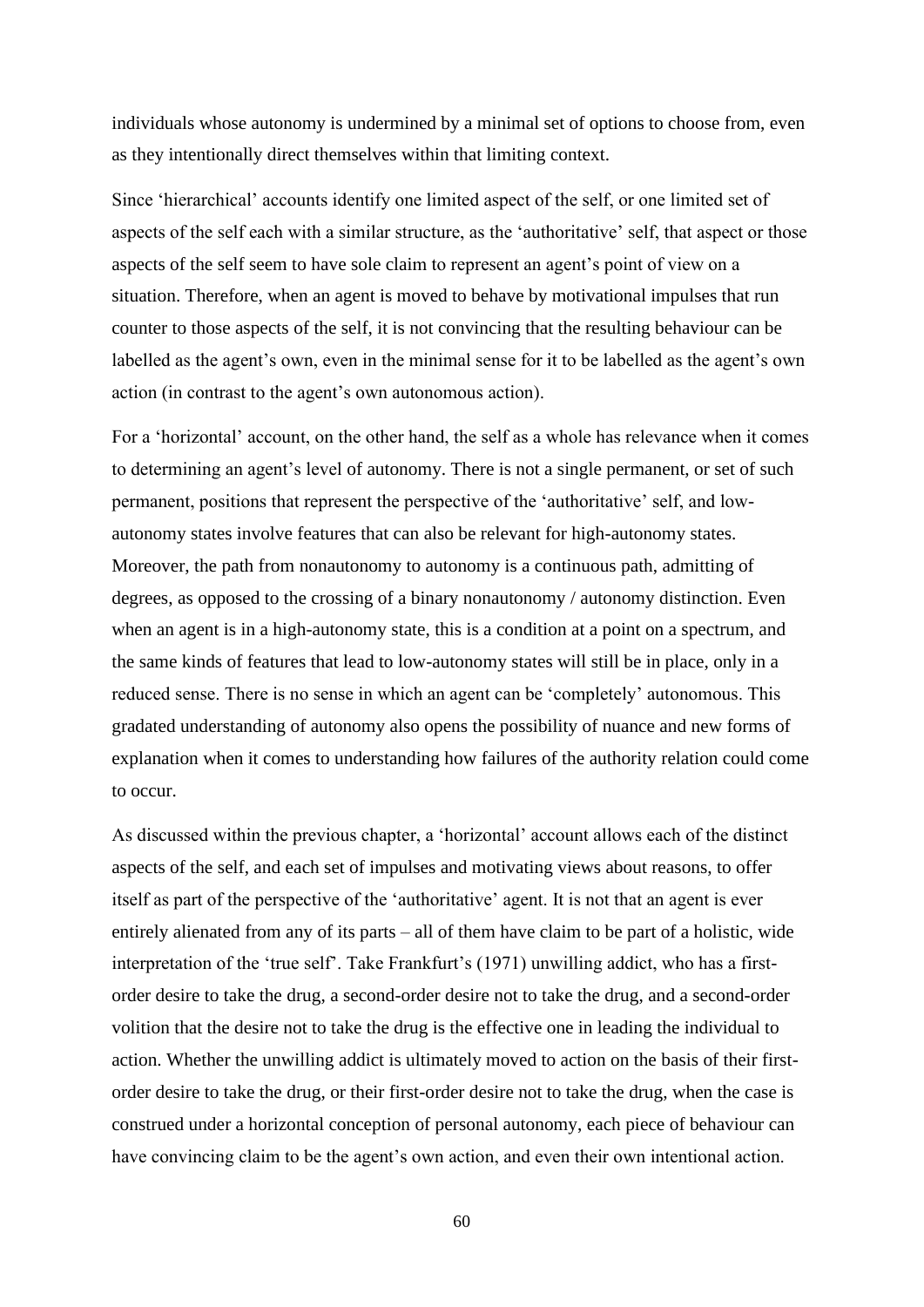Both desires form part of the 'true' self, as widely construed under the horizontal account. Returning to the model of the dialogical self, the self is able to take on different perspectives, such as the perspective of the desire to take the drug and the perspective of the desire not to take the drug. It is not to say that one perspective, or one set of perspectives, has sole claim to be the 'true' self. Therefore, when an agent acts on one impulse in a manner that we deem to be nonautonomous, such as the unwilling addict succumbing to their desire for the drug, we do not need to go so far as to deny that this is their action, or their intentional action, also.

Rather, the unwilling addict's level of autonomy, as they act on the basis of their desire to take the drug, or their desire not to take the drug, is tied to the attenuation or the breadth of the perspective adopted as they implement their action decision. When they act on their desire to take the drug, this can only be by overlooking a vast range of considerations against carrying out that thing, and a vast and rich range of alternative action options that could be available to them. Whether our benchmark for autonomy is the action judgement's relation to relevant factors contained within the world, or whether our benchmark for autonomy is the action's relation to the self as a whole, the unwilling addict's action on the basis on their desire to take the drug involves incorporating a limited view in relation to the situation at hand. In this way they exhibit a low autonomy state, without the need to deny that this is their own action, and their own intentional action.

They act in a way that exhibits low autonomy, but on the basis of a point of view informed by beliefs and impulses that the horizontal account does not deny form part of the authoritative, holistic self. These beliefs and impulses can also be autonomy-conferring, when adopted into wider and more encompassing perspectives. In implementing the position that they do, they are not taken over by some alien aspect of the self. The desire to take the drug forms part of a wide-ranging and varied self, and is relevant material that could be incorporated into other perspectives which the self might take on, even perspectives that offer themselves up as supremely high-autonomy states. The perspective they adopt is simply at the lower end of a continuum, pertaining to the breadth of their perspective, and this continuum will lead right up to the position of the most supremely autonomous agents. In this way, we do not deny that the action is the agent's own, though we offer an explanation for why the unwilling addict who acts on the basis of his desire for the drug is in a position of low autonomy, as opposed to high autonomy.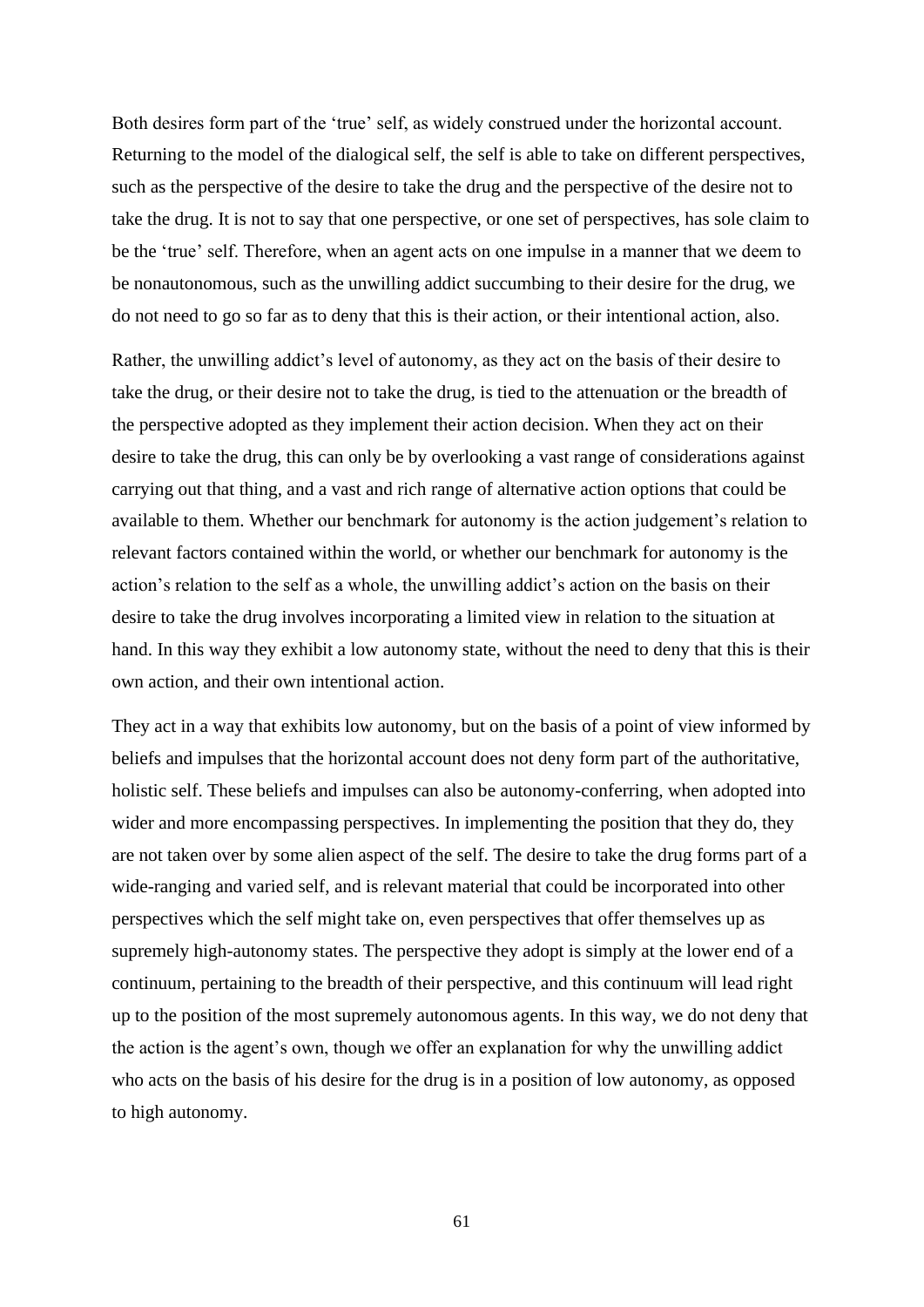In contrast, the unwilling addict who acts on the basis of his desire not to take the drug can be understood to adopt a wider and richer perspective in relation to the situation at hand. His action-judgement reflects a wider set of his commitments and desires, and better reflects all the relevant information and opportunities that the world could provide, in relation to his action decision. However, this can never be complete. As mentioned in the previous chapter, the notion of an 'all-things-considered' judgement presents a conceptual impossibility. There will always be shortfalls and oversights, even in a high-autonomy state. Therefore, the kinds of aspects of an agent's psychology that are autonomy-undermining are still present in a highautonomy state, only to a lesser degree. This helps to support the contention that behaviour can still be the agent's own even when it issues from a low autonomy state, in which these features are present to a greater degree. There is no discrete divide between nonautonomy and autonomy, but rather there is an agent who does not exhibit fundamentally different characteristics in each distinct state. Whether the agent is autonomous or nonautonomous, it is still possible for the agent to bring about action that can be ascribed to it as a whole.

Moreover, it becomes easier to understand how the authoritative self can allow itself to fall prey to processes that lead the agent to act in a nonautonomous manner. It is not that some foreign force manages to interject and hijack the processes of the authoritative representative of the self. Rather, the processes that occur are internal to the self, understood as a wide and holistic whole. As discussed in the previous chapter, low autonomy involves the self overlooking certain things, or failing to incorporate certain things, as it applies certain other things, that are still internal to the self. Take the case of the unwilling addict who acts on the basis of their desire for the drug. The desire for the drug is still part of the true self, it is just that many other aspects of the true self and many other relevant considerations are overlooked as it is applied when it is implemented in action. This is natural and even occurs, though to a more limited degree, in high autonomy states. Moreover, since the process is not fundamentally different to the kind of processes that occur in high autonomy states, it is easier to understand how a self could allow itself to get into such a state. In the given moment, it might even be possible for the self to apply self-deception, and convince itself that there are no other relevant considerations, that would count against performing this as the best action. There are blind-spots involved in any judgement, and the kinds of blind-spots involved in a low-autonomy state may be confused with the kinds of blindspots involved in high-autonomy states. The kinds of attenuated perspectives involved in low autonomy states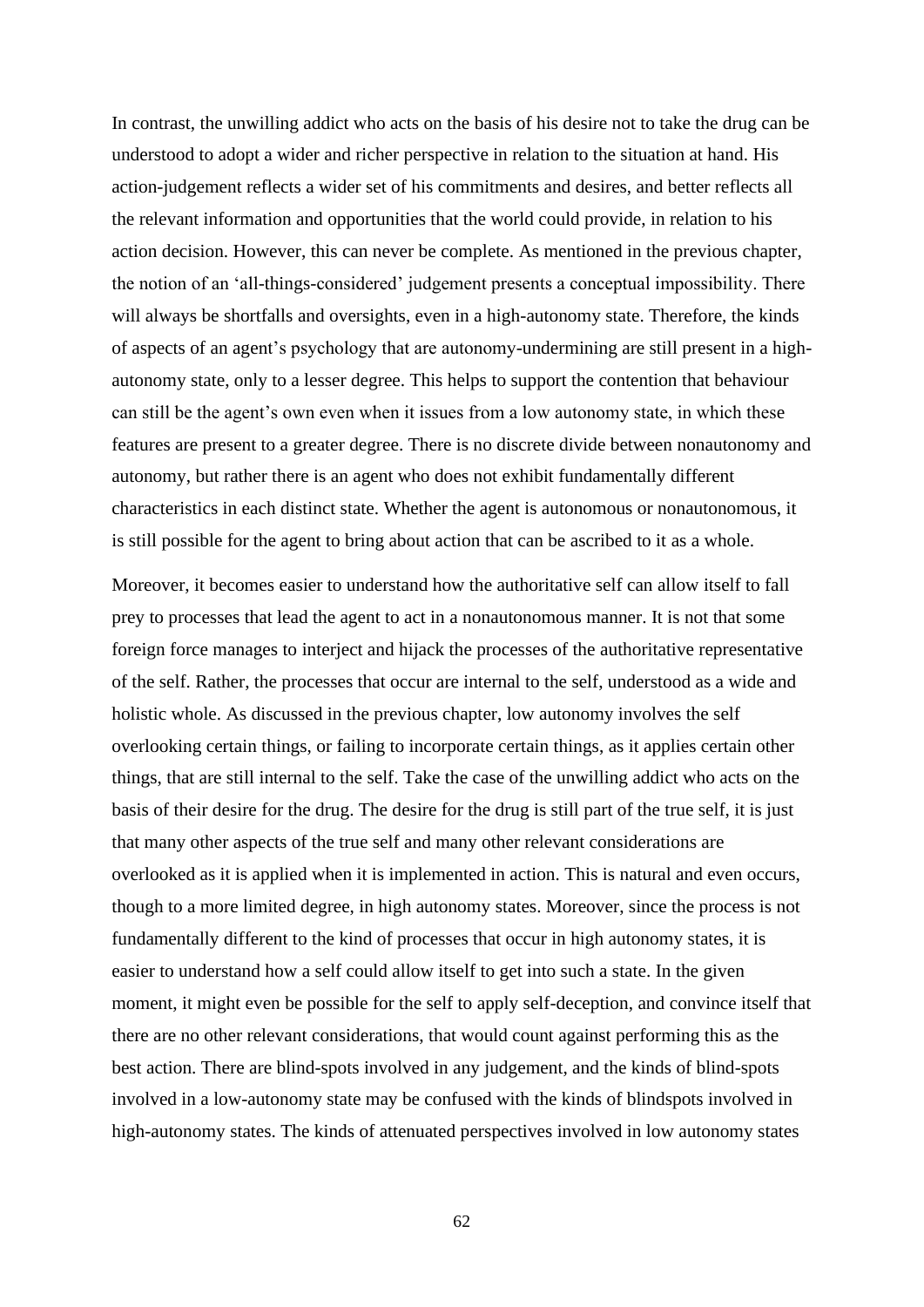might not be experienced by the agent as particularly attenuated perspectives, especially since a perspective will always be attenuated to some degree, even in a high autonomy state.

Tenenbaum's (2020) remarks about instrumental rationality (as well as Heyman's remarks around addiction involving myopic choice, as explained in the previous chapter) provide further support towards this picture of intentional but nonautonomous action. Tenenbaum (2020) rejects conceptions of instrumental rationality that involve momentary choices and determinate results as to the course of action to take. He argues instead that human decisionmaking is generally carried out on the basis of long-term, indeterminate ends, that will not necessarily determine one unique option to pursue at the moment of action. Tenenbaum (1.1) discusses the example of his subway ride to work, in which he just sat and daydreamed, as opposed to a multitude of other options that would seem to bring about additional benefits, such as reading a student paper or the newspaper. However, to argue that he failed to carry out what he most wanted or preferred to do seems to assume two things, neither of which seems particularly convincing. One is that he *possesses* such determinate preferences, that give a unique answer to what is the best thing to do in any particular situation. This seems quite implausible, considering the vast array of things we could do in any situation and the fact that it might not always be so important to us what we do in a particular situation, as the subway example indicates. The second assumption is that an instrumentally rational agent will always choose the most preferred option. Tenenbaum argues that this is implausible, mainly because human beings are generally engaged in actions that extend over periods of time, of unspecified length (e.g. the subway journey), and in order to pursue ends that are not fully determinate (e.g. there is a range of ways in which the end of travelling to work may be realised, and some realisations of this end may be better than others, and some ways of realising the end may realise other ends to better and worse degrees, etc.)

Tenenbaum's account of instrumental rationality suggests that the rationality of pursuing ends across time cannot be reduced to the rationality of the choices that an individual makes at each point in time in the interval (non-supervenience thesis, chapter 2, p48). Therefore, an individual could make a rational choice at each moment between time 1 and time 2, but turn out to have been irrational over time 1 to time 2, say by failing to achieve an end of theirs. It might be, for instance, that the addict intentionally injecting themselves with drugs is the rational choice at a particular time, because the degree of pain-cessation that could be gained is so great, and they would only have been able to make an incremental contribution towards their work or family commitments within that space of time. However, this short-term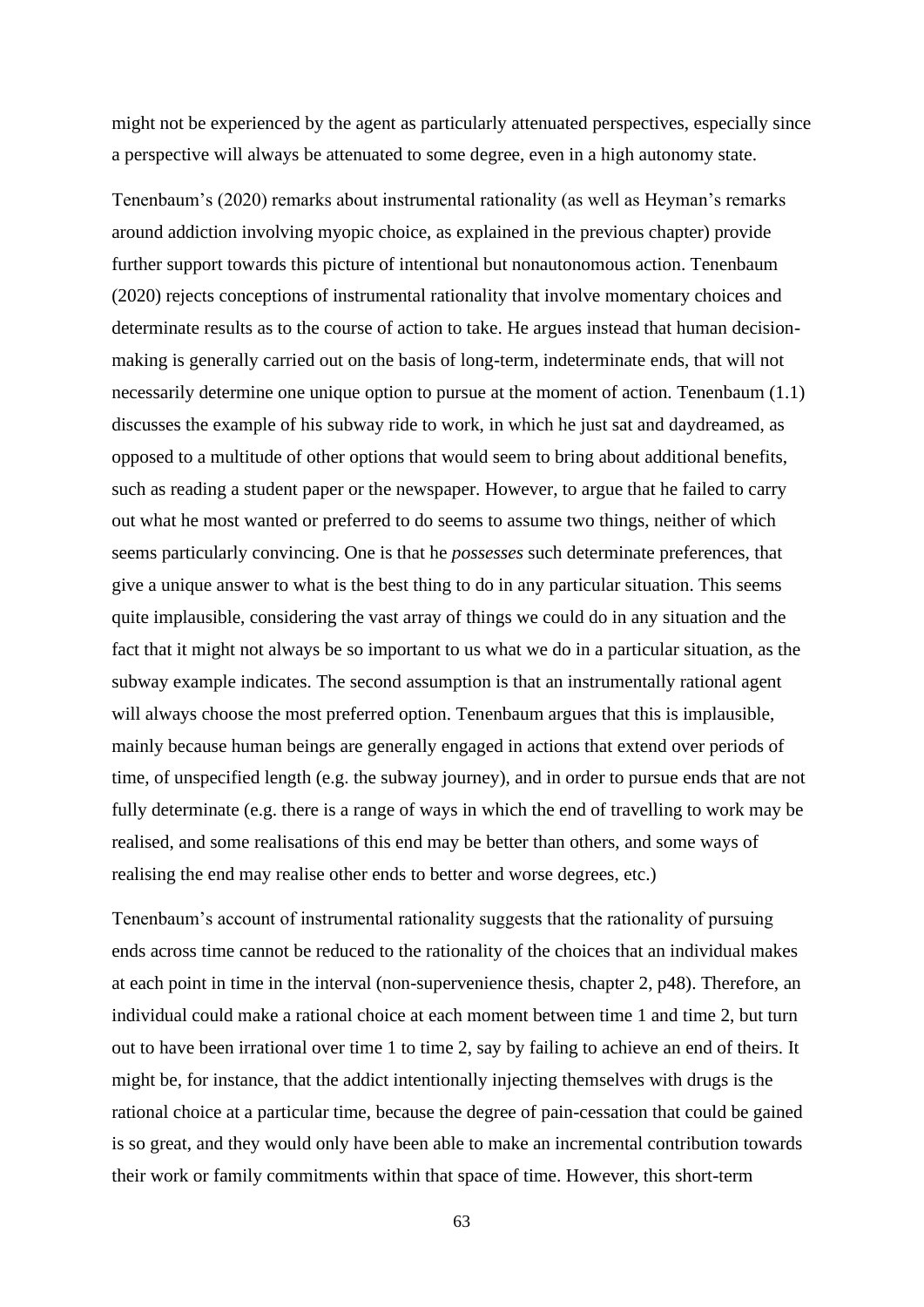rational behaviour at individual points in time might translate to irrational behaviour over time, as they ultimately fail to fulfil commitments that are important to them. It could alternatively be the case that at this specific moment in time, their long-term preferences are not enough to determine a unique answer to what is the short-term rational thing to pursue, whether that is temporarily providing cessation to their intense pain or making some sort of contribution towards their long-term commitments. By conceiving an individual's pursuit of goals as involving long-term preferences and indeterminate ends, we can help open up conceptual space in which intentional but nonautonomous action might lie.

Such considerations indicate the way in which nonautonomous action can result from 'blindspots' in an individual's judgement, but blind-spots that are in fact integral to the normal functioning of human deliberative capacities. It is inevitable that an individual will not fully rank all the options that are available to them, and will not possess firm preference-orderings that determine one correct way to act in a situation. This is a crucial feature of human behaviour, human action, and human intentional action, in general. However, low-autonomy states can then occur when these blind-spots mean that an individual does not apply a longterm or broad enough view in relation to a situation. This could be when short-term rational judgements, and the accompanying intentional actions, do not translate into long-term autonomous behaviour, when (referring back to Heyman), the perspective is limited to individual actions rather than continuing instances of such act-types over time. Moreover, given the structure and the gaps within an individual's preference-ordering, the individual may rationally and reasonably pursue a certain end, but since they do so repeatedly, this is at the expense of other ends that are more important to them – once again, the low-autonomy state, with an attenuated perspective, can reasonably be understood to issue in intentional action, despite failing to fulfil the conditions for a given level of autonomy. In these ways, the horizontal account can help address Buss' (1994) challenge of explaining nonautonomous but intentional action.

'Hierarchical' accounts, on the other hand, cannot be aided by these explanations in the same kind of way. For such accounts, the relevant core features of the self represent the agent's own point of view on a situation. This is not a notion admitting of degrees, and does not depend on the extent of relevant material that goes into the authoritative perspective (except perhaps, with the exception of certain variations of reasons-responsiveness accounts, though the relevant factor here is the piece of behaviour's alignment with what reason in fact depends, or what the individual takes reason to demand – if this condition is not fulfilled,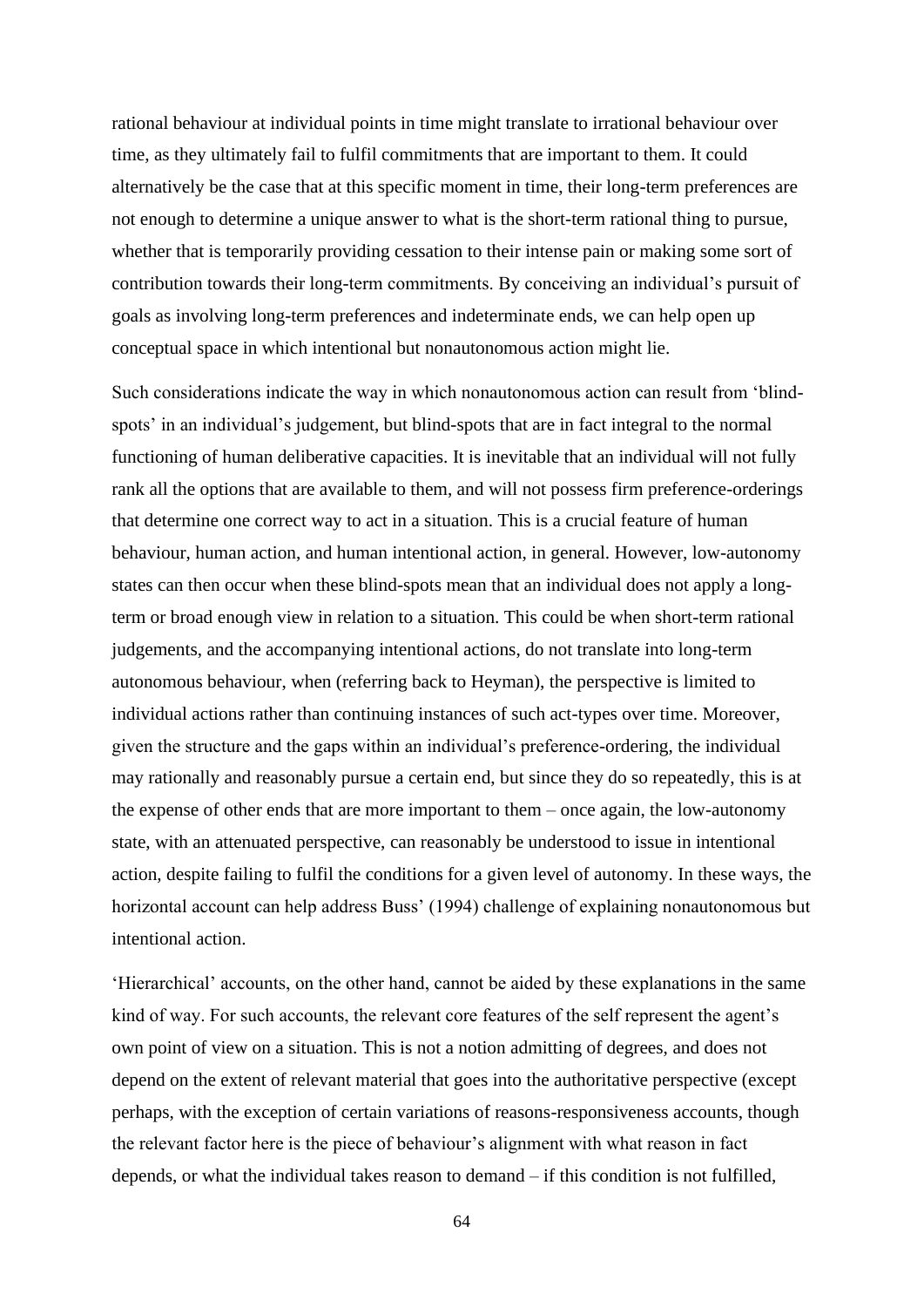then the 'action' is not the agent's own, simpliciter.) For these accounts, nonautonomous action rather occurs when contrary influences bypass the agent's own view on a situation. Accounts in particular like Raz's, that concern reasons-responsiveness, and accounts like Frankfurt's, that involves endorsement, seem to suggest that there is one correct way, or a limited set of correct ways, for an agent to act in a situation – those represented by the correct response to the relevant reasons, or by the course of action that an individual endorses. However, this then does not allow the kind of nuance involved in an account that recognises that autonomy is on a spectrum, and that the kinds of preferences involved in judgements are not necessarily complete. In contrast, as detailed above, the horizontal account allows space for new kinds of explanations of intentional but nonautonomous action. Under the horizontal account, features that are present in high-autonomy states, where an action is indisputably an agent's own, in fact also contribute to low-autonomy states.

#### Returning to Criticism (2) of 'Hierarchical' Accounts: Integration

As well as failing to explain the possibility of nonautonomous action, in chapter 2 I also discussed the way in which 'hierarchical' accounts fail to explain the mechanism by which the governing self is able to wield authority over the governed aspects of the self, in the case in which authority is successfully wielded and the agent acts autonomously. In order to explain failures of autonomy, 'hierarchical' accounts must grant that motivational forces that run contrary to the dictates of the authoritative self have the power to move an individual to act or to behave in a certain way. However, given the disparate ways in which hierarchical accounts define the self-as-governed and the self-as-governor, it is not then clear how motivational forces that can operate independently of the authoritative self are also able to fall under some kind of governance relation, when it comes to successful self-governance. In the normal case, an agent acts autonomously, and authority is successfully wielded. However, hierarchical accounts struggle to explain how, given that a self can come apart in the manner implied by failures of autonomy, the authoritative self can have traction over the rest of the self as a whole.

The horizontal account of autonomy, on the other hand, questions the validity of this entire picture. It is not the case that one limited aspect of the self is the 'true self', or that there is a self-as-governed and a self-as-governor that are defined in fundamentally different ways. On the contrary, the self as a whole is the true self, and the relations between different aspects of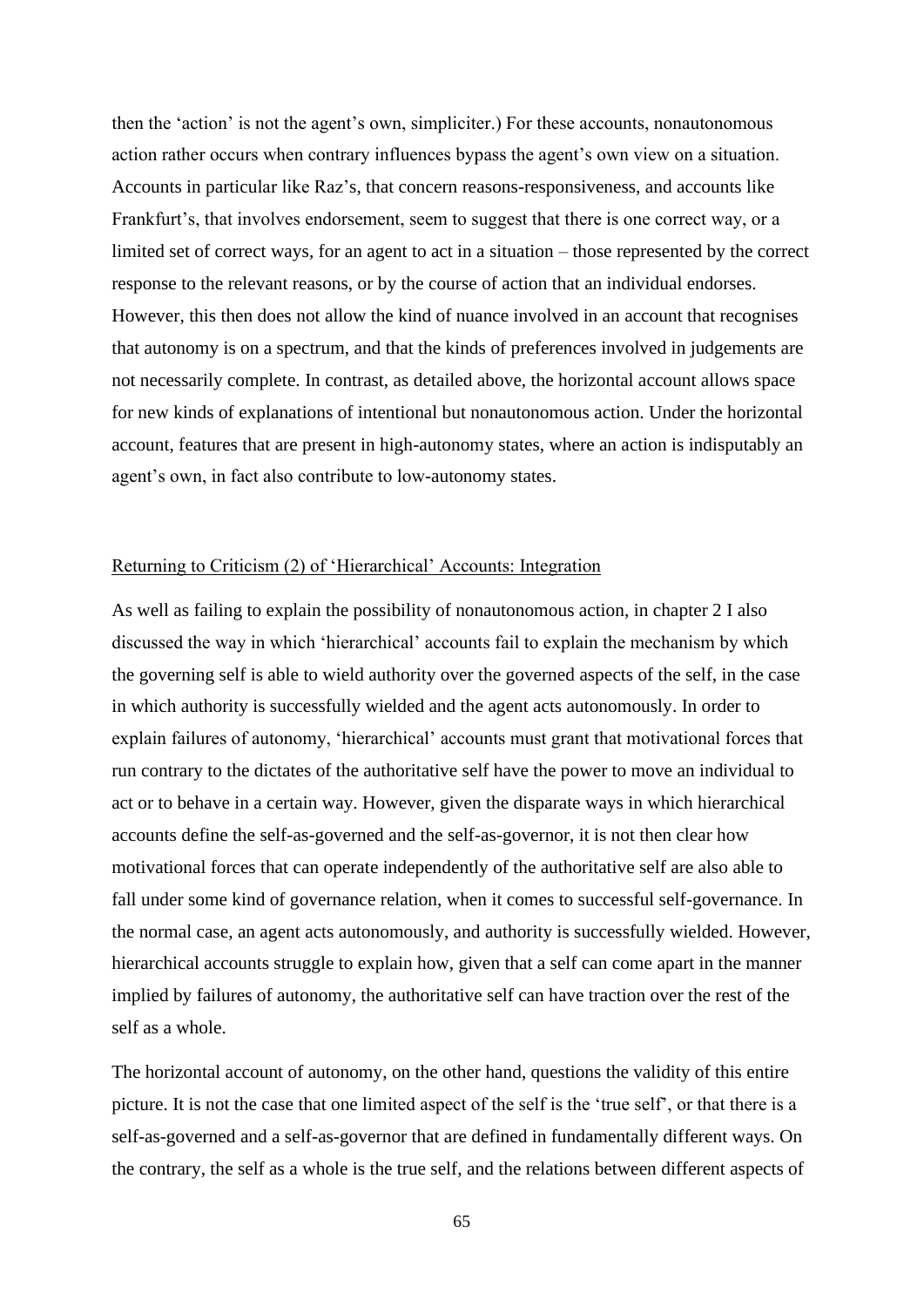the self are relations between aspects that are fundamentally equals. The dialogical conception of the self, as applied to the horizontal account, highlights the way in which the I, or self-as-governor, can take on different perspectives, that absorb different aspects of the self, at different points in time. Such perspectives may involve the self taking a position in relation to different features of the world, such as forming a judgement about a matter of fact, or forming an action-intention. In doing so, it will be operating from a perspective that will be more or less wide, and accordingly will exhibit a higher or a lower level of autonomy.

Alternatively, such perspectives may involve the self taking a position in relation to different features of the self, as it employs its reflexive capacities. This is more similar to the model of self-governance implied by hierarchical accounts, which may for instance involve the self as rational being taking a position in relation to a given desire. However, for the horizontal account, whichever feature of the self is the object of reflection in such an instance, it also has equal claim to be part of the authoritative self, and at another point in time it might form part of an alternative perspective that the self takes on in its capacity as self-as-governor. It might even form part of the stance of the agent in their most supremely autonomous capacity. Higher levels of autonomy involve an agent taking on a wider view in relation to a given judgement, or action decision. However, this is always still from a partial perspective, and aspects of the self not contained in that perspective always have a potential role to play, when it comes to the autonomous individual – no aspect is irrelevant to the conditions for autonomy, nor falls out of the possible scope of the self-as-governor.

The I or self-as-governor may take on the position of various reasons against, say, carrying out a course of action, and use these to take a position in relation to a desire to carry out that action. However, the desire to carry out that course of action has equal claim to form part of a perspective that represents the authoritative self. The authoritative self is the holistic whole. Therefore, there is a continuity between the 'I' in each of its possible positions that is not implied by the kind of divided self involved in hierarchical accounts. There is not one, true, permanent position for the 'true' self to hold, but rather a plethora of positions spread across the entirety of the self. These are not defined in fundamentally different ways, and also can be absorbed into one another, as higher and higher perspectives are reached. This underlies a level of continuity that helps explain why different aspects of the soul can have traction upon one another, when it comes to the mechanism of self-governance. Reaching a higher level of autonomy involves incorporating a greater number of perspectives contained within the self into a higher perspective, or incorporating a greater range of relevant information contained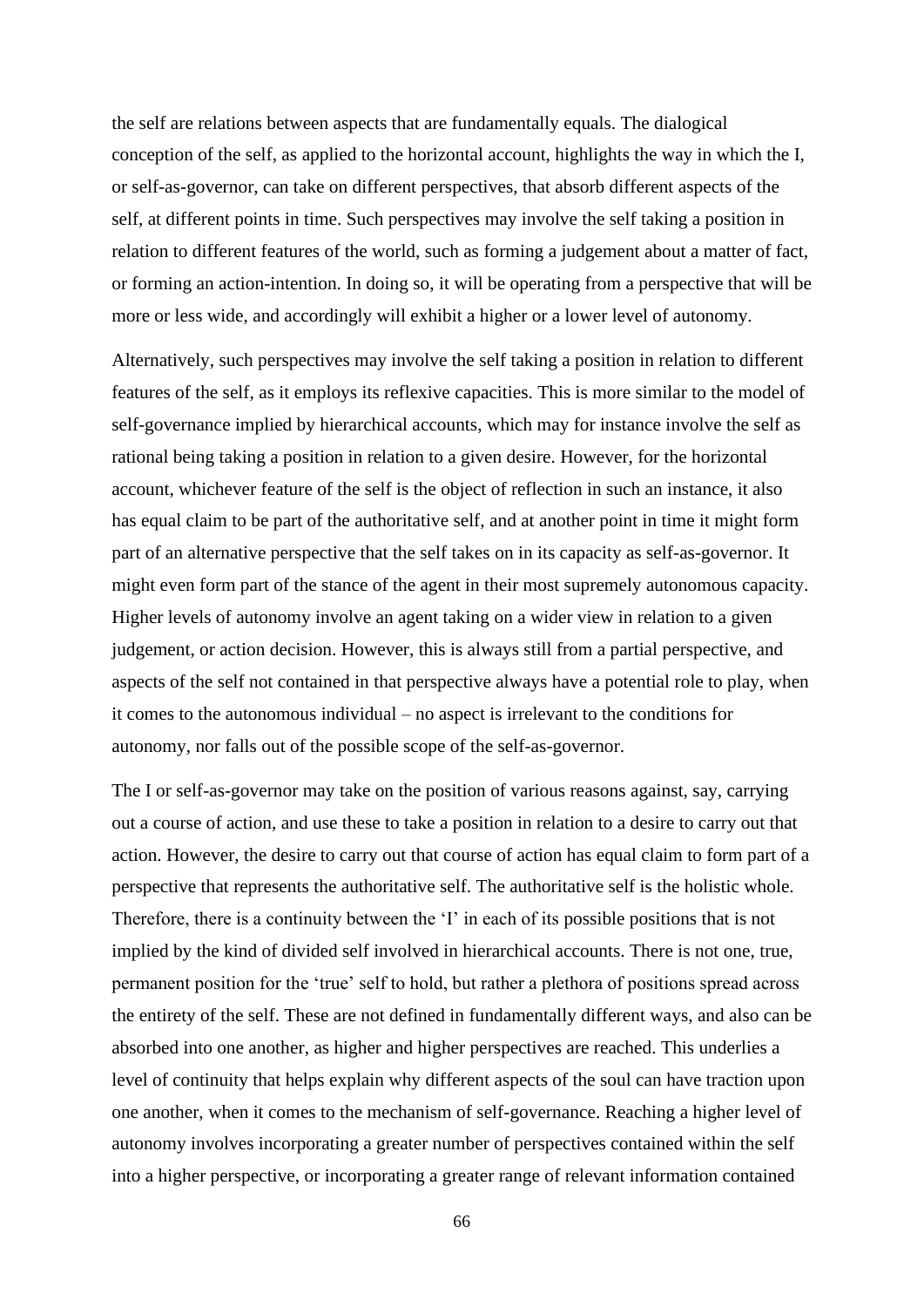within the world into a judgement. This is continuous with the low autonomy state. Each of the kinds of materials that are present in the low autonomy state can be incorporated into the high autonomy state, and the self as a whole, not one particular and limited type of aspect, is relevant for securing the conditions of autonomy.

In a sense, Buss' (2013) concerns around integration that I discussed in chapter two, and reapplied to a critique of hierarchical accounts of the self-relation involved in personal autonomy, are simply not applicable, when it comes to the horizontal account. The different possible versions of the horizontal account do not operate on a model of self-alienation, by which the authoritative self distances itself from external possible motivational underpinnings of behaviour. This is a key feature of hierarchical accounts, that opens up the concerns discussed before around integration, since the authoritative self is able to become distanced from other possible motivational underpinnings of behaviour. On the other hand, when it comes to the 'horizontal' account, the entire self represents the authoritative self. Nothing is external to nor alienated from this single authoritative self, so there is no need to explain how independently operating contrary influences are able to be brought under the remit of the governing self. No aspects of the self are truly alienated from the possible purview of the governing self, in contrast to hierarchical accounts that fundamentally divide the self in a permanent, or semi-permanent way.

For Frankfurt's early (1971) account this self-alienation occurs when an agent forms a decisive higher-order volition that a specific desire, as opposed to a specific contrary desire, is effective in leading the agent to action. They are then alienated from the contrary desire, and will fail the conditions for autonomy if that is the one that is effective in leading them to action. Since the one desire (together with the corresponding higher-order volition) and the other by definition represent distinct concerns, for instance a concern with work and family commitments versus a concern with hedonic pleasure, it is hard to see why the latter should be swayed by the concerns of the former. Altogether, it is unclear why a decisive higherorder commitment to one set of influences should have the power to bring contrary motivational influences into line. The enforcement powers of the agent's decisive higherorder volitions over the rest of the self as a whole are unclear. When it comes to character accounts (e.g. Ekstrom 1993), or accounts that focus on an agent's set of core values or commitments (e.g. Watston 2004, Frankfurt 2002 2006) or rational nature (e.g. Raz 2002), the authoritative self is defined in a fundamentally different way to the rest of the self's possible motivational influences. Therefore, the kinds of motivational influences upon action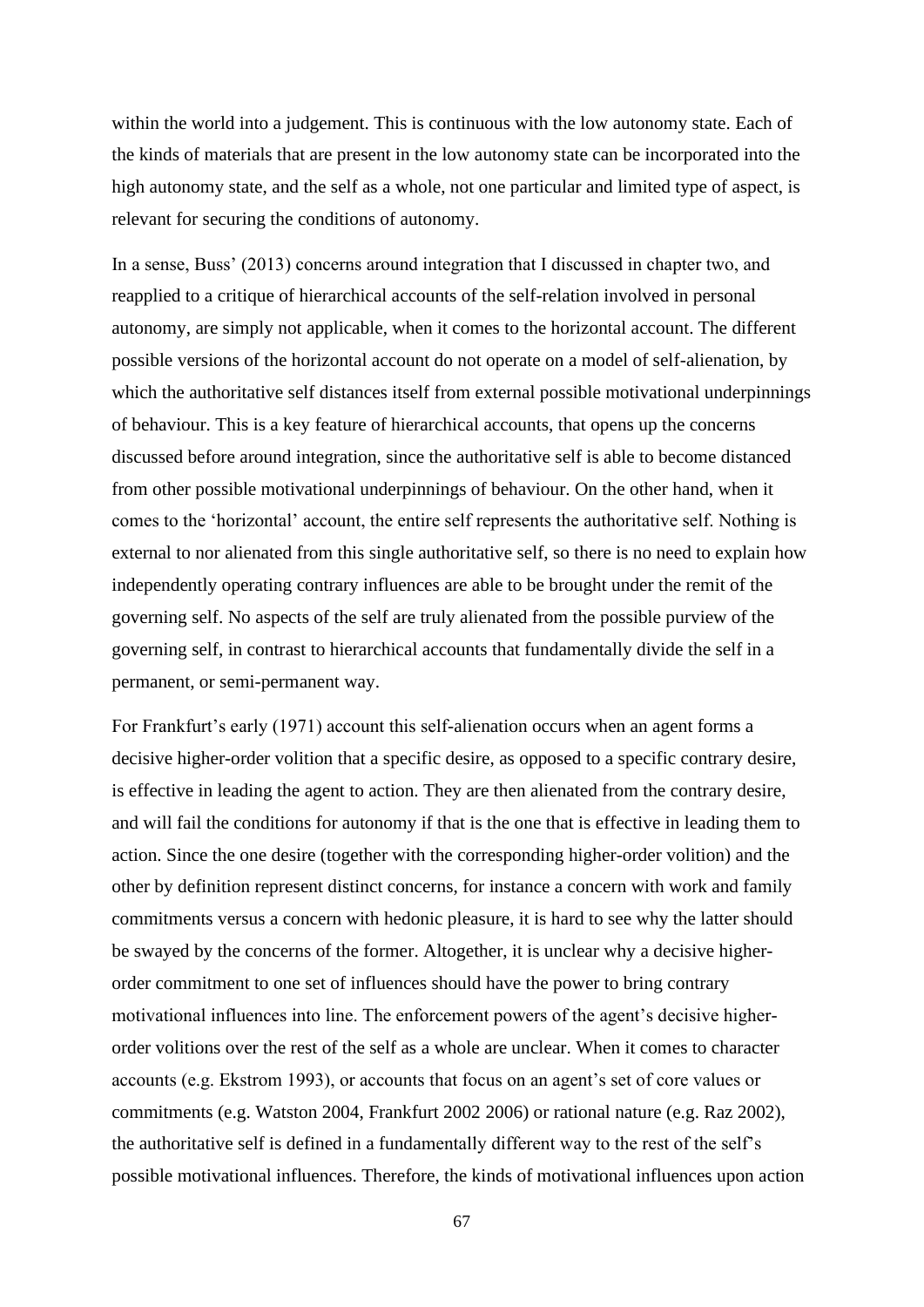that lead an agent to successfully self-govern are of a different kind to those that operate upon an agent when they fail to act in an autonomous manner, or when they are alienated from the motivational underpinnings of their actions. Motivational influences that fall outside of an agent's character or set of core values will by definition involve distinct concerns to those contained within that character or set of core values. Similarly, motivational aspects of the self that operate independently of the self's understanding of the relevant reasons will by definition not be moved by a concern for reasons, the moving force of the authoritative reasons-responsive aspect of the self, as contained in accounts like Raz's (2002).

On the other hand, the 'horizontal' account does not suggest that failures of autonomy are caused by self-alienation, in such a way. Under the horizontal account, it is not to say that the governing self is distanced from other, alternative, motivational underpinnings of behaviour: it is rather that the self operates under one perspective, containing a given set of motivational influences, rather than other lower-autonomy perspectives, that may contain different motivational influences, or a more limited set of the same motivational influences. The very perspectives contained in low-autonomy states can form a part of high-autonomy states. For instance, say the low autonomy state involves an addict acting on the basis of a desire to take the drug, whilst overlooking or failing to absorb a large number of considerations against taking the drug. Their attenuated perspective is autonomy-undermining, when it comes to their behaviour. However, the kinds of materials contained within this perspective can also form part of a high-autonomy state. When they adopt a broad view in relation to the actiondecision situation at hand, they may incorporate the desire to take the drug, and the various points that support the stance of the desire to take the drug (e.g. short-term pleasure, easing of pain of withdrawal symptoms), into a broad perspective that also contains many further considerations and incorporates more of their beliefs and commitments: predictions about the future given repeated instances of this kind of behaviour, commitments to their family and work, and so on. In this sense, the high-autonomy state has traction over the low-autonomy state because the low-autonomy state is actually absorbed into the high-autonomy state.

Alternatively, it might not be that the low-autonomy state is absorbed into the high-autonomy state – perhaps the high-autonomy state involves a wider perspective, but not in a manner that contains the low-autonomy state. However, if the self is therefore operating outside the influence of these contrary motivational influences, they do not offer a threat to effective selfgovernance. Under the first possibility, the self is not alienated from these influences – rather they are *incorporated* into the judgement. Under this second possibility, in which the contrary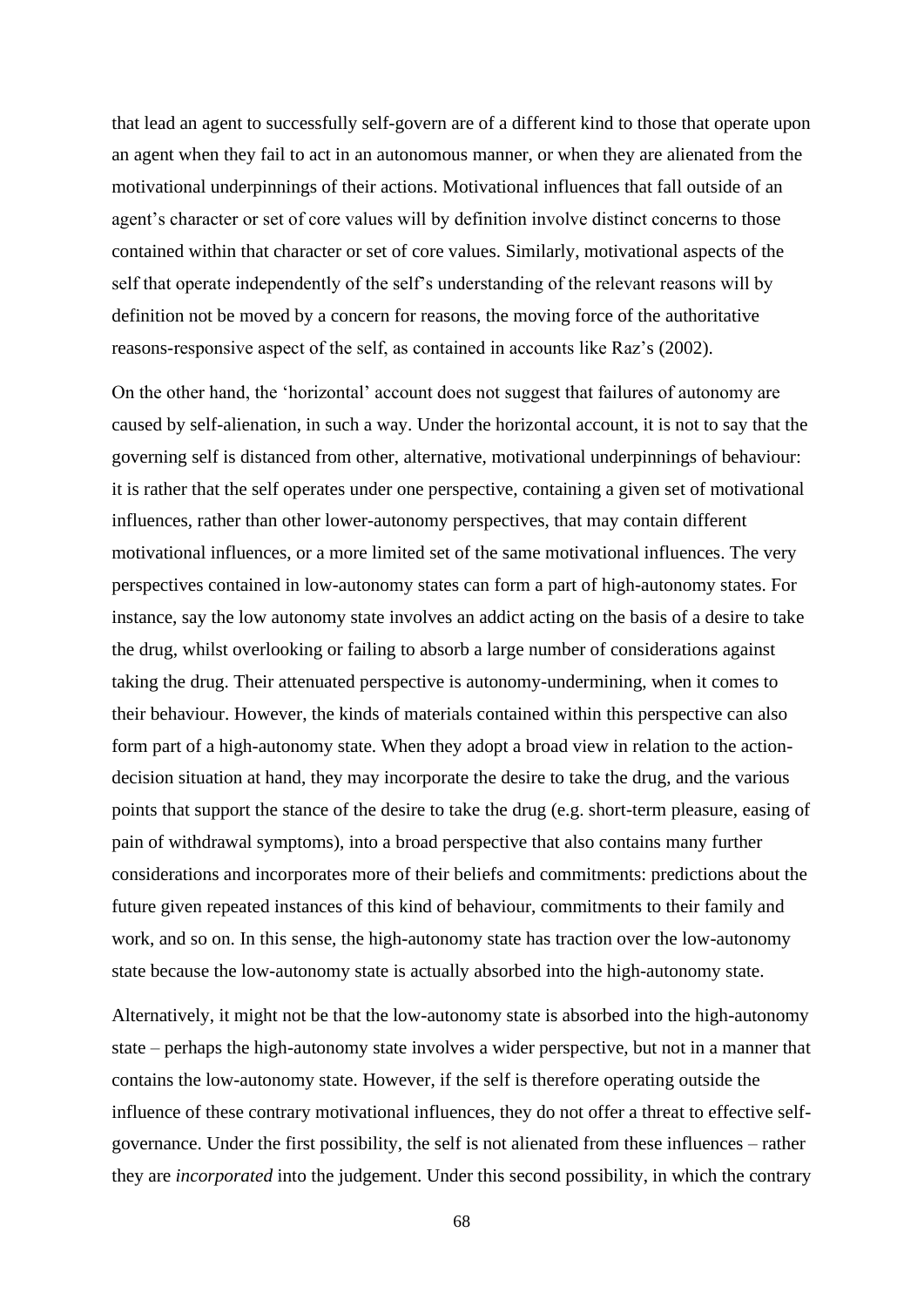motivational influences are overlooked, it is still not however the case that the self is alienated from them – it holds more of a passive relation to those influences, in a similar way to the way in which certain things must always be overlooked, wherever the self falls in the range from a low-autonomy to a high-autonomy state. Those influences could still fall under the perspective of the governing self, in other instances of action or in the case of other judgements that the self might take on.

The higher the autonomy of the individual, the more that is *contained* within the outlook of the governing self, whether that is matters that are for, or matters that are against, the final action decision, or judgement. This helps to explain how the mechanism of self-governance and integration can occur. High autonomy states can always contain features of alternative, low autonomy states, and there is no one set definition of a high autonomy state, that appeals to a limited set of aspects of the self. On the other hand, whichever level of autonomy an individual is operating under, they will always be overlooking certain things. However, if a given motivational influence is overlooked, it is clear why influences contained with the governing self, as opposed to the relevant contrary motivational influence, will be effective when it comes to autonomous action.

## Conclusion

In conclusion, we should be moving away from the dominant type of account of autonomy, a 'hierarchical' account, towards a horizontal view of the self-relation involved in autonomy. In this chapter, I have put forth a set of related positive arguments in favour of the horizontal conception of the self, implied by the horizontal account of autonomy, that denies that the authoritative self can be limited to one distinct aspect, or set of aspects with a similar structure. Humans have a limited capacity for reflexivity, and as it is possible to theorise about the unscrutinised underpinnings of other people's judgements and behaviour, we must recognise that such unscrutinised underpinnings are always involved in our own judgements and behaviour. Therefore, no single and limited outlook can present itself as the final authoritative aspect of the 'true' self.

I have also outlined the ways in which the horizontal account is able to bypass the shortfalls of hierarchical accounts, as set out in chapter 2. The entire self is the true self, despite the ranges of levels of autonomy that can be associated with different perspectives contained within that true self. Therefore, nonautonomous action, or action that exhibits low levels of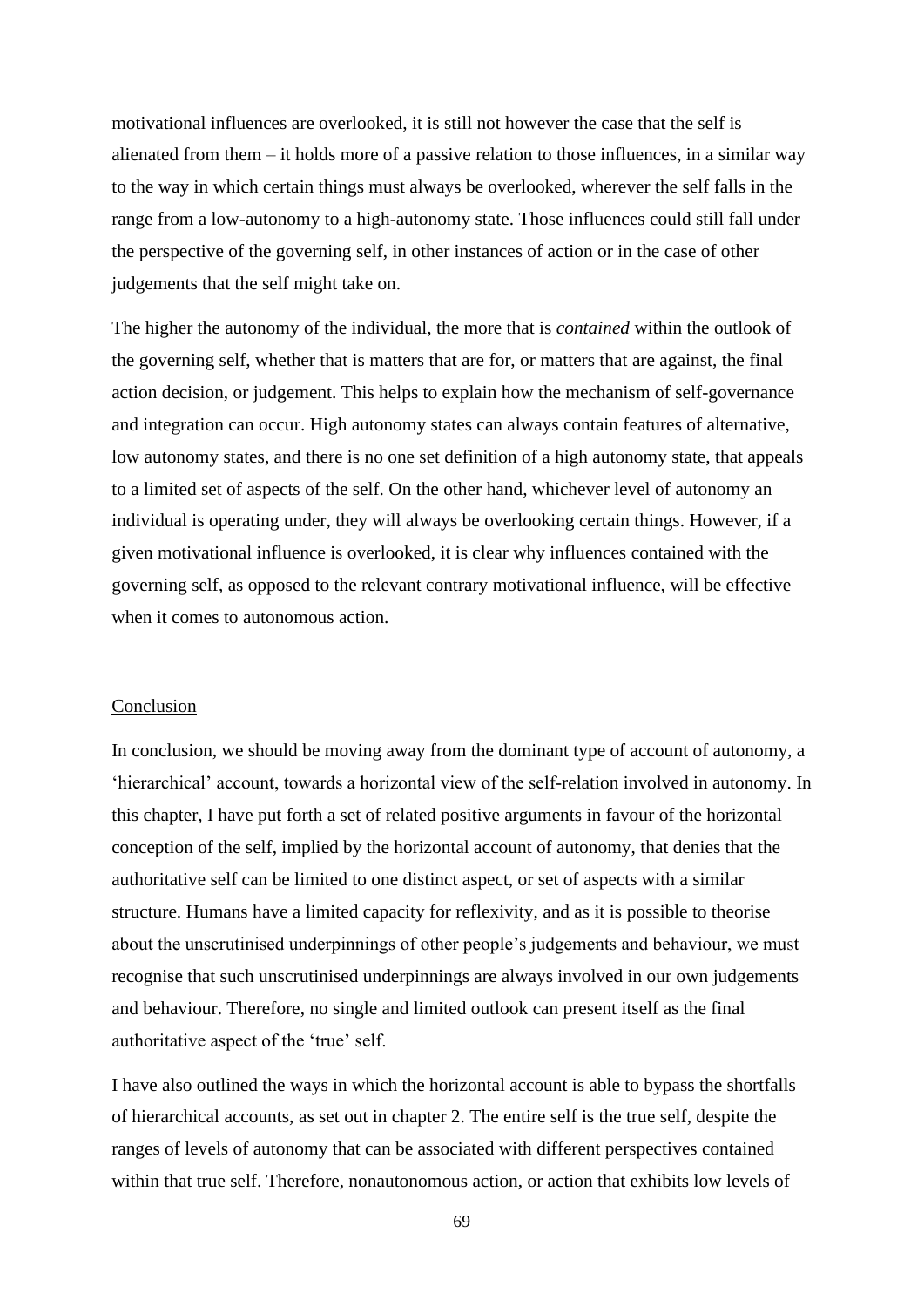autonomy, is a meaningful phenomenon, under the horizontal account. Moreover, the horizontal account does not bifurcate the self in the dramatic manner implied by hierarchical accounts, avoiding the issues hierarchical accounts faced in explaining how the authoritative self is able to gain traction over the self as whole. Altogether then, we should be moving away from hierarchical accounts, towards a horizontal account of autonomy. In the next chapter, I will summarise my findings across the previous three chapters, and explain the ways in which a horizontal account of autonomy is able to fulfil the requirements for an adequate account of personal autonomy that I set out in chapter one.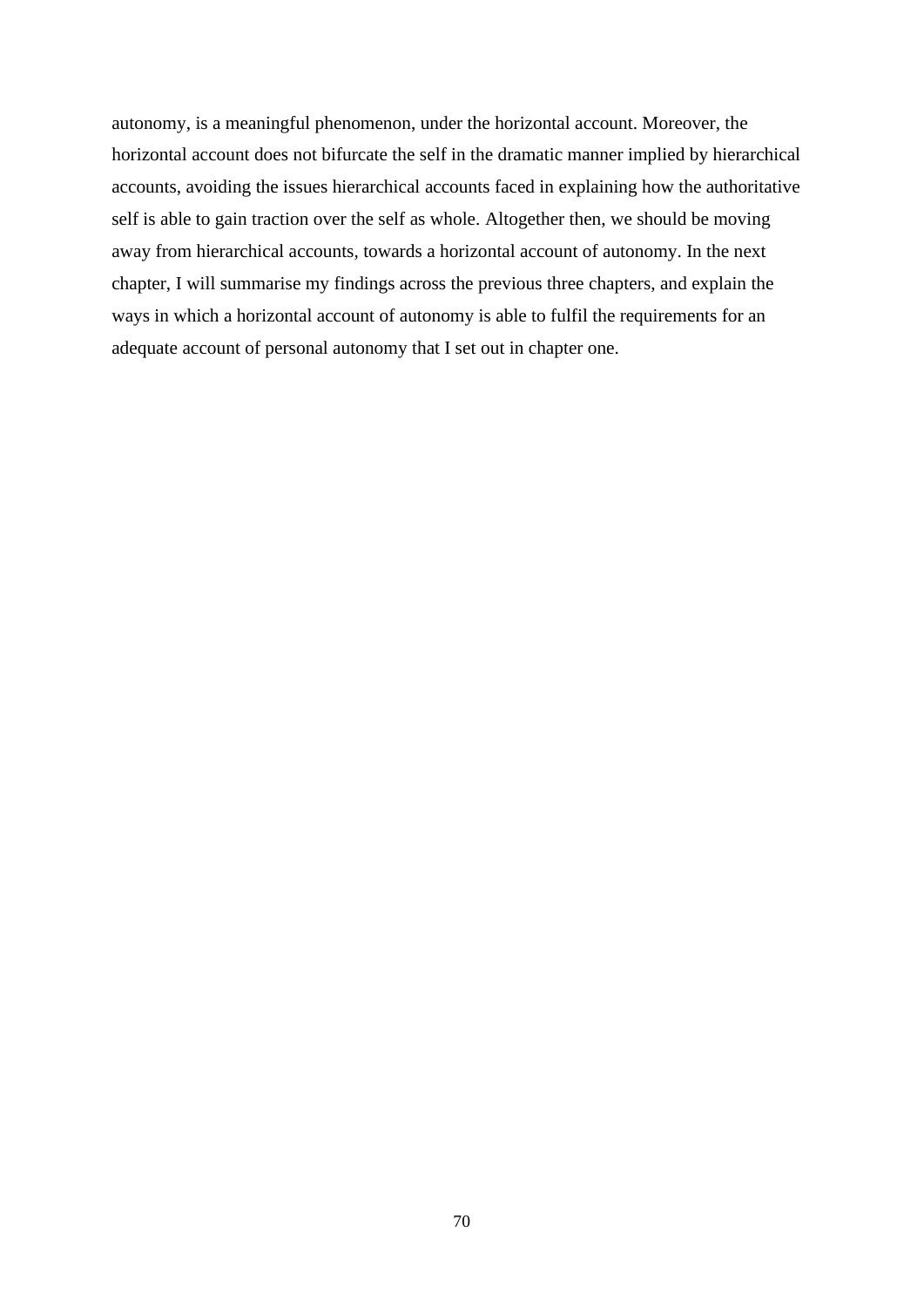## Chapter 5: Conclusion

#### Introduction

In this thesis, I have argued that we should move away from the dominant type of view of personal autonomy – the 'hierarchical' view – towards a horizontal account of autonomy. I have based this on a set of criticisms of hierarchical accounts, together with arguments in favour of a horizontal conception of the self, including observations about the features of high-autonomy states versus low-autonomy states. I have set out a number of ways in which the detail of the horizontal account could be filled out. In this chapter, I will summarise my findings. I will then touch upon the ways in which in which a horizontal account of autonomy is able to satisfy the conditions for an adequate theory of autonomy that I set out in chapter one.

## Summary of Findings

In chapter two, I provided a number of examples of the type of structure of account I refer to by the 'hierarchical' label. Such accounts identify a limited aspect of the self, or limited set of aspects of the self, that compose the core or 'true' self. Agents are autonomous when their actions or their judgements are in line with the dictates of these authoritative aspects of the self. Nonautonomous action occurs when contrary motivational impulses issue in behaviour.

However, these accounts fall prey to two key shortfalls: they are unable to adequately explain the possibility of nonautonomous action, or the mechanism by which the authoritative aspect of the self is able to gain traction over the self as a whole. They cannot adequately explain the possibility of nonautonomous action because they do not explain why the authoritative self would allow itself to be taken over by alien forces, or how, if this did indeed occur, the resulting behaviour could still be regarded as an action that could be ascribed to the agent as a whole. Moreover, they do not adequately explain the mechanism by which the relevant core aspects of the self are able to wield authority over the self as a whole, since the self-asgoverned and the self-as-governor are defined in fundamentally different ways.

In chapter three, I outlined the possible shape of a 'horizontal' alternative. I detailed the way in which, under a horizontal account, the self can take on a number of opposing perspectives,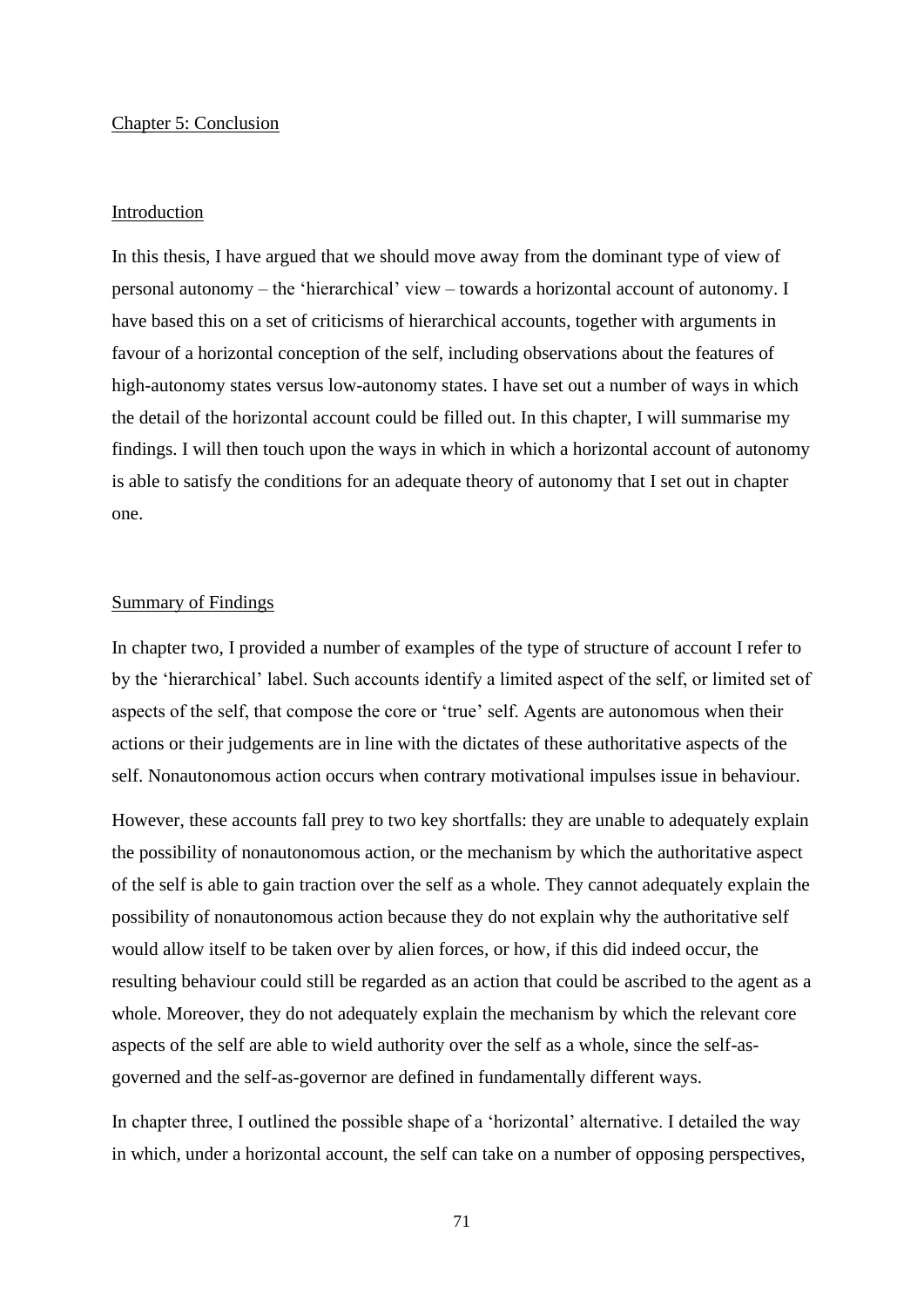but it is not to say that any one has final claim to be the outlook of the authoritative self. Instead, the self as a whole is the authoritative self. It can take on different perspectives at different points in time, across the self as a whole, and also higher perspectives that can absorb and adjudicate between a number of lower perspectives. I also discussed the conditions for high-autonomy states, versus low-autonomy states, under a horizontal account of autonomy. I argued that this is to be tied to the richness and breadth of the perspective adopted by an agent, in relation to a given action-judgement, or other kind of stance or judgement that the self might take on. This helps explain the intuitive pull of reflexivity and 'all-things-considered' judgements when it comes to the conditions of autonomy, together with specific examples of autonomy-deprivation. Since no perspective is truly complete, it also means that the structure of high-autonomy states is not fundamentally different to the structure of low-autonomy states, and that autonomy is always a matter of degrees.

In chapter four, I supported the picture of the self implied by the horizontal account by appeal to the argument that the human capacity for reflexivity is always limited, and whichever stance we take, whether in relation to an action-decision or other kind of judgment, always involves the application of materials which are the *tools* of scrutiny, as opposed to the objects of scrutiny. These tools of scrutiny can always be criticised and assessed from other perspectives within the same self, undermining the notion that any particular aspect, or set of aspects of the self, can have final and authoritative claim to represent an agent's point of view.

I also discussed the ways in which the horizontal account is able to bypass the shortfalls of 'hierarchical' accounts that I discussed in chapter two. The horizontal account can explain the possibility of nonautonomous action through the agent's adoption of attenuated perspectives. These perspectives are not fundamentally different in kind to the kinds of perspectives involved in high-autonomy states (that will also be attenuated to some degree), and still involve elements that form part of the 'true self', and that, further, can also be adopted into high-autonomy states. The horizontal account rejects the model of alienation implied by hierarchical accounts, and autonomy is a matter of degrees. Moreover, the horizontal account can explain the kind of integration involved in the authority relation because the entire self is the authoritative self, and there is a continuity between low autonomy and high autonomy states. In particular, low autonomy states can be absorbed into high autonomy states.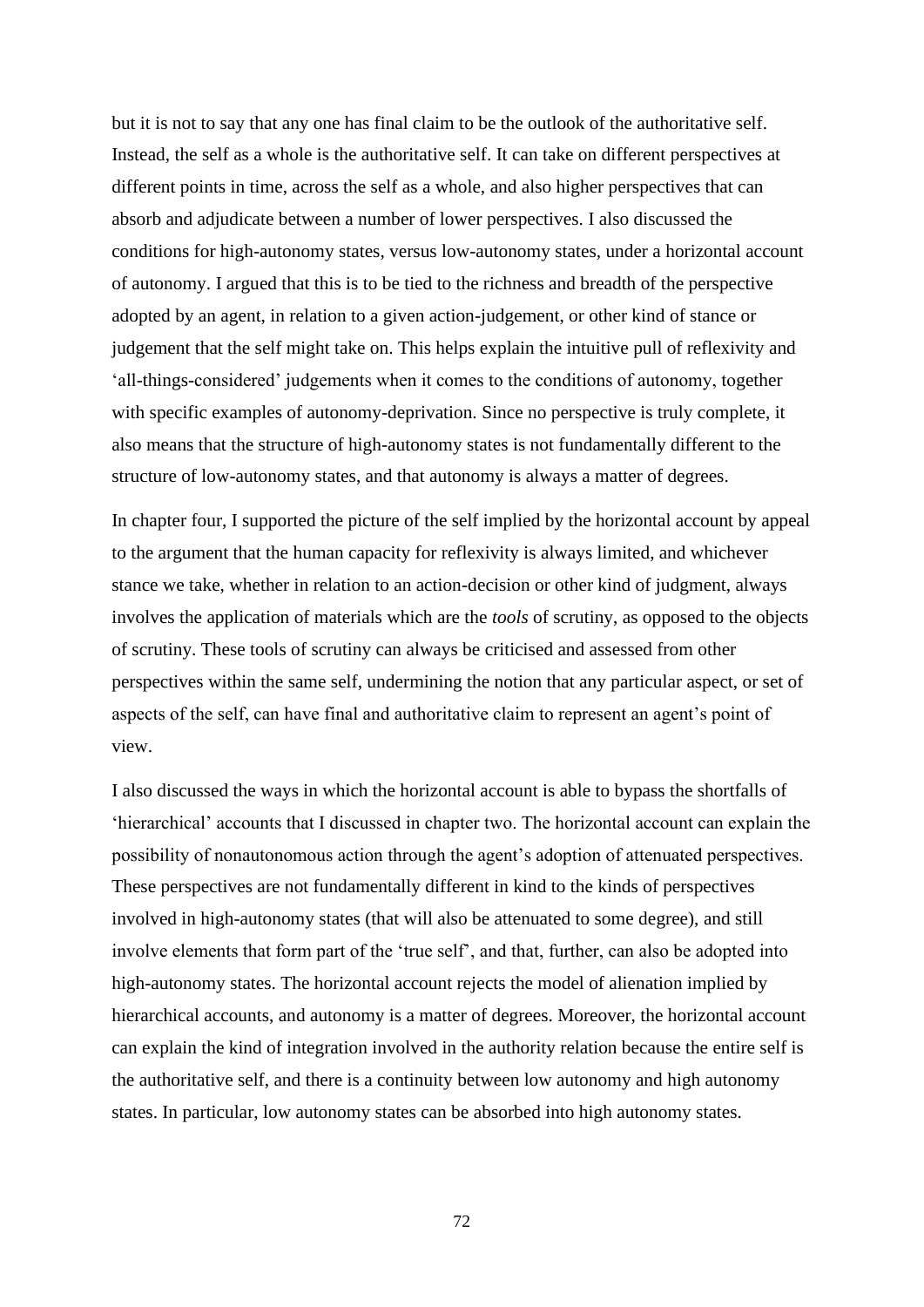## Meeting the Conditions for an Adequate Theory of Autonomy

Finally, I will discuss the ways in which the horizontal account of autonomy is able to meet the conditions for an adequate theory of autonomy that I discussed in chapter one.

I stipulated that personal autonomy involves a capacity to lead a self-directed, or selfgoverned life, and that autonomous action issues from an agent in a deeper and a truer sense than nonautonomous action. Under the horizontal account of autonomy, autonomous action is to be explained by conditions that pertain to the state of the self as a whole, and moreover by the breadth of the perspective adopted by an agent, whether that is measured in relation to aspects of the self, or aspects of the world. The relevance of the self as a whole helps to support the contention that the horizontal account of autonomy can be used to explain the possibility of self-directed or self-governed action. Moreover, if the breadth of the agent's perspective in relation to a given action judgement is to be measured in relation to features of the self, there is a clear and intuitive explanation of why more autonomous action is more truly the agent's own action. When the relevant benchmark is the world, it might seem less clear why more autonomous action is to be more truly considered the agent's own. However, the explanation fits intuitive examples of autonomy-deprivation, such as the addiction example and examples in which individuals have a limited set of options to choose from, and emphasis should be placed upon the fact that the self is entirely a product of the world. Therefore, the relation between the self and the world can have valid claim to be determinant of the extent to which an action is self-determined.

I also stipulated that an adequate account of autonomy should explain how nonautonomous action can be possible. As discussed above, the horizontal account can achieve this by explaining low-autonomy states in a manner that is not fundamentally different to the explanation of high-autonomy states, and by allowing each possible motivational underpinning of action to have valid claim to form part of the 'true', authoritative self. I mentioned that an adequate account should explain the mechanism by which successful selfgovernance can be wielded. For the horizontal account, this involves taking a wider and richer perspective in relation to a given judgement or action-decision, but a perspective that can also absorb elements contained in narrower, lower-autonomy perspectives that might also be adopted by an agent.

I also mentioned that an adequate account should be able to explain the kinds of autonomydeprivation involved in addiction, inadequate rational and reflexive capacities, and a limited

73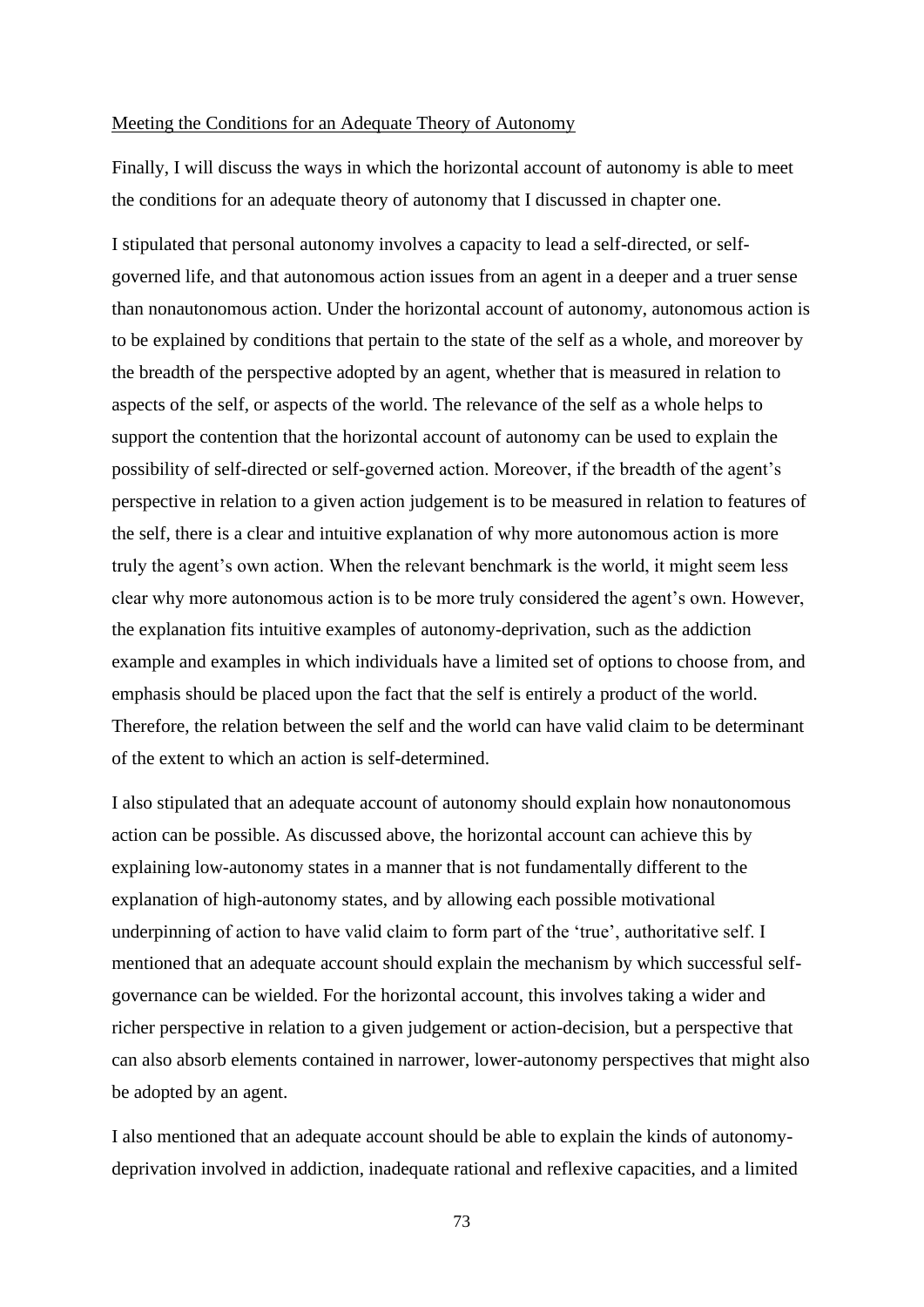framework of choice. These can all be explained by the kinds of attenuated perspectives involved in low-autonomy states, under the horizontal account. For instance, inadequate rational and reflexive capacities mean that an individual is not able to conceptualise the same kinds of abstract possibilities and goods that are involved in the perspectives of the highest autonomy states.

## Conclusion

Altogether, then, we should be moving away from a 'hierarchical' account, towards a horizontal account of personal autonomy. The precise details of such an account are beyond the scope of this thesis. However, the horizontal account argues that self-governance involves relations between aspects of the self that are fundamentally equal, and that autonomy is to be tied to the richness and the breadth of the perspective adopted by an agent, in relation to a given judgement or action decision.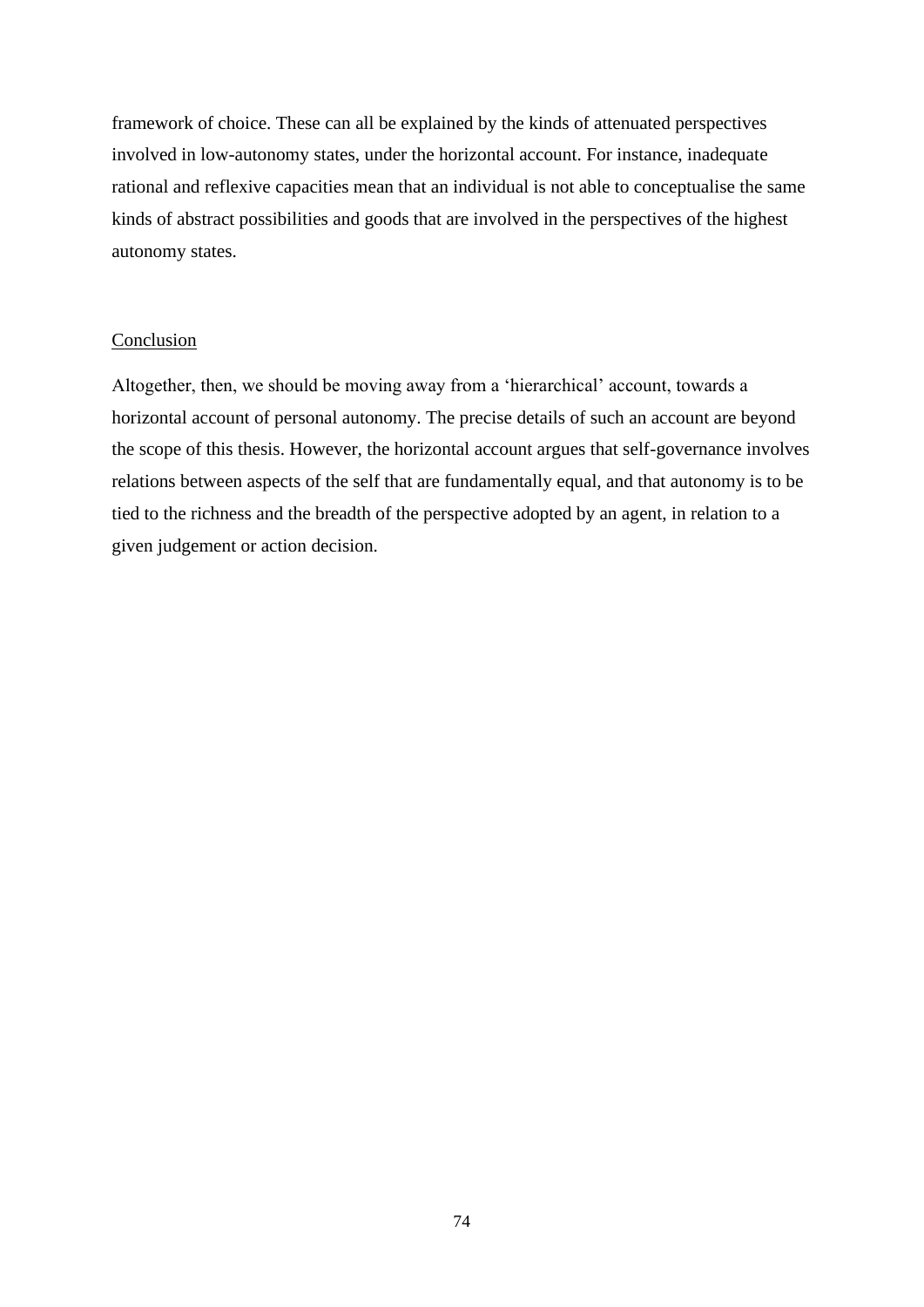## 6. References

Nomi Arpaly (2000): 'On Acting Rationally against One's Best Judgment', *Ethics* Vol. 110, No. 3 (April 2000), pp. 488-513

M. Bakhtin. (1973): *Problems of Dostoevsky's Poetics* (2nd ed.; R.W. Rotsel,Trans.). Ann Arbor, MI: Ardis. (Original work published 1929)

Sarah Buss (1994): 'Autonomy Reconsidered', *Midwest Studies in Philosophy*, XIX

Sarah Buss (2013): 'The Possibility of Action as the Impossibility of Certain Forms of Self-Alienation', book chapter, *Oxford Studies in Agency and Responsibility Volume 1*, edited David Shoemaker

Sarah Buss and Andrea Westlund (2018): "Personal Autonomy", The Stanford Encyclopedia of Philosophy, Edward N. Zalta (ed.), URL =

<https://plato.stanford.edu/archives/spr2018/entries/personal-autonomy/>

G, Dworkin (1970):, "Acting Freely," Noûs, 4: 367–83

Laura Ekstrom (1993): 'A Coherence Theory of Autonomy', Philosophy and Phenomenological Research Vol. 53, No. 3 (Sep., 1993), pp. 599-616

Fichte (SE): *Das System der Sittenlehre nach den Principien der Wissenschaftslehre,* trans. Daniel Breazeale and Günter Zöller. *The System of Ethics in accordance with the Principles of the Wissenschaftslehre*. Cambridge: Cambridge University Press

Harry Frankfurt (1971): 'Freedom of the Will and the Concept of a Person', *The Journal of Philosophy*, Vol. 68, No.1 (Jan. 15 1971)

Harry Frankfurt (2002): Reply to Moran, from *Contours of Agency: Essays on Themes from Harry Frankfurt*, ed. Sarah Buss and Lee Overton, MIT Press

Harry Frankfurt (2006): 'The Question: "How Should We Live?" from *Reasons of Love*, Princeton University Press

Heidegger: SZ – *Sein und Zeit*, Tu¨bingen: Max Niemeyer Verlag, 1993.

Hermans, H. J., Kempen, H. J., & Van Loon, R. J. (1992). 'The dialogical self: Beyond individualism and rationalism.' *American Psychologist*, 47(1), 23–33. <https://doi.org/10.1037/0003-066X.47.1.23>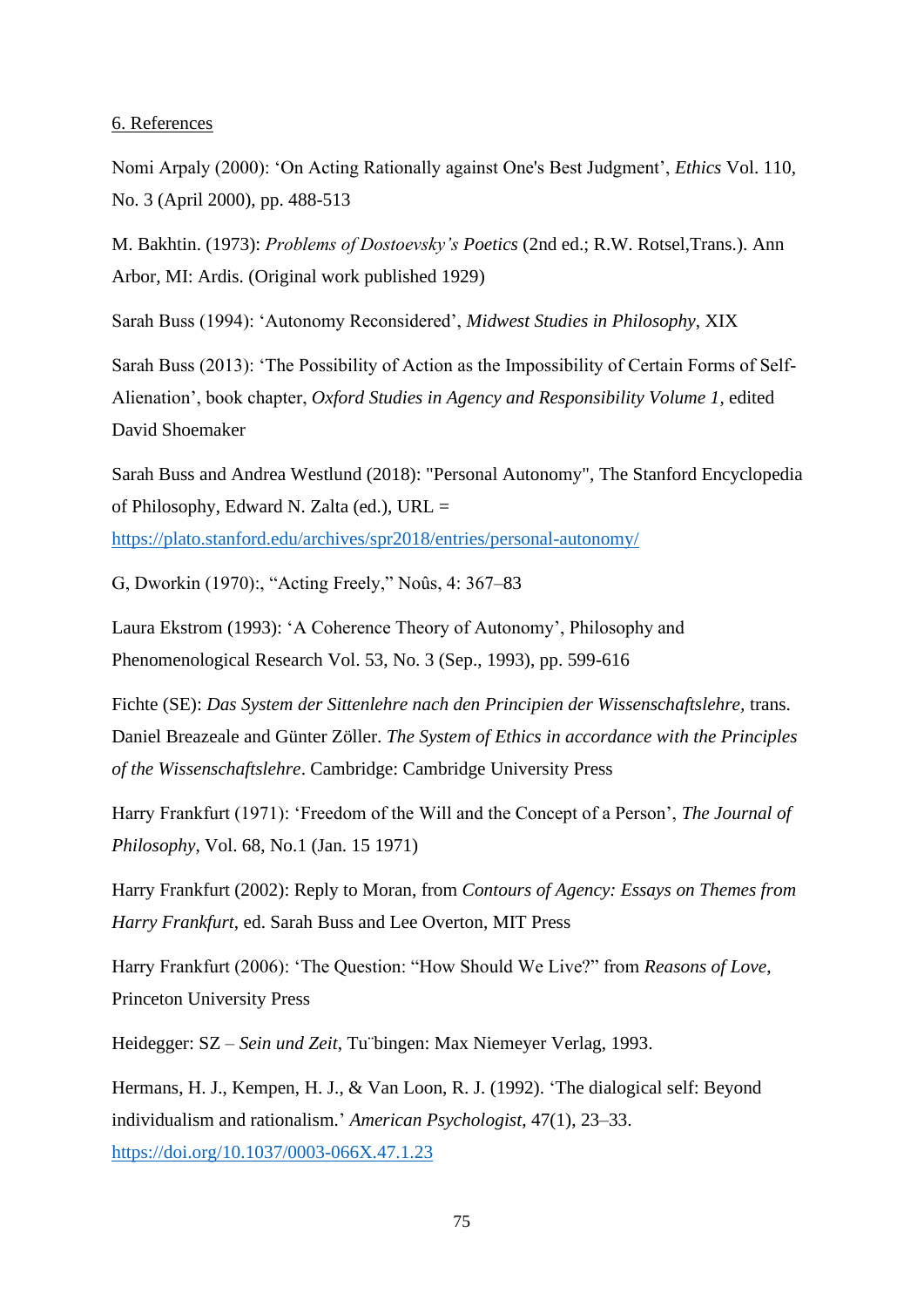Hubert J M Hermans (2001): 'The Dialogical Self: Toward a Theory of Personal and Cultural Positioning', *Culture and Psychology* 2001; 7; 243

Gene M. Heyman (2010): *Addiction: A Disorder of Choice*, Harvard University Press

Higgins, S. T., Delaney, D. D., Budney, A. J., & Bickel, W. K. (1991): 'A behavioral approach to achieving initial cocaine abstinence.' *American Journal of Psychiatry, 148*, 1218–1224

Higgins, S. T., Wong, C. J., Badger, G. J., Ogden, D. E., & Dantona, R. L. (2000): 'Contingent reinforcement increases cocaine abstinence during outpatient treatment and 1 year of follow-up.' *Journal of Consulting and Clinical Psychology, 68,* 64–72.

John Hyman (2015): *Action, Knowledge, and Will*, OUP

W. James (1890): *The Principles of Psychology* (Vol. 1). New York: Henry Holt.

Wallace, R. Jay (2001). "Normativity, Commitment, and Instrumental Reason." *Philosophers' Imprint 1* (3): 1–26.

CM Korsgaard (1996): *The Sources of Normativity*, CUP

Jonathan Lear (2008): *Radical Hope: Ethics in the Face of Cultural Devastation*, Harvard University Press

Denis McManus (2018): 'On a Judgment of One's Own: Heideggerian Authenticity, Standpoints, and All Things Considered', *Mind*, Vol. 128 . 512 . October 2019

Richard Moran (2001): *Authority and Estrangement: An Essay on Self-Knowledge*, Princeton University Press

Peter Railton (2012): 'That Obscure Object, Desire', *Proceedings and Addresses of the American Philosophical Association 86* (2):22-46 (2012)

Joseph Raz (2002): 'When We Are Ourselves: The Active and the Passive', chapter 1 from *Engaging Reason: On the Theory of Value and Action*, OUP

Waldorf, D., Reinarman, C., & Murphy, S. (1991). *Cocaine changes: The experience of using and quitting*. Philadelphia: Temple University Press.

Owen Ware (2015): 'Agency and Evil in Fichte's Ethics', *Philosophers' Imprint 15* (2015)

Gary Watson (2004): 'Free Agency' from *Agency and Answerability: Selected Essays*, OUP